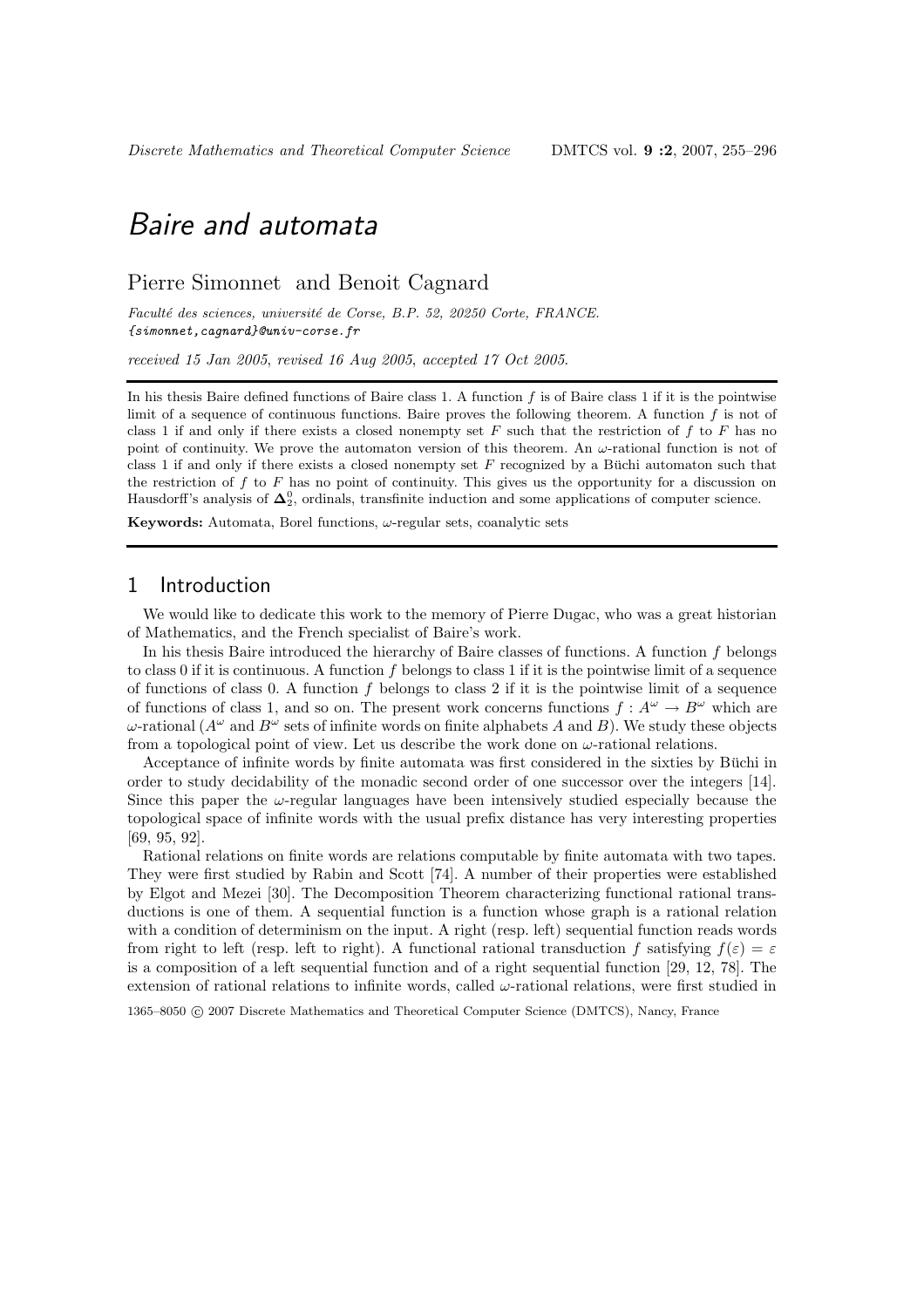[7, 56, 13, 40].  $\omega$ -rational relations are relations computable by a finite automaton with two tapes with a Büchi acceptance condition (and a condition to avoid  $A^* \times B^*$ ,  $A^{\omega} \times B^*$  and  $A^* \times B^{\omega}$ ). In [41] Gire shows that functionality is decidable for a  $\omega$ -rational relation. In [37] Sakarovitch and Frougny show that  $\omega$ -rational relations of  $A^{\omega} \times B^{\omega}$  with bounded delay are exactly the  $\omega$ -regular languages on the product alphabet  $A \times B$ . In addition, they prove some undecidability results on  $\omega$ -rational relations which can be deduced from corresponding undecidability results on rational relations over finite words. The reader should also see [55, 24] for other properties and references.

It is only in [31, 32] that the topological complexity of  $\omega$ -rational relations is really investigated. Links between descriptive set theory and automata theory are not new. They go back to Büchi and Landweber's work [54, 18, 100]. Büchi talks very early about analytic set and games [16]. In [107] Wagner and Staiger shows that a subset of  $A^{\omega}$  (A finite) is recognized by a nondeterministic turing machine with Müller conditions if and only if it is an effective analytic set, that is to say a  $\Sigma_1^1$  set (see Rogers [75] and Moschovakis [65] for a definition of the class  $\Sigma_1^1$ ). In Staiger papers [88, 90, 89, 91, 92] one can have a good overview of the subject. We give here a short account of Finkel's recent work.

Descriptive set theory is the study of definable sets in Polish spaces. A Polish space is a topological space  $P$  which is separable (it has a countable dense subset) and have a compatible metric d such that  $(P, d)$  is complete. Compact metric spaces are Polish $(2^{\omega})$  the Cantor space,  $[0, 1]$ ). Complete separable metric spaces are Polish ( $\mathbb{R}, \mathbb{C}, C[0, 1]$ ). The most important Polish space is the Baire space  $\omega^{\omega}$ , that is the space of infinite sequence of integers. The family of Borel sets, of a polish space  $P$ , is the smallest family of subsets of  $P$  which contains open sets and is closed under complements and countable unions. A set  $E$  of a polish space  $P$  is an analytic set if it is a continuous image of the Baire space  $\omega^{\omega}$ . Another equivalent definition say that E is an analytic set if it is the projection of a Borel set  $F \subset \omega^{\omega} \times P$  on P. It is easy to construct analytic sets. Let  $L \subset A^*$ , and let  $L^*$  be the monoid generated by L. Replace star operation  $∗$  by  $ω$  operation, then  $L<sup>ω</sup>$  is an analytic set. If L is finite  $L<sup>ω</sup>$  is compact. If L is not finite L is countable, so we can enumerate elements of  $L = \{u_0, u_1, \ldots, u_n, \ldots\}$ . Define an application  $\phi: \omega \longrightarrow A^*$  by  $\phi(n) = u_n$ . Extend  $\phi$  in monoid morphism  $\phi: \omega^* \longrightarrow A^*$ . Next extend  $\phi$  in continuous application  $\phi : \omega^{\omega} \longrightarrow A^{\omega}$ . Since the graph of  $\phi$  is closed, then  $L^{\omega}$  is analytic as projection of a closed set. In 1988 Louveau showed that there exists an L such that  $L^{\omega}$  is not Borel. Unfortunately, he only proved the existence of a such  $L$ , he didn't give effectively such a L. His work remains unpublished. An analytic complete set is an analytic set so that any other analytic set can be obtained by continuous inverse image of it. In 2000, Finkel showed that a very simple context free language L is such that  $L^{\omega}$  is analytic complete [33]. Finally in 2001, Finkel showed that one can define an  $\omega$ -rational relation R such that R is analytic complete (in particular  $R$  is not Borel) [31]. From this, and using the Post correspondance problem, Finkel discovered new undecidability results about  $\omega$ -rational relations and gave another proof of the undecidability results of Sakarovitch and Frougny [32].

In this paper an  $\omega$ -rational function is an (everywhere defined) application  $f : A^{\omega} \to B^{\omega}$  whose graph is an  $\omega$ -rational relation. The  $\omega$ -rational functions are of Baire class 2. Baire proves the following theorem.

**Theorem 1** A function f is not of class 1 if and only if there exists a closed nonempty set  $F$ such that the restriction of  $f$  to  $F$  has no point of continuity.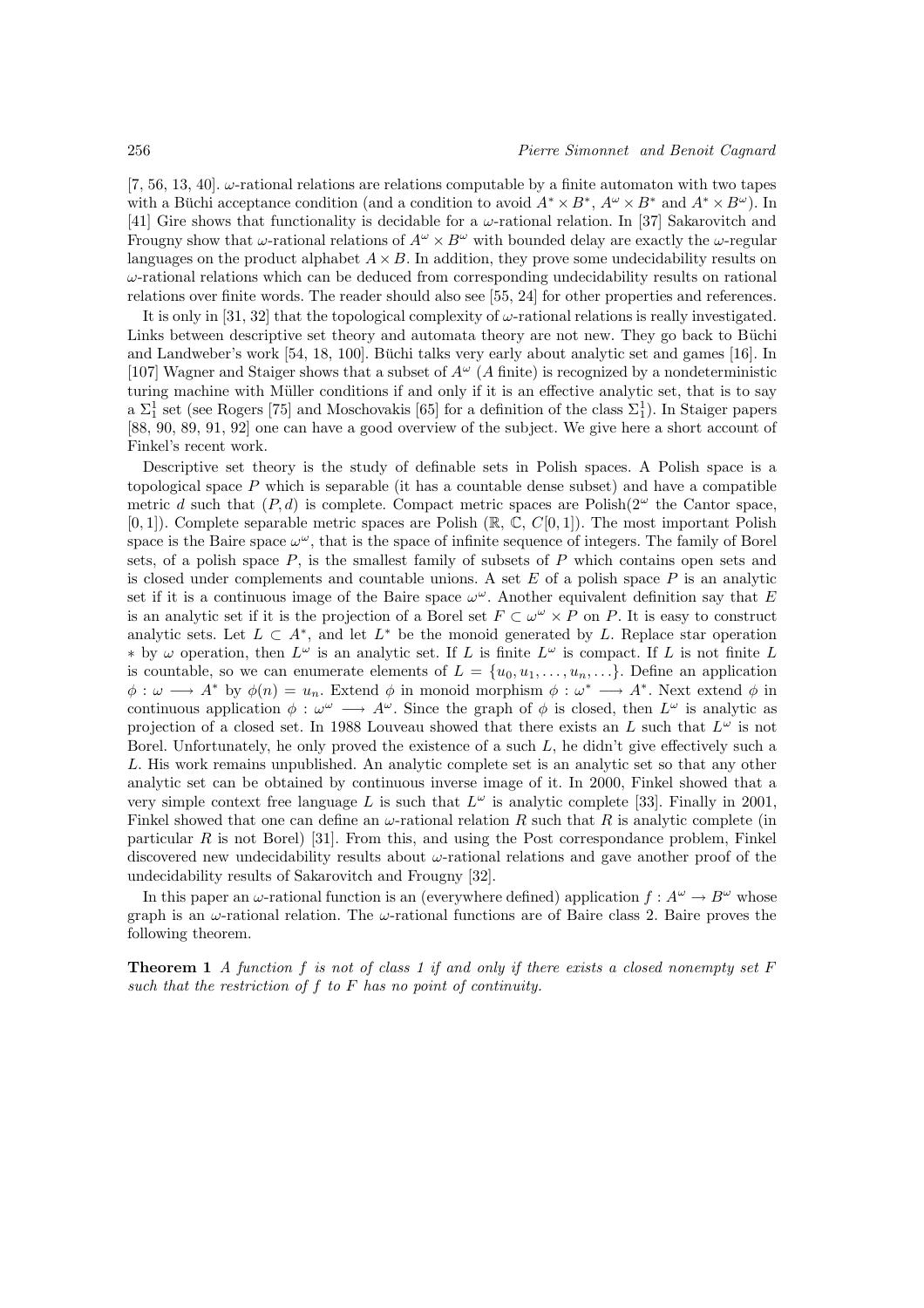We prove the automaton version of this theorem.

**Theorem 2** An  $\omega$ -rational function is not of class 1 if and only if there exists a closed nonempty set F recognized by a Büchi automaton such that the restriction of f to F has no point of continuity.

The original proof of Baire uses transfinite induction [5, 25]. The proof presented in [53, 47] is Hausdorff's proof ; we will give a detailed proof of it. The characterization theorem of Baire appears as a corollary of the analysis of  $\Delta_2^0$  sets in an uncountable complete separable metric space. A  $\Delta_2^0$  set is a set which is both  $F_{\sigma}$  (countable union of closed sets) and  $G_{\delta}$  (countable intersection of open sets). The analysis of  $\Delta_2^0$  sets uses a transfinite derivation over closed sets which is of the same kind of Cantor's derivation. Recall that Cantor discovered countable ordinals iterating in a transfinite way the operation of elimination of the isolated points of a closed set of reals (see Kechris Louveau [48]).

In fact our theorem is just a remark : when we restrict Hausdorff's derivation to  $\omega$ -regular sets, it stops the derivation at an integer (a greatest fixpoint). This was remarked by the first author in 1986, who, in addition, showed a connection between an old separation theorem and work of Arnold and Nivat [4] about theory of parallelism.

Hausdorff's result is a first step in the study of Wadge's classes of Borel sets [105]. Wadge's degrees of Borel sets are essentially well ordered and the type order of the hierarchy is an old uncountable ordinal studied first by Veblen [102]. It is usual to present Wadge's degrees with games [103]. The restriction of the Wadge's hierarchy to ω-regular sets gives Wagner's hierarchy [106]. This is easily seen with Büchi Landweber's result on games such that the winning set is an  $ω$ -regular set [18, 100]. The type order of Wagner's hierarchy is the countable ordinal  $ω<sup>ω</sup>$ . Our proof is of the same type of combinatorial proofs appearing in Wagner's paper [106].

This separation result can be extended to all Wagner classes [83, 84], this is easy using well known things from descriptive set theory and Büchi Landweber's result on game  $[18]$ . On this subject one can also study the work of Barua [6]. These results are also automata analogue of effective results of Louveau [60] which give classical results in the plane [76, 62].

For more on Wagner's hierarchy, we refer the reader to the works of Kaminski [46], Carton and Perrin [22], Wagner [106], Selivanov [79], Staiger [92, 93]. It turns out that the topological invariants for Wagner's classes can be described with the algebra of finite monoïds, see Carton and Perrin [22], Wilke [109] and Perrin and Pin [69]. For more on Wadge's hierarchy we refer the reader to the papers of Wadge [103, 105], the book of Kechris[47], and works from Louveau [60], Saint Raymond[77], Duparc [27] , Finkel [35] , Ressayre [26].

For recent problems in theory of parallelism one can see [11].

Now we return to Elgot Mezei's decomposition theorem. A left sequential machine which reads infinite words is a continuous function. The idea to read from left to right in a right sequential finite state machine suggests non determinism. Moreover, if we work on infinite words rather than finite words, this suggests discontinuity and the Baire hierarchy. If an  $\omega$ -rational function is not of Baire class 1, one can find a rational tree (tree with a finite number of subtrees) whose set of infinite branches is a Perfect set  $P$  (closed set without isolated points [53]) and the restriction of f to  $P$  has no point of continuity. This may be interesting, even for finite words.

If the graph of  $f : A^{\omega} \to B^{\omega}$  is recognized by a Büchi automaton on the product alphabet  $A \times B$  we say that f is a synchronous function. Recently we have shown that one can decide if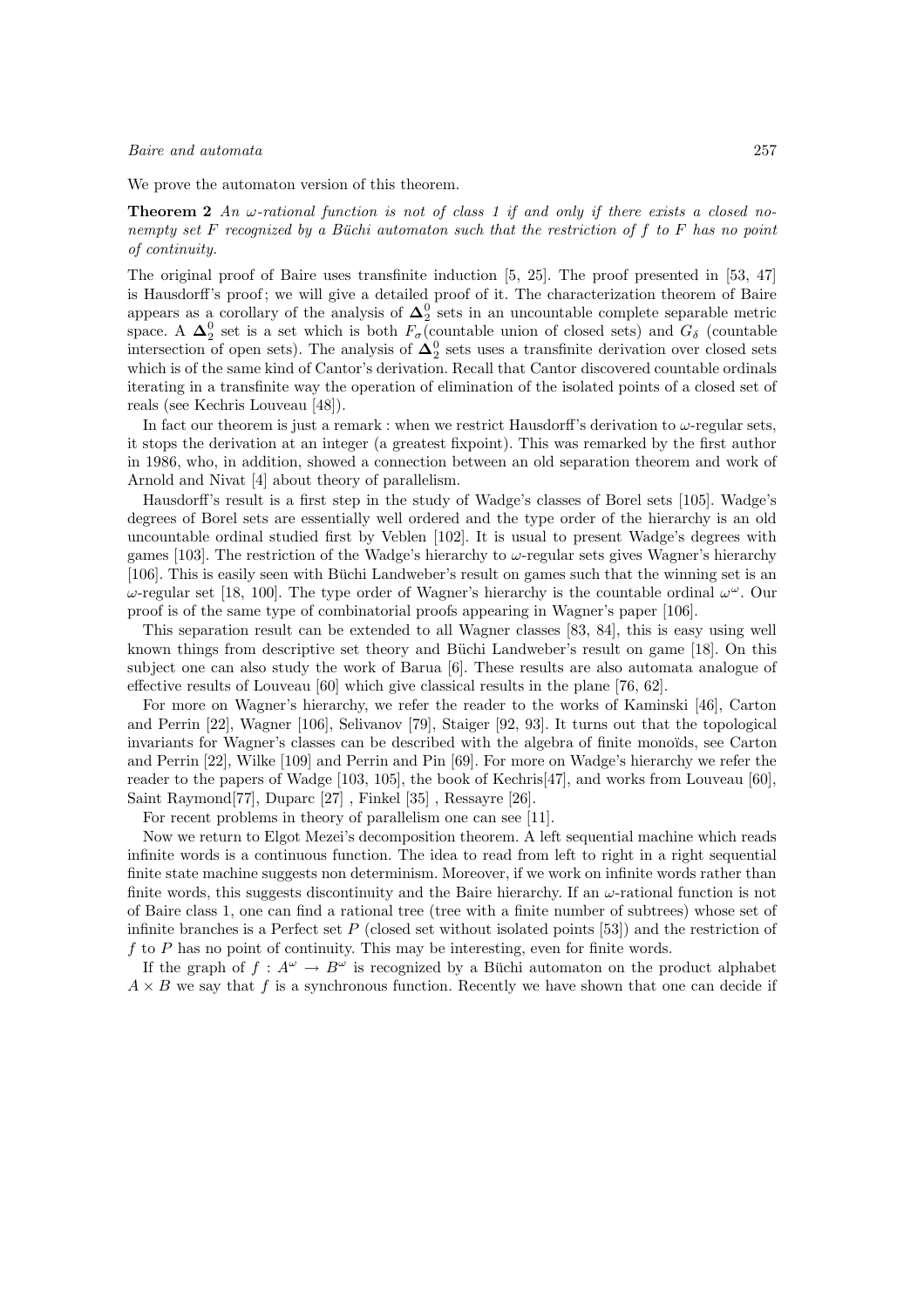a synchronous function is Baire class 1 [20]. Our proof is topological and it is an easy corollary of Sierpinski [81] and Landweber [54]. In the present paper we would like to obtain some missing links with works by Beal, Carton, Choffrut, Frougny, Michel, Prieur, Sakarovitch. They have given more algorithmic proofs [23, 9, 38, 39, 70, 71, 8, 21]. Talks with Finkel and Carton have given us the impression that for an  $\omega$ -rational function, being of Baire class 1 is an undecidable property.

This paper is adressed to both computer scientists or set theorists and analysts. We hope that our presentation will be useful for computer scientists. For example, it may help to understand recent results of Duparc [28] and Lecomte [57]. On the other hand will expect that a descriptive set theorist will learn automata theory through our examples. He may solve some definability problems about sets recognized by tree automata.

This paper is organized as follows. In sections 2, 3, 4, 5 we present some definitions and properties from automata theory and descriptive set theory. In section 6 we present an example which may be useful to understand the result of Baire. In section 7, we present the difference hierarchy and we give a detailed proof of Hausdorff's result in section 8. In section 9, we give the proof of Baire's result. In section 10, we prove the automaton version of Baire's result. In section 11, we present briefly the Wadge's game and separation games; we think that this sheds light about results of sections 8 and 10. Finally, we start the discussion about relations between Hausdorff's analysis of  $\Delta_2^0$  sets, ordinals, transfinite induction and applications of computer science.

## 2 Automata on infinite words

#### 2.1 infinite words

For the concepts introduced in this section we refer the reader to [7, 29, 69].

Let  $\omega$  be the set of natural numbers (the first infinite ordinal). Complement of a set E will be noted E. Let A be a finite alphabet or countable alphabet  $(A = \omega)$ . All alphabets that we consider will have at least two letters. A finite word  $u$  over the alphabet  $A$  is a finite sequence of elements of A. The set of finite words on A will be called  $A^*$ . The length (number of letters) of a word u will be noted |u|. A particular word is the empty word  $\epsilon$ ,  $|\epsilon| = 0$ . As usual  $A^+ = A^* - {\epsilon}$ . With concatenation,  $A^*$  is a monoïd with unit element  $\epsilon$ .

An infinite word  $\alpha$  over alphabet A is an infinite sequence of elements of A :

 $\alpha = \alpha(0)\alpha(1)...\alpha(n)$ .... The set of infinite words on the alphabet A will be noted  $A^{\omega}$ . We note  $\alpha[n]$  the finite word formed with the n first letters of the infinite word  $\alpha$ ,  $\alpha[0] = \epsilon$ ,  $\alpha[1] = \alpha(0)$ . The set  $A^{\omega}$ , viewed as a product of infinitely many copies of A with the discrete topology, is a metrizable space :

$$
d(\alpha, \beta) = \begin{cases} 1/2^n \text{ with } n = \min\{i \in \omega \mid \alpha(i) \neq \beta(i)\} & \text{if } \alpha \neq \beta \\ 0 & \text{if } \alpha = \beta \end{cases}
$$

The collection  $(uA^{\omega})_{u\in A^*}$  is a countable basis of clopen sets for this topology. Recall that if A is finite then  $(A^{\omega}, d)$  is a compact metric space. If  $A = \omega$ , then  $({\omega}^{\omega}, d)$  is a complete metric space, known as the Baire space, which is not compact.

The prefix ordering is called  $\langle A, \rangle$ . A finite word  $u \in A^*$  is a prefix of the finite word  $v \in A^*$  (resp infinite word  $\alpha \in A^{\omega}$ ) if there exists a finite word  $w \in A^*$  (resp infinite word  $\beta \in A^{\omega}$ ) so that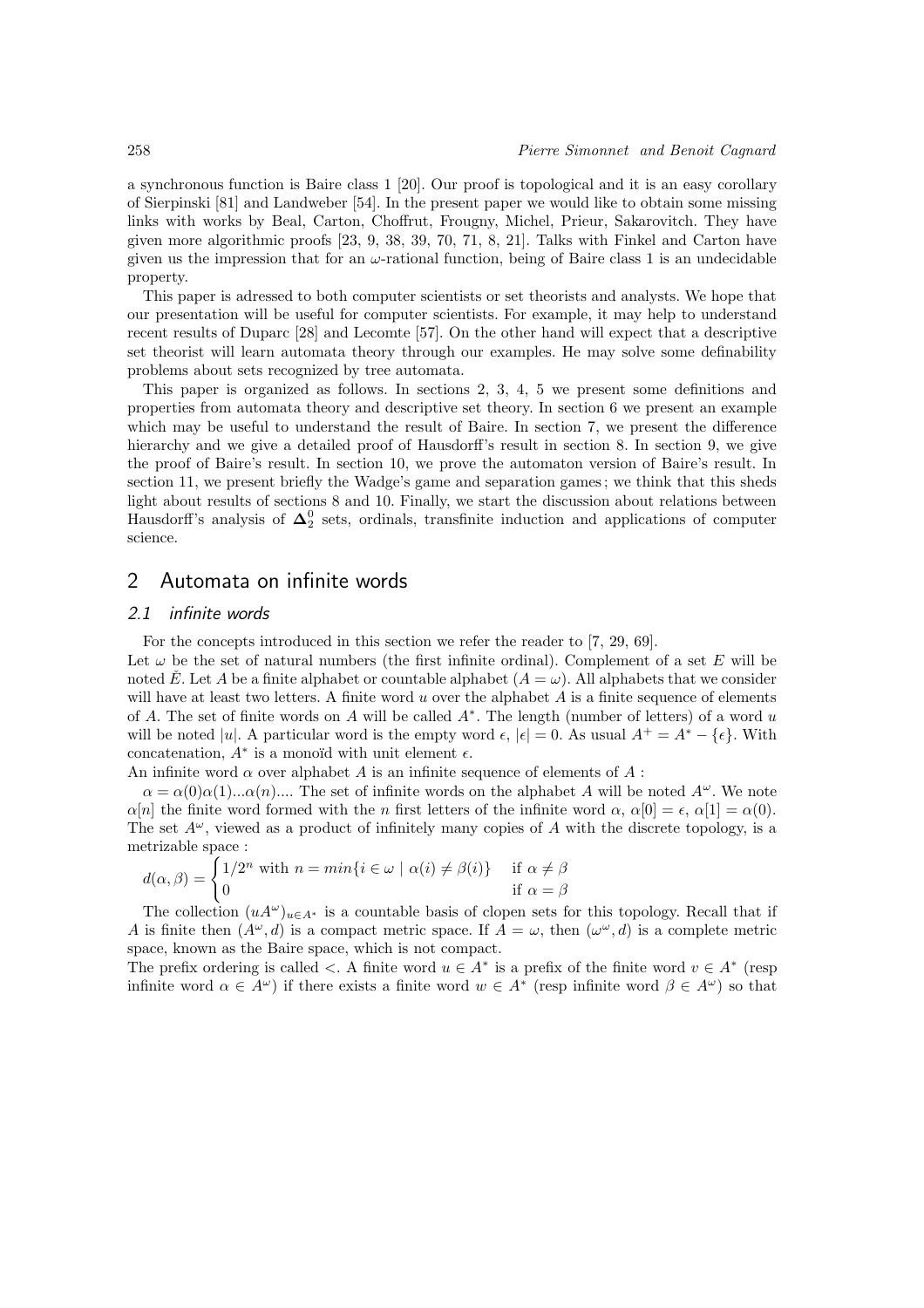$v = u \cdot w$  (resp  $\alpha = u \cdot \beta$ ).

## 2.2 Automata on infinite words

**Definition 1** A Büchi automaton A is a 5-tuple :  $A = \langle A, Q, I, T, F \rangle$ , where A is a finite alphabet, Q is a finite set of states,  $I \subset Q$  is the set of initial states,  $T \subset Q \times A \times Q$  is the set of transitions and  $F \subset Q$  the set of final states.

An infinite word  $\alpha \in A^{\omega}$  is recognized by A if there is  $\beta \in Q^{\omega}$  such that :

 $\beta(0) \in I$ ,  $\forall n \in \omega$ ,  $(\beta(n), \alpha(n), \beta(n+1)) \in T$  and  $\beta(n) \in F$  for infinitely many n.

The set of words recognized by a Büchi automaton  $A$  is noted  $L^{\omega}(\mathcal{A})$ .

**Remark 1** Instead of Büchi automaton one can say automaton with Büchi's acceptation.

T can be viewed as a partial function  $\delta: Q \times A \to \mathcal{P}(Q)$  where  $\delta(p, a) = \{q \in Q \mid (p, a, q) \in T\}.$ Function  $\delta$  can be extended to  $\delta: Q \times A^* \to \mathcal{P}(Q)$  by  $\delta(p, ua) = \delta(\delta(p, u), a)$  where u is a finite word and a a letter and  $\delta(p, \epsilon) = p$ .

An infinite path c in A is an infinite word  $c = c(0)c(1)...c(n)... \in (Q \times A \times Q)^{\omega}$  such that  $\forall n \in \omega, c(n) \in T$ . For each n,  $c(n)$  is of the form  $c(n) = (\beta(n), \alpha(n), \beta(n+1))$ . This will be denoted by the following graphical notation of path.

$$
c = \beta(0) \xrightarrow{\alpha(0)} \beta(1) \xrightarrow{\alpha(1)} \beta(2) \xrightarrow{\alpha(2)} \dots
$$

The infinite word  $\alpha \in A^{\omega}$ ,  $\alpha = \alpha(0)\alpha(1) \dots \alpha(n) \dots$ , is the label of the path c. Let us note Infinity $(c)$  as the set of states which appears infinitely many times in c. A path c is said to be successful if  $\beta(0) \in I$  and Infinity $(c) \cap F \neq \emptyset$ . Note that an infinite word  $\alpha$  is recognized by A if there is a successful path c in A of label  $\alpha$ .

An automaton is called deterministic if it has a unique initial state and for each state  $p$  and each letter a there exists at most one transition  $(p, a, q) \in T$ . Consequently the transition partial function  $\delta$  can be can be viewed as  $\delta: Q \times A \to Q$ . Function  $\delta$  can be extended to  $\delta: Q \times A^* \to Q$ by  $\delta(p, ua) = \delta(\delta(p, u), a)$ , where u is a finite word and a a letter and  $\delta(p, \epsilon) = p$ . Then for all infinite word  $\alpha$  there exists at most one path c of label  $\alpha$ .

**Example 1** Let A be the deterministic Büchi's automaton on alphabet  $A = \{0, 1\}$ , with states  $Q = \{0, 1\}$ , initial states  $I = \{0\}$ , final states  $F = \{1\}$  and transitions  $T = \{(0, 0, 0), (0, 1, 1),$  $(1, 0, 1), (1, 1, 1)$ . Figure 1 gives the representation of A. This automaton recognizes the set  $\mathbb{O} = {\alpha \in 2^{\omega} \mid \exists m \; \alpha(m) = 1}.$ 

If we takes  $F = \{0\}$  then this automaton recognizes the complement of  $\mathbb{O}$ :

 $\check{\mathbb{O}} = {\alpha \in 2^{\omega} \mid \forall m \alpha(m) = 0}.$ 

**Example 2** Let B be the deterministic Buchi automaton on alphabet  $A = \{0, 1\}$ , with states  $Q =$  $\{0,1\}$ , initial states  $I = \{0\}$ , final states  $F = \{1\}$  and transitions  $T = \{(0,0,0), (0,1,1), (1,0,0),$  $(1, 1, 1)$ 

Figure 2 gives the representation of B. Let  $\mathbb{Q} = {\alpha \in 2^{\omega} | \ \exists m \ \forall n \ge m \ \alpha(n) = 0}.$  This automaton recognizes the complement of  $\mathbb{Q}$ :

 $\check{\mathbb{Q}} = {\alpha \in 2^{\omega} \mid \forall m \exists n > m \alpha(n) = 1}.$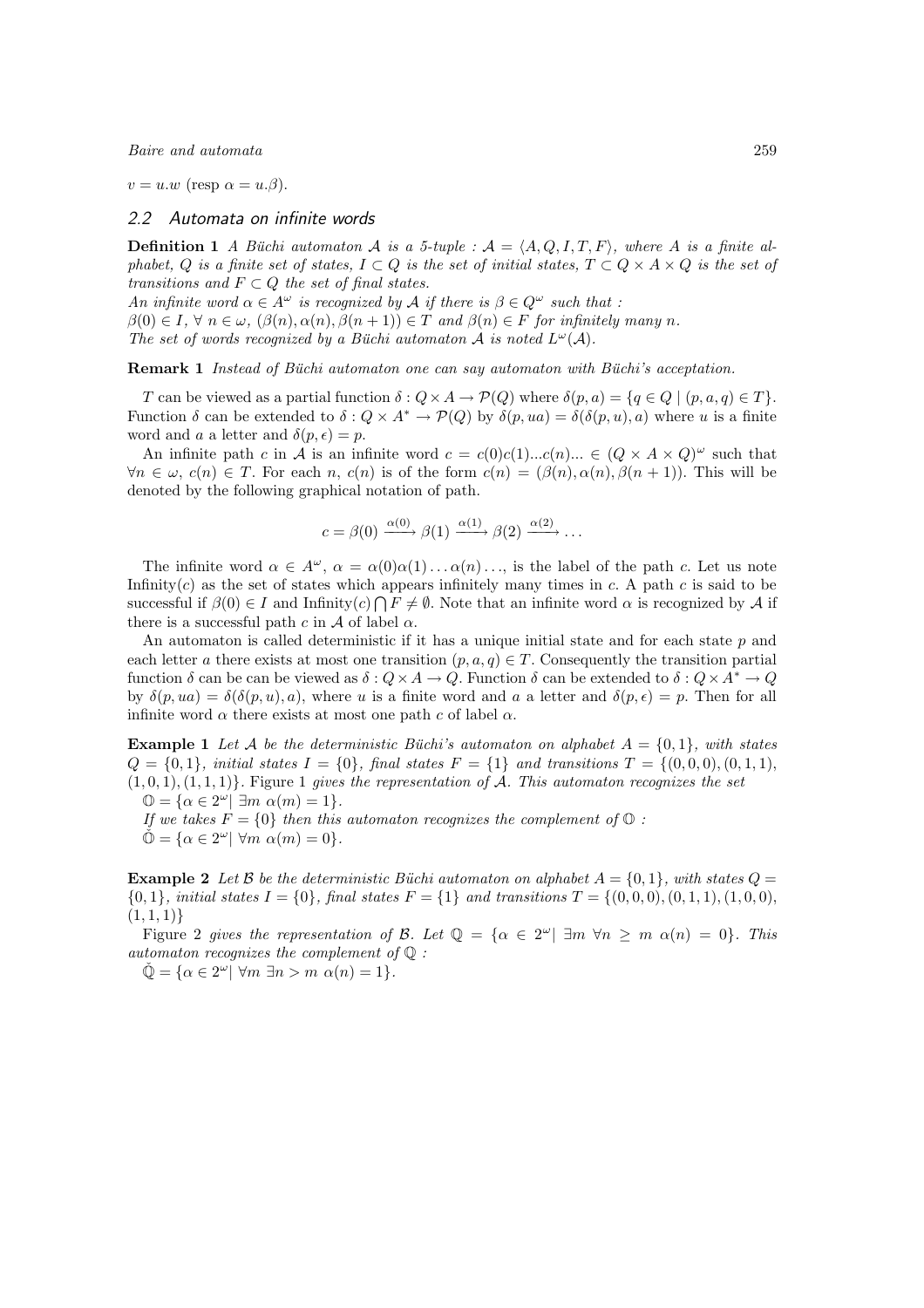

Fig. 1: The open set



Fig. 2: The set reset automaton, a deterministic Büchi automaton which recognizes the  $G_{\delta}$  set homeomorphic to Baire space  $\omega^{\omega}$ 

**Example 3** Let C be the non deterministic Büchi's automaton on alphabet  $A = \{0, 1\}$ , with states  $Q = \{0, 1, 2\}$ , initial states  $I = \{0, 1\}$ , final states  $F = \{0, 2\}$  and transitions  $T =$  $\{(0, 0, 0), (1, 0, 1), (1, 1, 1), (1, 1, 2), (2, 0, 2)\}$ 

Figure 3 gives the representation of C. Let  $\mathbb{Q} = {\alpha \in 2^{\omega} | \ \exists m \ \forall n \ge m \ \alpha(n) = 0}, \ \mathbb{Q}$  is a countable dense subset of  $2^{\omega}$  The automaton C recognizes Q.



Fig. 3: A non deterministic automaton which recognizes the countable dense set  $\mathbb{Q} = \{ \alpha \in 2^{\omega} | \exists m \forall n \geq 1 \}$  $m \alpha(n) = 0$ 

**Definition 2** A Muller automaton A is a 5-tuple :  $A = \langle A, Q, I, T, \mathcal{F} \rangle$ , where A is a finite alphabet, Q is a finite set of states,  $I \subset Q$  is the set of initial states,  $T \subset Q \times A \times Q$  is the set of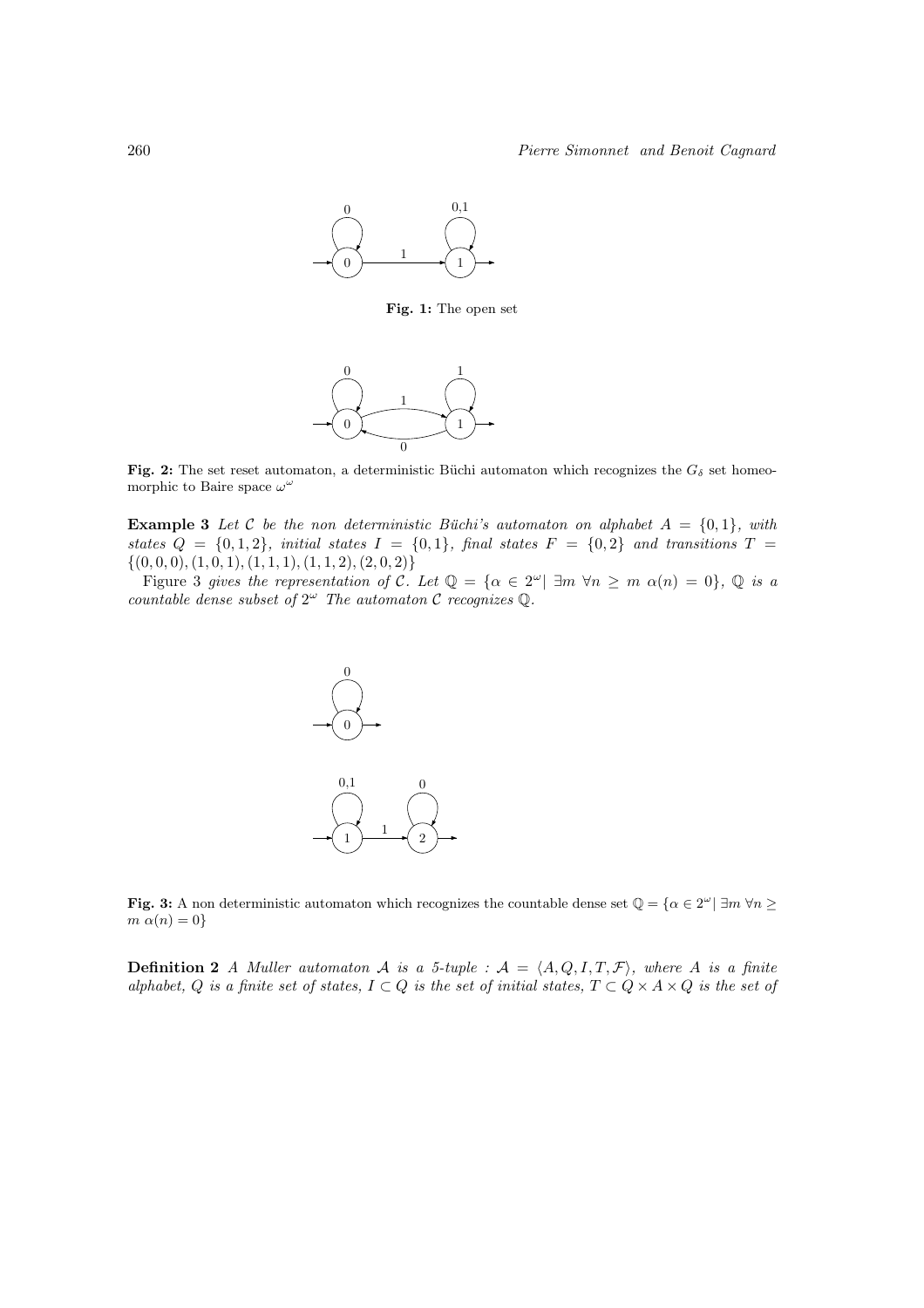transitions and  $\mathcal{F} \subset \mathcal{P}(Q)$ .

An infinite word  $\alpha \in A^{\omega}$  is recognized by A if there is an infinite path c of label  $\alpha$  so that Infinity $(c) \in \mathcal{F}$ .

**Example 4** Let again B be the deterministic automaton of example 2 and take  $\mathcal{F} = \{0\}$ . Then this automaton recognizes Q.

If we take  $\mathcal{F} = \{ \{1\}, \{0, 1\} \}$  then this automaton recognizes  $\check{Q}$ .

#### 2.3 S1S : the monadic second order theory of one successor

We now define the terms, atomic formulas, and formulas of  $S1S$  the monadic theory of one successor. Let V be a set of variables, its elements noted by x,  $y$ , z..., the constant symbol 0 and a unary function symbol  $s$  (as successor). We define the set of the terms  $\mathcal T$  by :

i) A variable is a term.

ii) 0 is a term.

iii) if  $t \in \mathcal{T}$  then  $s(t) \in \mathcal{T}$ .

Let P be another set of variables. Its variables are noted  $\mathcal{X}, \mathcal{Y}, \mathcal{Z}$ ... and two predicate symbols  $=$ , ∈. Atomic formulas are of the form  $t = t'$  or  $t \in \mathcal{X}$  where  $(t, t') \in \mathcal{T}^2$  and  $\mathcal{X} \in \mathcal{P}$ .

Definition 3 A formula of S1S is defined as follows :

 $\overbrace{n}$ 

- i) An atomic formula is in S1S.
- ii) If  $\phi \in S1S$  then  $\neg \phi$ ,  $\forall x \phi$ ,  $\exists x \phi$  and  $\forall x \phi$ ,  $\exists x \phi$  are in S1S, where  $x \in \mathcal{V}$ ,  $\mathcal{X} \in \mathcal{P}$ .
- iii) If  $\phi$  and  $\psi$  are in S1S, then  $\phi \land \psi$ ,  $\phi \lor \psi$ ,  $\phi \Rightarrow \psi$  and  $\phi \Leftrightarrow \psi$  are in S1S.

The interpretation of these formulas is the following : the variables of  $\mathcal V$  are interpreted as natural numbers, symbol 0 as  $0 \in \omega$ , symbol s as the successor function in  $\omega$ , the variables of P as subsets of  $\omega$  and the predicate symbols as equality relation and membership relation in  $ω$ . If each integer is assimilated to a singleton and each subset of  $ω$  to an infinite word over alphabet  $\{0, 1\}$ , then a S1S formula  $\phi(\mathcal{X}_1, \mathcal{X}_2, ..., \mathcal{X}_n)$ , with  $\mathcal{X}_1, \mathcal{X}_2, ..., \mathcal{X}_n$  free variables defines an  $\omega$ -language  $L_{\phi} \subset 2^{\mathbb{N}} \times \ldots 2^{\mathbb{N}}$ .

An  $\omega$ -language L is said definable in S1S if there exists a formula  $\phi$  in S1S such that  $L = L_{\phi}$ .

#### 2.4  $\omega$ -regular sets

Recall the following result [100, 69] :

**Theorem 3** for all  $\omega$ -language L, the following assertions are equivalent :

- i)  $L = \bigcup_{1 \leq i \leq n} A_i B_i^{\omega}$  where  $A_i$ ,  $B_i$  are regular sets and  $n \in \omega \{0\}$ .
- ii)  $L = L^{\omega}(\mathcal{A})$ , where  $\mathcal A$  is a non deterministic Büchi automaton.
- iii)  $L = L^{\omega}(\mathcal{A})$ , where  $\mathcal A$  is a deterministic Muller automaton.
- iv) L is definable in S1S.

The family of languages which verify the equivalent conditions of the preceding theorem are usually call the  $\omega$ -regular sets. We denote by  $Rec(A^{\omega})$  the class of  $\omega$ -regular sets on alphabet A. Following Louveau 1987, we denote by **Auto** the family of  $\omega$ -regular sets.  $\omega$ -regular sets are denoted by  $\omega$  regular expression [69].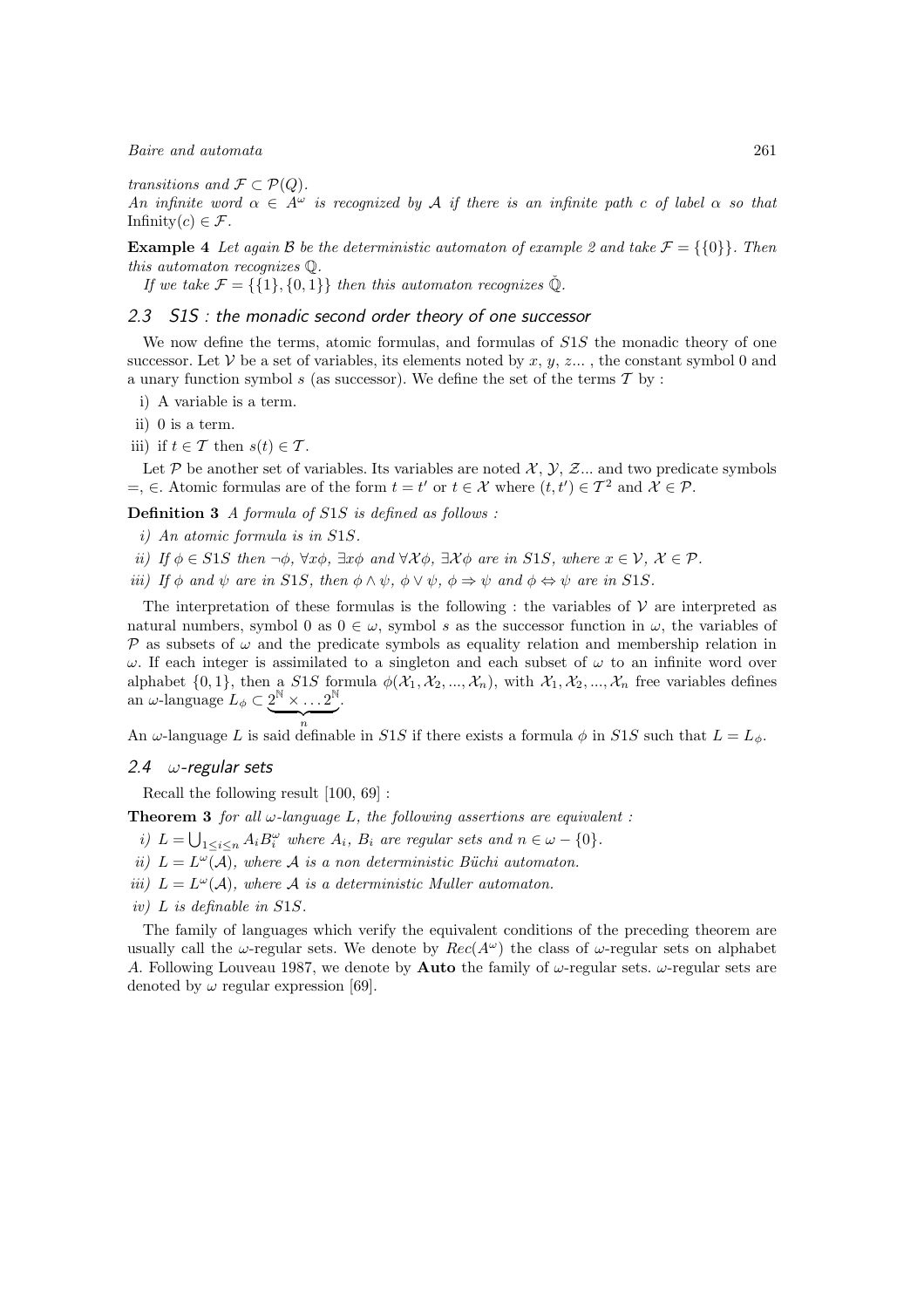#### Example 5

 $\alpha \in \mathbb{O} \Leftrightarrow \exists m \; \alpha(m) = 1$ 

An  $\omega$  regular expression for  $\mathbb{O}$  is  $0^*1(0+1)^{\omega}$ 

 $\alpha \in \check{\mathbb{O}} \Leftrightarrow \forall m \ \alpha(m) = 0$ 

An  $\omega$  regular expression for  $\check{\mathbb{O}}$  is  $0^{\omega}$ 

 $\alpha \in \mathbb{Q} \Leftrightarrow \exists m \; \forall n \ge m \; \alpha(n) = 0$ 

An  $\omega$  regular expression for  $\mathbb Q$  is  $(0+1)^*\theta^\omega$ 

$$
\alpha \in \check{\mathbb{Q}} \Leftrightarrow \forall m \exists n > m \ \alpha(n) = 1
$$

An  $\omega$  regular expression for  $\check{\mathbb{O}}$  is  $(0^*1)^\omega$ 

## 3  $\omega$ -rational relations

In this section, we introduce  $\omega$ -rational relations which extend the notion of  $\omega$ -langages (see [37, 40, 41, 56]).

**Definition 4** A Büchi transducer T is a 6-tuple :  $T = \langle A, B, Q, I, T, F \rangle$ , where A and B are finite alphabets, Q is a finite set of states,  $I \subset Q$  is the set of initial states,  $T \subset Q \times A^* \times B^* \times Q$ is the finite set of transitions and  $F \subset Q$  the set of final states.

An (infinite) path c in T is an infinite word  $c = c(0)c(1)...c(n)... \in (Q \times A^* \times B^* \times Q)^\omega$  such that  $\forall n \in \omega \ c(n) \in T$ .

So for each n,  $c(n)$  is of the form  $c(n) = (q_n, u_n, v_n, q_{n+1})$ , with  $u_n \in A^*$  and  $v_n \in B^*$  This will be denoted by the following graphical notation of path :

$$
c = q_0 \xrightarrow{u_0, v_0} q_1 \xrightarrow{u_1, v_1} q_2 \xrightarrow{u_2, v_2} \dots
$$

Let  $\alpha = u_0u_1 \ldots u_n \ldots$  and  $\beta = v_0v_1 \ldots v_n \ldots$ ,  $(\alpha, \beta)$  is the label of the path c. A path c is said to be successful if  $q_0 \in I$  and Infinity $(c) \cap F \neq \emptyset$ , where Infinity $(c)$  is still the set of states which appears infinitely many times in c. Let  $\alpha \in A^* \cup A^{\omega}$  and  $\beta \in B^* \cup B^{\omega}$ ,  $(\alpha, \beta)$  is recognized by T if there is a successful path c in T of label  $(\alpha, \beta)$ .

**Remark 2** A path c of label  $(\alpha, \beta)$  is called admissible if  $\alpha$  and  $\beta$  are both infinite words. In [37] it is shown that for every finite Büchi transducer  $T$ , it is possible to construct another one  $T'$  so that every successful path in  $T'$  is admissible and the paths that are both successful and admissible are the same in T and T'. In the sequel of this paper all the labels  $(\alpha, \beta)$  will be in  $A^{\omega} \times B^{\omega}$ .

An  $\omega$ -rational relation is a subset of  $A^{\omega} \times B^{\omega}$  which is recognizable by a Büchi's transducer. An  $\omega$ -rational function  $f: A^{\omega} \to B^{\omega}$  is a function whose graph is an  $\omega$ -rational relation. Recall that a left sequential function  $f: A^* \to B^*$  is a function that can be realized by a deterministic automaton with output (sequential transducer). A left sequential function can be extended immediately to  $f: A^{\omega} \to B^{\omega} \cup B^*$ . If the image of f is in  $B^{\omega}$  then this is an example of continuous  $\omega$ -rational function. This is the case when the deterministic automaton with output realizing  $f$ output one letter when he read a letter. We call 1-sequential functions these functions and these functions will be used as strategy for player 2 later.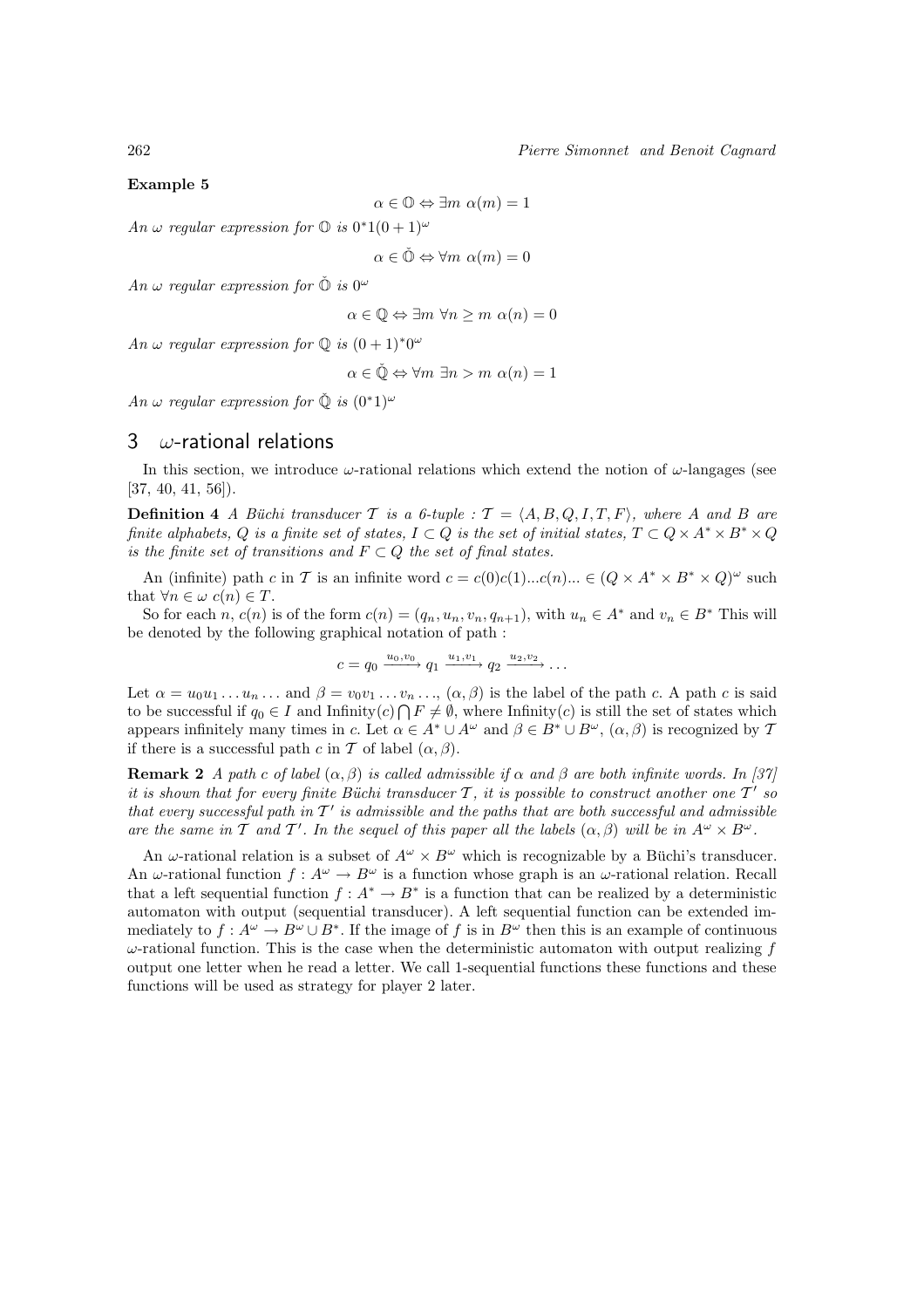**Example 6** Let T be the Büchi transducer with  $A = B = \{0, 1\}$ , states  $Q = \{1, 2, 3, 4, 5\}$ , initial states  $I = \{1, 3, 4\}$ , final states  $F = \{1, 3, 5\}$  and transitions

$$
T = \{ (1, (0,0), 1), (1, (1,1), 2), (2, (0,0), 1), (2, (1,1), 2), (4, (1,1), 4), (4, (0,1), 5), (5, (1,0), 5) \}
$$
  

$$
(3, (1,1), 3), (4, (0,0), 4), (4, (1,1), 4), (4, (0,1), 5), (5, (1,0), 5) \}
$$

Figure 4 gives the representation of  $\mathcal T$ . This automaton recognizes the graph of function  $S$ :  $2^{\omega} \rightarrow 2^{\omega}$  defined by  $S(\alpha) = \alpha$  if  $\alpha$  has infinitely many 0's,  $S(1^{\omega}) = 1^{\omega}$  and  $S(u01^{\omega}) = u10^{\omega}$ for all  $u \in 2^*$ . Let  $\mu_2 : 2^{\omega} \longrightarrow [0,1]$  defined by  $\mu_2(\alpha) = \sum_{i=0}^{\infty} \frac{\alpha(i)}{2^{i+1}}$  $\frac{\alpha(i)}{2^{i+1}}$ . One can easily check that  $S(\alpha)$  is the lexicographic maximum of the binary representations of  $\mu_2(\alpha)$  for all  $\alpha \in 2^{\omega}$ . S is known as normalization in base 2. In fact for any Pisot number  $\theta$ , normalisation in base  $\theta$  is an ω-rationnal function( see Frougny [39]).



Fig. 4: Normalization in base 2

## 4 Borel sets in Polish spaces

For all of the topological concepts introduced in this section we refer the reader to [53, 47, 69, 87].

#### 4.1 Ordinals

For a short and comprehensive presentation of ordinals we refer the reader to Srivastava [87]. We say that two sets  $E$  and  $F$  have the same cardinal if there is a bijection from  $E$  to  $F$ . We say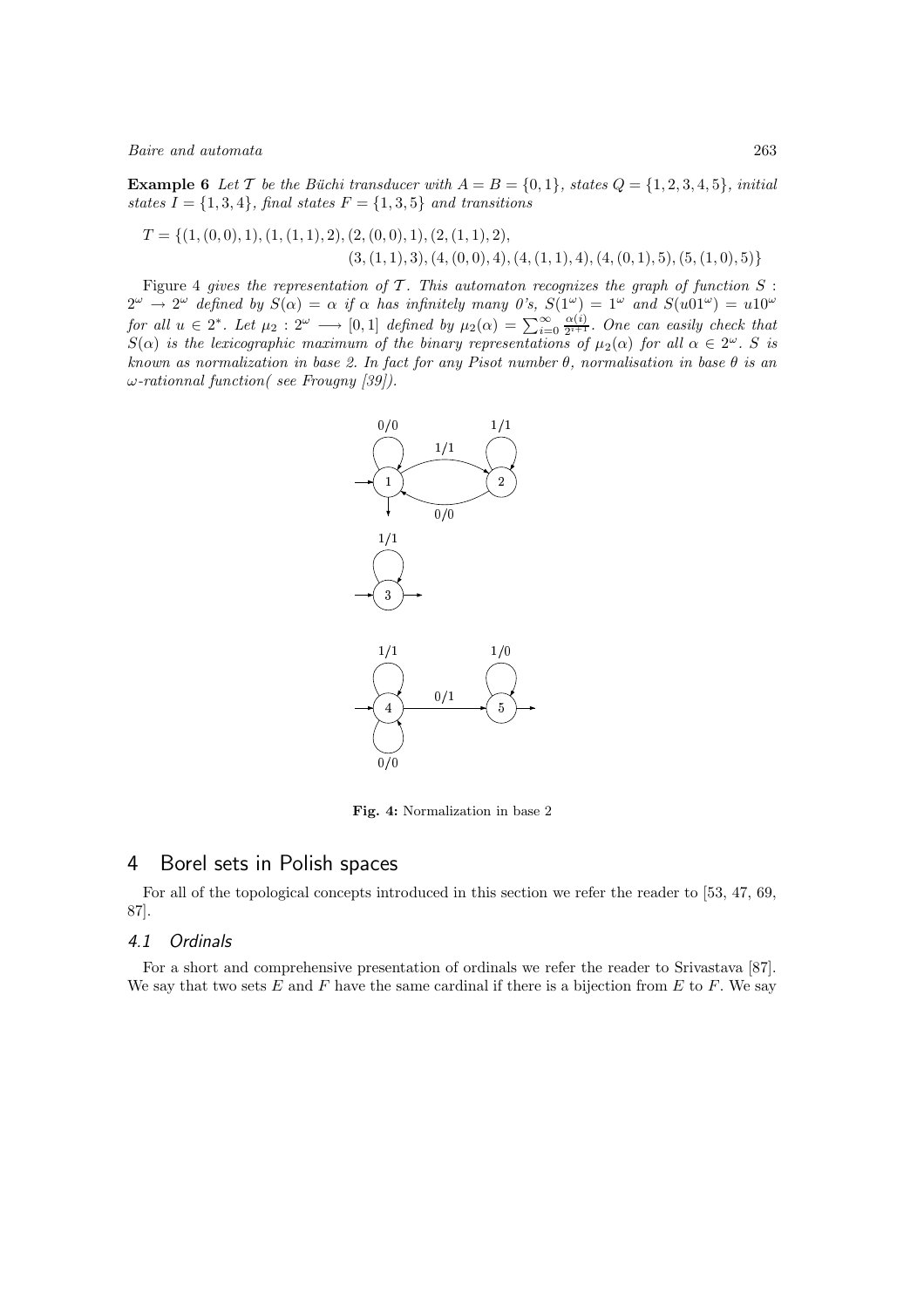that two well-ordered sets  $E$  and  $F$  have the same ordinal if there is an order-preserving bijection from E to F. To each well-ordered set W we can associate a particular well-ordered set  $t(W)$ called the type of  $W$  which is the ordinal associate to  $W$ . Results in the theory of ordinals use the axiom of choice and axiom of remplacement.

It is common in set theory to identify an ordinal with the set of its predecessors, i.e.,  $\alpha =$  $\{\beta \mid \beta \leq \alpha\}$  and to identify the finite ordinals with the natural numbers. Here are the first ordinals 0,  $1 = \{0\}, 2 = \{0, 1\}, 3 = \{0, 1, 2\}, \ldots n = \{0, 1, \ldots, n-1\}$  The successor of an ordinal  $\alpha$  is the least ordinal  $>\alpha$ . An ordinal is **successor** if it is the successor of some ordinal, and it is limit if it is not 0 or successor.

The first infinite ordinal is  $\omega = \{0, 1, 2, \ldots, n, n + 1, \ldots\}$ , it is a limit ordinal, its successor is  $\omega + 1 = \{0, 1, 2, \ldots, n, n + 1, \ldots, \omega\}.$ 

Next we have  $\omega + 2, \ldots, \omega + n, \ldots, \omega + \omega = \omega.2, \ldots, \omega.3, \ldots, \omega.n, \ldots, \omega.\omega = \omega^2, \ldots, \omega^n, \ldots, \omega^\omega.$ An ordinal is countable if its cardinal is countable. All ordinals we have seen are small countable ordinals. Let  $\omega_1$  be the set of countable ordinals, one can show that  $\omega_1$  is an uncountable well-ordered set and that its cardinality is lower or equal to  $2^N$ . The Continuum hypothesis says that the cardinality of  $\omega_1$  is equal to  $2^{\mathbb{N}}$ .

#### 4.2 The Borel hierarchy

Borel subsets of a topological space X are obtained from open sets using complementation and countable unions. When  $X$  is metrizable we can define the hierarchy of Borel sets of finite rank:

**Definition 5** Let X be a metrizable space, for  $n \in \omega - \{0\}$ , we define by induction classes  $\sum_{n=0}^{\infty} (X)$ ,  $\Pi_n^0(X)$  and  $\boldsymbol{\Delta}_n^0(X)$  :

 $\mathbf{\Sigma}^0_\downarrow(X) = G(X)$  the class of open sets of X  $\Pi_n^0(X) = {\{\AA \mid A \in \Sigma_n^0(X)\}},$  where  $\AA$  is the complement of A.  $\mathbf{\Sigma}_{n+1}^{0}(X) = \{ \cup_m A_m \mid A_m \in \mathbf{\Pi}_{n}^{0}(X), m \in \omega \}$  $\boldsymbol{\Delta}_n^0(X) = \boldsymbol{\Sigma}_n^0(X) \cap \boldsymbol{\Pi}_n^0(X)$ 

In particular, we have :

 $\Pi_1^0$  is the class of closed sets.

 $\Sigma^0_2 = F_{\sigma}$  is the class of countable unions of closed sets.

 $\Pi_2^0 = G_\delta$  is the class of countable intersections of open sets.

One can prove that :  $\mathbf{\Sigma}_{n}^{0} \cup \mathbf{\Pi}_{n}^{0} \subset \mathbf{\Delta}_{n+1}^{0}$ 

This gives us the following picture where any class is contained in every class to the right of it :

$$
\Delta^0_1 \quad \dfrac{\Sigma^0_1}{\Pi^0_1} \quad \Delta^0_2 \quad \dfrac{\Sigma^0_2}{\Pi^0_2} \quad \Delta^0_3 \quad \dfrac{\Sigma^0_3}{\Pi^0_3} \quad \ldots \quad \Delta_n \quad \dfrac{\Sigma^0_n}{\Pi^0_n} \qquad \ldots
$$

The Borel hierarchy is also defined for transfinite levels  $\xi < \omega_1$ , but we shall not need them in the present study.

For all  $n \in \omega$  the classes  $\sum_n^0 (X)$ ,  $\prod_n^0 (X)$ ,  $\Delta_n^0(X)$  are closed under finite unions and intersections, moreover  $\Sigma_n^0(X)$  is closed under countable unions,  $\Pi_n^0(X)$  closed under countable intersections and  $\Delta_n^0(X)$  closed under complement. All these classes are closed by inverse image by continuous functions.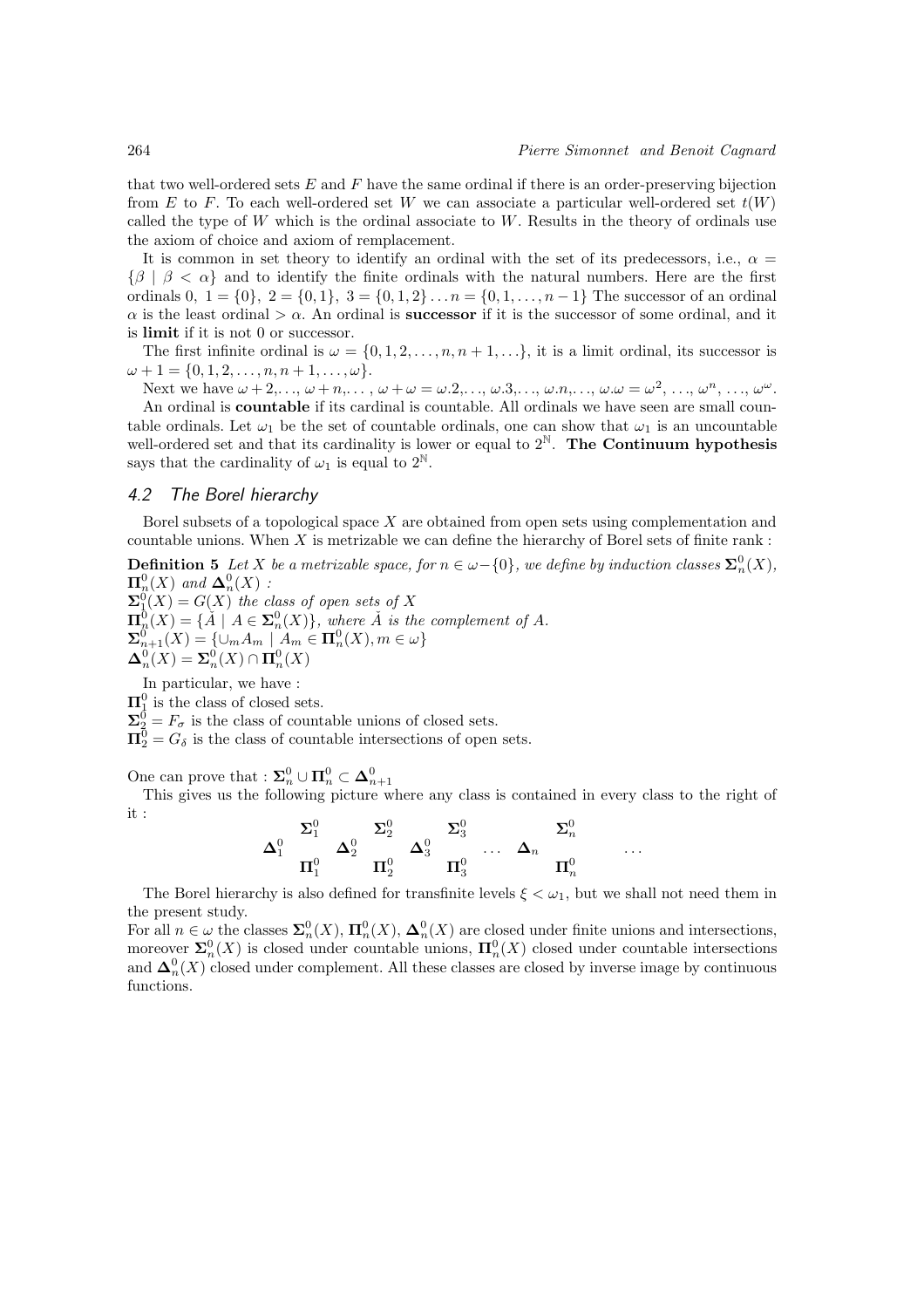**Example 7** The set  $\mathbb{O}$  is open but is not closed, i.e.,  $\mathbb{O} \in \Sigma^0_1$  and  $\mathbb{O} \notin \Pi^0_1$ .

We will see that the set  $\mathbb Q$  is  $F_{\sigma}$  but is not  $G_{\delta}$ , i.e.,  $\mathbb Q \in \Sigma^0_2$  and  $\mathbb Q \notin \mathbb \Pi^0_2$ .

Sets which are recognized by deterministic Büchi automaton are  $G_{\delta}$ . One can see this easily as a deterministic automaton gives a continuous function  $f: A^{\omega} \to Q^{\omega}$ . Replace  $q \notin F$  by 0 and  $q \in F$  by 1. The set recognized by a deterministic Büchi automaton is the inverse image of  $\check{\mathbb{Q}}$  by a continuous function.

Sets which are recognized by deterministic Müller automaton are boolean combinations of sets which are recognized by deterministic Büchi automaton, so they are boolean combinations of  $\Pi^0_2$ sets hence  $\mathbf{\Delta}_3^0$ .

#### 4.3 Polish spaces

A Polish space  $P$  is a separable topological space which admits a compatible metric  $d$  such as  $(P, d)$  is complete. A closed subset of a Polish space is Polish. An open subset of a Polish space is Polish. A  $G_{\delta}$  subset of a Polish space is Polish. This is not true for  $F_{\sigma}$ . Recall the Baire theorem :

**Theorem 4** Let X be a complete space, the intersection of countably many dense open sets in X is dense.

This is equivalent to say that in a complete space  $X$ , the union of countably many closed sets of empty interior has empty interior.

**Lemma 5** The set  $\mathbb Q$  with the relative topology induced by the one of  $\mathbb R$  is not Polish.

Proof: (Saint Raymond) We have :

$$
\mathbb{Q} = \bigcup_{n \in \omega} \{q_n\}
$$

a countable union of closed sets. Suppose Q was Polish then by the preceding theorem there must be an n such that  $\{q_n\}$  has an nonempty interior, otherwise  $\mathbb Q$  would have an empty interior, hence will be empty. But every  $\{q_n\}$  has an empty interior because Q is dense in itself. Hence Q can't be Polish.  $\square$ 

In fact by Baire's theorem, every countable dense subset of a Polish space is not Polish. As a  $G_{\delta}$  subset of a Polish space is Polish, every countable dense subset of a Polish space is not  $G_{\delta}$ .

Remark 3 It is well known (for a descriptive set theorist) that every Polish space is homeomorphic to a  $G_{\delta}$  set in a compact metric space. For example the Baire space  $\omega^{\omega}$  is homeomorphic  $\tilde{u}$   $\tilde{\phi} = {\alpha \in 2^{\omega} \mid \forall m, \exists n > m, \alpha(n) = 1}.$  To see this, define an application  $\varphi : \omega \longrightarrow 2^*$ by  $\varphi(n) = 0^n$ 1. Notice that  $\varphi(\omega) = 0^*1$  is a regular prefix code. Extend  $\varphi$  in monoïd morphism  $\varphi : \omega^* \longrightarrow 2^*, \varphi(\omega^*) = (0^*1)^*.$  Next extend  $\varphi$  in continuous one to one application called again  $\varphi: \omega^{\omega} \longrightarrow 2^{\omega}$ . We have  $\varphi(\omega^{\omega}) = (0^*1)^{\omega} = \mathbb{Q}$ . The set of infinite subsets of  $\omega$  is homeomorphic to Baire space  $\omega^{\omega}$ .

When P is an uncountable Polish space, Borel hierarchy is strict. In the sequel P will be  $A^{\omega}$ or  $A^{\omega} \times B^{\omega}$  or [a, b] with a and b reals.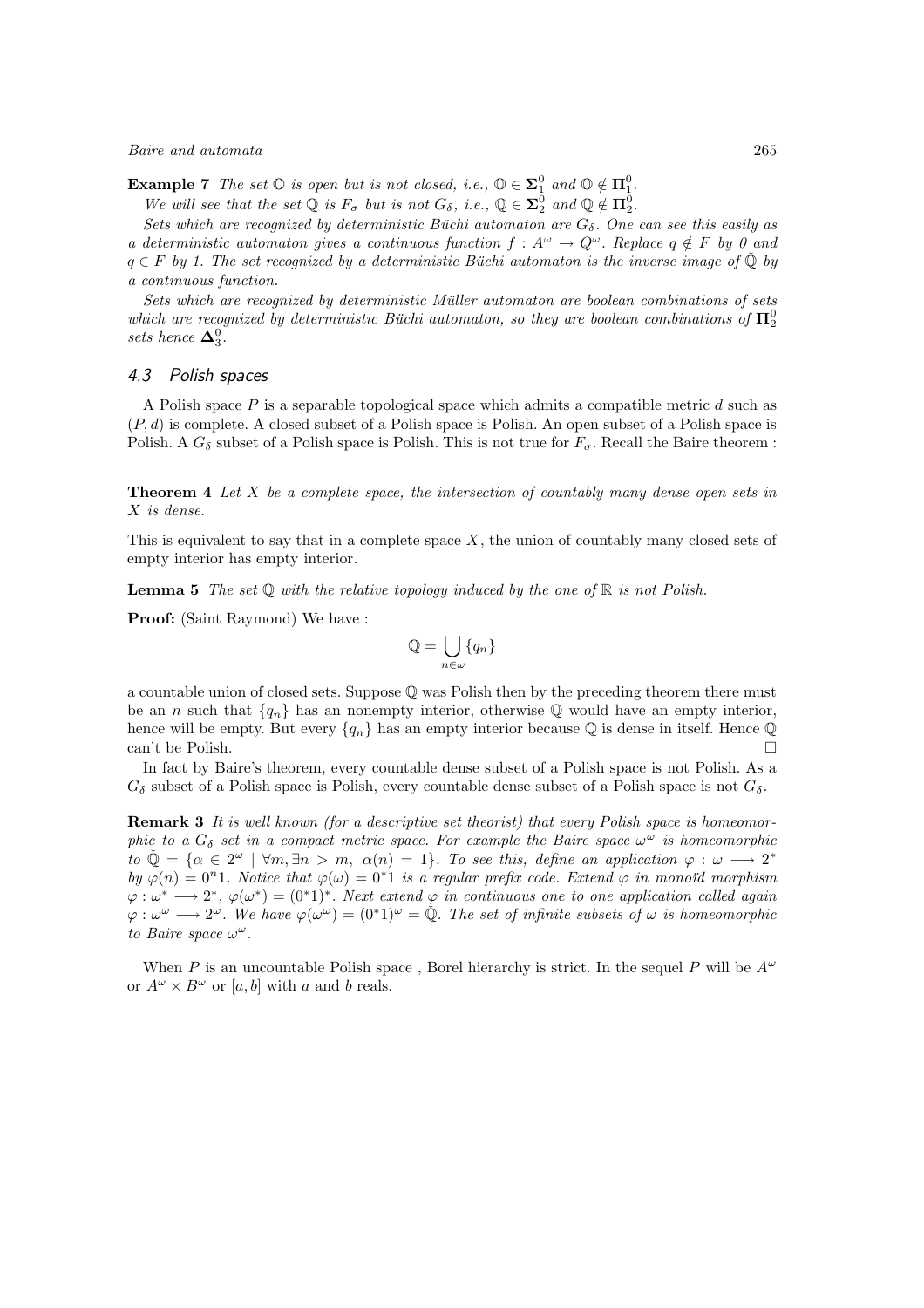## 4.4 Analytic sets and coanalytic sets

There exists another hierarchy beyond the Borel one, called the projective hierarchy, which is obtained from the Borel hierarchy by successive applications of operations of projection and complementation. We need just the first level of this hierarchy. Let  $B \subseteq P \times \omega^{\omega}$ , we will call proj<sub>P</sub>(B) the projection of B onto P, that is,  $proj_P(B) = {\alpha \in P}/{\exists \beta \in \omega^{\omega} \ (\alpha,\beta) \in B}$ .

A set  $C \subseteq P$  is called analytic if there is a Borel set  $B \subseteq P \times \omega^{\omega}$  such that  $C = proj_P(B)$ . A set  $C \subseteq P$  is coanalytic if its complement is analytic. The class of analytic sets in P (resp. coanalytic) is called  $\Sigma_1^1(P)$  (resp.  $\Pi_1^1(P)$ ). Borel sets are analytic and coanalytic sets. The famous theorem of Suslin says that in Polish space P, if  $B \subseteq P$  is analytic and coanalytic then B is Borel.

Existence of analytic sets which are not Borel is a kind of myth for descriptive set theorists. In 1905 Lebesgue said that the projection of Borel set in the plane was a Borel set. This was false as Suslin discovered in 1917. He called a projection of Borel set an analytic set. Here is the French evidence of Sierpinski [82] : "Par hasard j'étais présent au moment où Michel Souslin communiqua à M. Lusin sa remarque et lui donna le manuscrit de son premier travail". Büchi commented the equivalence of theorem 3 :"What looks like an analytic set (set recognized by a nondeterministic Buchi automaton) is in fact Borel set( a set recognized by a deterministic Muller automaton is a  $\Delta_3^0$  set)" [16]. An  $\omega$ -rational relation is an analytic set of  $A^{\omega} \times B^{\omega}$ .

#### 4.5 Complete sets

Recall the notion of completeness with regard to reduction by continuous functions. Let  $\Gamma$  be a class of sets in P Polish We call  $C \subseteq P$  Γ-complete if  $C \in \Gamma$  and for any  $B \in \Gamma$  there exists a continuous function  $f: P \longrightarrow P$ , such that  $B = f^{-1}(C)$ .

Finding some simple examples of complete sets is an old tradition in descriptive set theory which goes back to Hurewicz [45] ( see Louveau and Saint Raymond [62], Kechris [47]). It turns out that some simple combinatorial examples of complete sets are recognized by automata.

**Example 8** We will see that  $\mathbb{O} = {\alpha \in 2^{\omega} \mid \exists m \alpha(m) = 1}$  is  $\mathbb{\Sigma}_{1}^{0}$ -complete, hence  $\mathbb{O} = {\alpha \in 2^{\omega}}$  $2^{\omega}$  |  $\forall m \alpha(m) = 0$ } is  $\Pi_1^0$ -complete.

We will see that the set  $\mathbb{Q} = {\alpha \in 2^{\omega} \mid \exists m \; \forall n \geq m \; \alpha(n) = 0}$  is  $\Sigma_2^0$ -complete, hence We want see that the set  $Q = \{ \alpha \in \mathbb{Z} \mid \exists m \forall n \ge m \alpha(n) = 0 \}$  is  $\Delta_2$ -complete, hence  $\tilde{Q} = \{ \alpha \in 2^{\omega} \mid \forall m \exists n > m \alpha(n) = 1 \}$  is  $\Pi_2^0$ -complete. In fact a countable dense subset of  $[0,1]$ is  $\Sigma_2^0$ -complete Hurewicz [45], and this true in all uncountable Polish space.

Here is some well known examples of coanalytic-complete sets :

The set WO, as Well Order, that is the set of  $E \subset \omega \times \omega$  such that E is the graph of Well ordered linear order, is  $\mathbf{\Pi}_{1}^{1}$ -complete, Lusin Sierpinski (1923).

The set  $K(\mathbb{Q})$  of compact sets of  $[0,1]$  which are included in  $\mathbb{Q} \subset \mathbb{R}$ , is  $\Pi_1^1$ -complete, Hurewicz  $[45]$ .

The set **DIFF** of differentiable functions in  $C[0, 1]$  is  $\mathbf{\Pi}^1_1$ -complete, Mazurkievicz(1933).

The set WF of well founded trees, that is trees on  $\omega$  which have no infinite branches is  $\Pi_1^1$ complete.

The set NDIFF of continuous functions on  $[0, 1]$  which are nowhere differentiable functions in  $C[0, 1]$  is  $\mathbf{\Pi}^1_1$ -complete, Mauldin(1979).

Finkel showed in [31] that there exists an  $\omega$ -rational relation which is  $\Sigma_1^1$ -complete.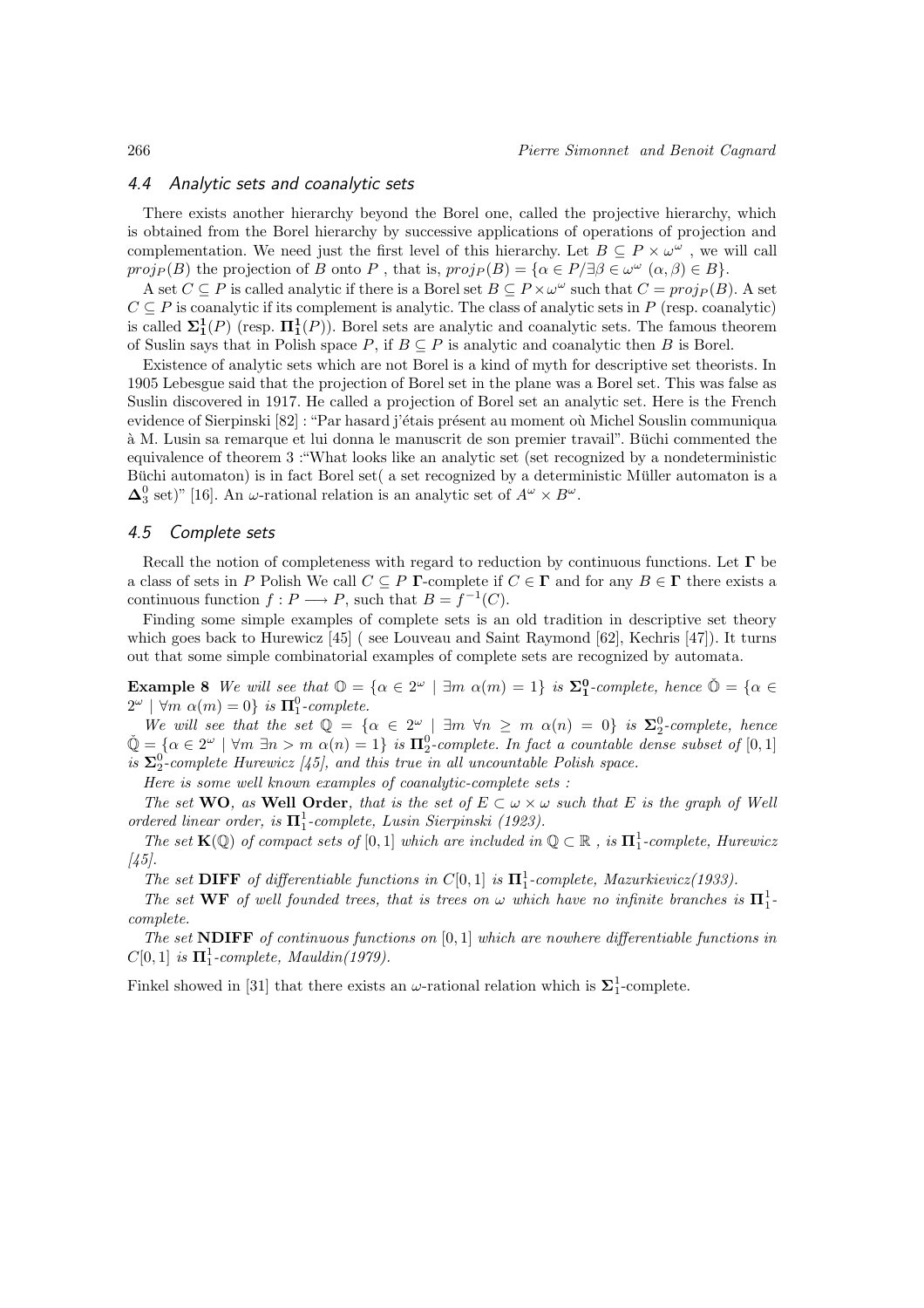Wadge has proved  $(i)$   $(ii)$ :

For any n,  $C \subseteq \omega^{\omega}$  is  $\Sigma_n^0$ -complete (resp.  $\Pi_n^0$ -complete) set iff  $C \in \Sigma_n^0 \setminus \Pi_n^0$  (resp.  $C \in \Pi_n^0 \setminus \Sigma_n^0$ ).

**Definition 6** Let  $L \subset A^*$  we define  $Lim(L) = \{ \alpha \in A^{\omega} \mid \forall n \in \omega, \exists m \geq n \text{ such that } \alpha[m] \in L \}.$ 

The following lemma is classical( see [54], [56], [90]).

**Lemma 6** Let  $M \subset A^{\omega}$  then  $M$  is  $\Pi_2^0$  if and only if there exists  $L \subset A^*$  so that  $M = Lim(L)$ .

Example 9  $\check{\mathbb{Q}} = \{ \alpha \in 2^{\omega} \mid \forall m \exists n > m \; \alpha(n) = 1 \}$  is  $\mathbf{\Pi}_2^0$  because  $\check{\mathbb{Q}} = Lim(L)$  with L a regular set denoted by the regular expression  $(0 + 1)$ <sup>\*</sup>1.

 $\mathbb Q$  is not equal to  $Lim(L)$  because  $\mathbb Q$  is not  $G_\delta$ .

This lemma is equivalent to the following. The set  $\{\alpha \in 2^{\omega} \mid \forall m, \exists n > m, \alpha(n) = 1\}$  is a  $\mathbf{\Pi}_2^0$ complete set [83], [93] . In fact we have more : this set is strategically complete [62]. We will see it in the game section.

## 5 Baire's classes

Definition 7 Definition of Baire's classes for functions is recursive. Let X, Y be metrizable spaces and  $f: X \to Y$  be a function.

- i)  $f$  is of Baire class 0 if  $f$  is continuous.
- ii) f is of Baire class  $(n+1)$  if f is the pointwise limit of a sequence of Baire class n functions for each integer  $n > 0$ .

The Lebesgue, Hausdorff, Banach theorem makes the connexion with the Borel hierarchy :

**Theorem 7** Let X, Y be metrizable spaces with Y separable. Then for all  $n \geq 2$ ,  $f : X \to Y$  is of Baire class n iff for all open V include in Y,  $f^{-1}(V)$  is in  $\Sigma_{n+1}^0(X)$ .

**Remark 4** Note that this result holds for  $n = 1$  if in addition X is separable and either  $X = A^{\omega}$ or  $Y = \mathbb{R}$ .

**Remark 5** If  $Y = B^{\omega}$ , as  $\{uB^{\omega}|u \in B^*\}$  is a countable basis of clopen sets, it is equivalent to prove that  $f: X \to Y$  is of Baire class n iff for all finite word u,  $f^{-1}(uB^{\omega})$  is in  $\Delta_{n+1}^0(X)$ .

**Lemma 8** An  $\omega$ -rational function is of Baire class 2.

**Proof:** We have to shows that for all finite word u,  $f^{-1}(uB^{\omega})$  is in  $\Delta_3^0$ . But

 $f^{-1}(uB^{\omega}) = proj_{A^{\omega}}(\text{graph}(f) \cap (A^{\omega} \times uB^{\omega}))$ 

We see that  $A^{\omega} \times uB^{\omega}$  is in  $Rec((A \times B)^{\omega})$ . The family of  $\omega$ -rational relation of  $A^{\omega} \times B^{\omega}$  is closed by intersection with an  $\omega$ -regular set of  $(A \times B)^\omega$  and if  $R \subset A^\omega \times B^\omega$  is an  $\omega$ -rational relation then  $proj_{A^{\omega}}(R)$  is an  $\omega$ -regular set of  $A^{\omega}$ . We have seen that an  $\omega$ -regular set is a boolean combination of  $\Pi_2^0$  sets, hence is a  $\Delta_3^0$  $\overline{\phantom{a}}$ set.

<sup>(</sup>i) Jean Saint Raymond has proved, that this valid for any uncountable Polish space.

 $(iii)$  See [47] page 205 for a discussion of the statement :

Let  $C \subseteq \omega^{\omega}$ , if  $C \in \Pi_1^1 \backslash \Sigma_1^1$  then C is  $\Pi_1^1$ -complete.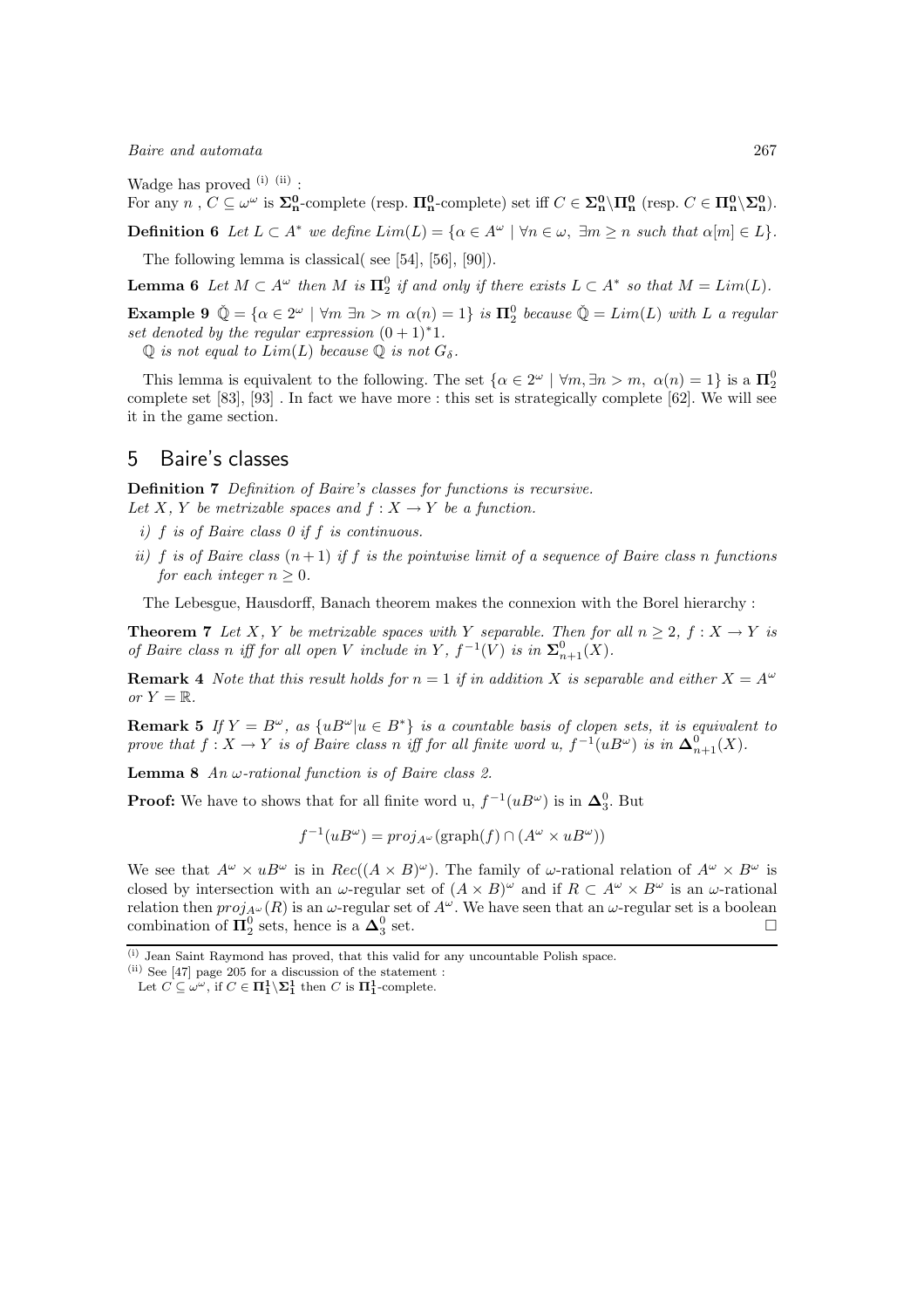**Example 10** The characteristic function of  $\mathbb{Q} \subset \mathbb{R}$ , 1<sub>0</sub> is a classical example of Baire class two function which is not of Baire class one [5, 25]. The function  $1_{\mathbb{Q}}$  is the pointwise limit of the sequence  $(f_m)_{m\in\mathbb{N}}$  where  $f_m(x) = \lim_{n\to\infty} \cos^{2m}(n!\pi x)$ . So  $1_0$  is of Baire class two. If  $1_0$  was a Baire class one function, then the inverse image of an open set by  $1_{\mathbb{Q}}$  will be a  $\Sigma_2^0(\mathbb{R})$  set, hence the inverse image of a closed set by  $1_{\mathbb{Q}}$  will be a  $\Pi_2^0(\mathbb{R})$  set. But as  $1_{\mathbb{Q}}^{-1}(\{1\}) = \mathbb{Q}$  is not  $\Pi_2^0(\mathbb{R})$ , because  $\mathbb Q$  is a countable dense subset, so  $1_{\mathbb Q}$  is not of Baire class one.

Let X and Y be metrizable spaces with Y compact, and  $f: X \to Y$ , it is well known that f is continuous if and only if its graph is closed.

**Proposition 9** Let  $f: A^{\omega} \to B^{\omega}$  be a function of Baire class n, then its graph is  $\mathbf{\Pi}^0_{n+1}(A^{\omega} \times B^{\omega})$ . **Proof:** First notice that if  $f(\alpha) = \beta$  then  $\forall u \in B^*$ ,  $(\beta \in uB^{\omega} \Rightarrow f(\alpha) \in uB^{\omega})$  and if  $f(\alpha) \neq \beta$ then  $\exists u \in B^*$  such that  $\beta \in uB^{\omega}$  and  $f(\alpha) \notin uB^{\omega}$ . Thus :

$$
(\alpha, \beta) \in \text{graph}(f) \Leftrightarrow f(\alpha) = \beta \Leftrightarrow [\forall u \in Y^*(\beta \in uB^\omega \Rightarrow f(\alpha) \in uB^\omega)]
$$

As f is of Baire class n, for any word u in  $B^*$ ,  $\{\alpha \in A^{\omega} | f(\alpha) \in uB^{\omega}\}\$ is in  $\Delta^0_{n+1}(A^{\omega})$  and  $\{\beta \in B^{\omega} | \beta \in uB^{\omega}\}\$ is in  $\Delta_1^0(B^{\omega})$ . Thus for all fixed  $u \in B^*$ ,  $\{(\alpha,\beta) \in A^{\omega} \times B^{\omega} \mid (\beta \in uB^{\omega} \Rightarrow$  $f(\alpha) \in uB^{\omega}$  is in  $\Delta_{n+1}^{0}(A^{\omega} \times B^{\omega})$  and  $\{(\alpha, \beta) \in A^{\omega} \times B^{\omega} \mid \forall u \in B^{*}(\beta \in uB^{\omega} \Rightarrow f(\alpha) \in uB^{\omega})\}$ is in  $\Pi_{n+1}^0(A^\omega \times B^\omega)$ .

When  $A$  and  $B$  are finite alphabets we have :

**Proposition 10** Let f be a function  $f : A^{\omega} \to B^{\omega}$ . If graph $(f) \in \Delta_2^0(A^{\omega} \times B^{\omega})$  then f is of Baire class 1.

**Proof:** If  $\text{graph}(f) \in \Delta_2^0(A^{\omega} \times B^{\omega})$  then for all open  $U \subset B^{\omega}$ ,  $\text{graph}(f) \cap (A^{\omega} \times U) \in \Delta_2^0(A^{\omega} \times B^{\omega})$ . As  $A^{\omega}$  and  $B^{\omega}$  are compact spaces, graph(f)  $\cap$  ( $A^{\omega} \times U$ ) is  $K_{\sigma}$  (countable unions of compact sets) and then  $f^{-1}(U)$  is  $K_{\sigma}$  as the continuous projection of graph $(f) \cap (A^{\omega} \times U)$  on  $A^{\omega}$ .

Let  $\text{cont}(f)$  denote the set of points of continuity of a function f.

**Proposition 11** Let X and Y be separable metric spaces and  $f : X \rightarrow Y$ . Then cont(f) is  $\Pi^0_2(X).$ 

**Proof:** We define the oscillation of f at  $\alpha$  by :

 $\operatorname{osc}_f(\alpha) = \inf\{\operatorname{diam}(f(U)) | U$  open containing  $\alpha\}$ 

where  $\text{diam}(E)$  is diameter of a set E. It is easy to see that  $\csc_f(\alpha) = 0$  iff f is continuous at  $\alpha$ . Let  $X_{\varepsilon} = {\alpha \in X \mid \operatorname{osc}_f(\alpha) < \varepsilon}$  we show that it is an open set. Let  $\alpha$  be in  $X_{\epsilon}$ .

 $(\csc_f(\alpha) < \varepsilon) \Rightarrow \exists U$  open containing  $\alpha$  so that  $\text{diam}(f(U)) < \varepsilon$ .

Then

$$
\forall \beta \in U \, \text{osc}_f(\beta) \le \, \text{diam}(f(U)) < \varepsilon.
$$

And  $X_{\epsilon}$  is open. So cont $(f) = {\alpha \in X^{\omega} \mid \text{osc}_f(\alpha) = 0} = \bigcap_{n > 0} X_{1/n}$  is  $\mathbf{\Pi}_2^0(X)$ .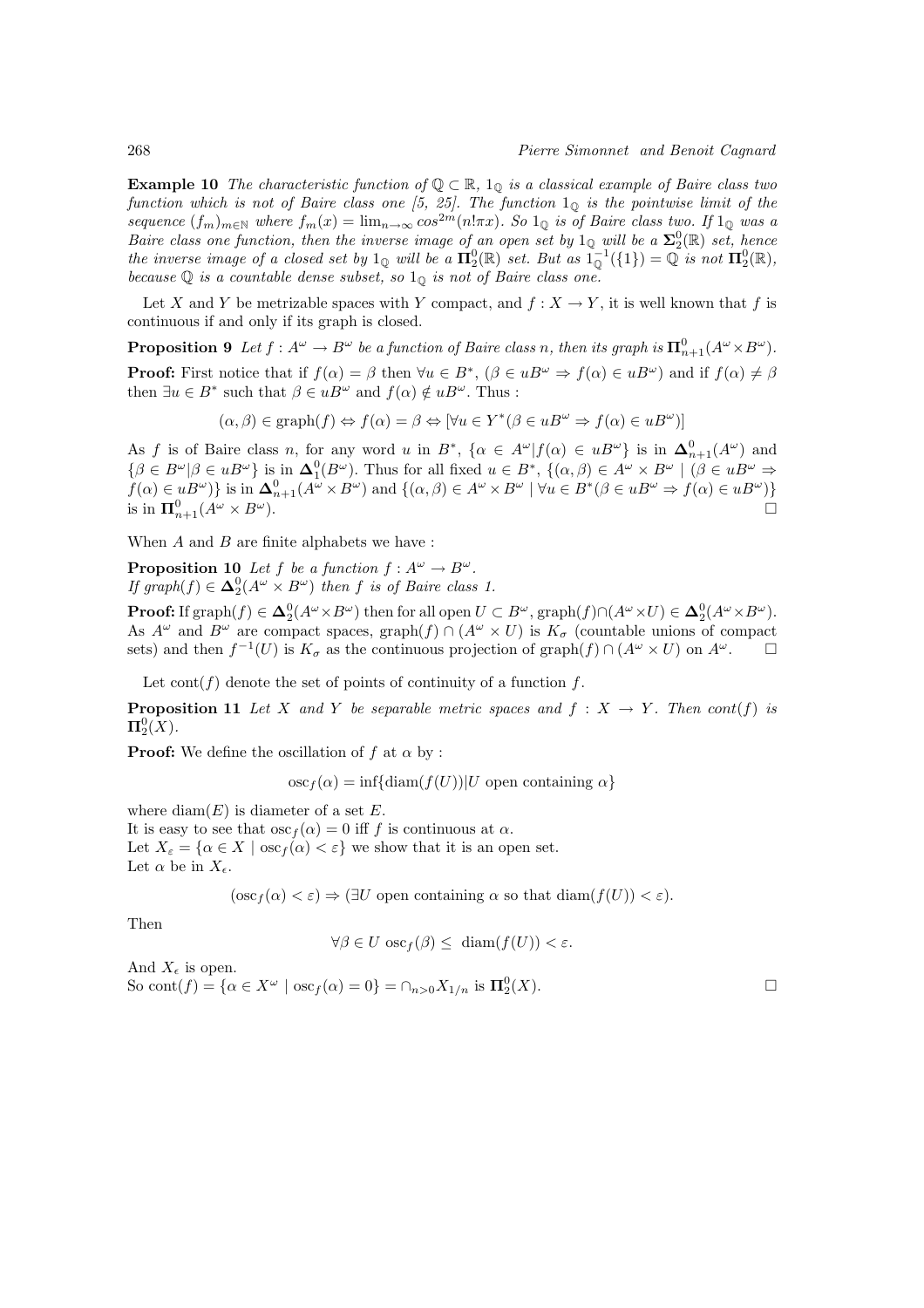## 6 An example

In this section we give an example of a function f such that  $graph(f)$  is definable in S1S hence is of Baire class 2. One can easily see that  $graph(f) \in \mathbf{\Pi}^0_2$  and the set of points of continuity of f is a dense open set (hence dense  $\Pi_2^0$ ). However, f is not of Baire class 1. This example was constructed in 1996 by Tison and the first author and was unpublished. The idea of A. Louveau (1996), is the following : take the characteristic function of the Cantor set on the interval [0, 1]. The function is continuous on the complement of the triadic Cantor set, which is a dense open set. Since the graph of f is  $\Delta_2^0$  set, it follows from proposition 10 that f is of Baire class 1. So we have to modify our function on the Cantor set to succeed. Now we will work on space  $3^{\omega} = \{0, 1, 2\}^{\omega}$ . The Cantor set is  $(0+2)^{\omega}$ 

$$
\alpha \in (0+2)^{\omega} \leftrightarrow \forall n(\alpha(n) = 0 \lor \alpha(n) = 2)
$$

and its complement is the dense open set  $(0+2)^*1(0+1+2)^{\omega}$ 

$$
\alpha \in (0+2)^*1(0+1+2)^{\omega} \leftrightarrow \exists n \alpha(n) = 1
$$

First define  $g: \{0,1\}^\omega \longrightarrow \{0,1\}^\omega$  by :

 $g(\alpha) = \alpha$ , if  $\alpha \in (0^*1)^\omega$  ( $\alpha$  has infinitely many 1's).

If  $\alpha \in (0+1)^*10^\omega$  ( $\alpha$  has a non zero finite number of 1's) replace each letter of  $\alpha$  by 0 except the last 1 which remains the same, this gives  $g(0^{k_0}10^{k_1}\dots 10^{k_p}10^{\omega}) = 0^{k_0+k_1+\dots+k_p+p}10^{\omega}$ .

Finally if  $\alpha = 0^{\omega}$ ,  $g(0^{\omega}) = 1^{\omega}$ .

Figure 5 shows a deterministic Buchi automaton which recognizes  $graph(q)$ . This implies that  $graph(g) \in \mathbf{\Pi}^0_2$ . We will see that g has no point of continuity and is not of Baire class 1.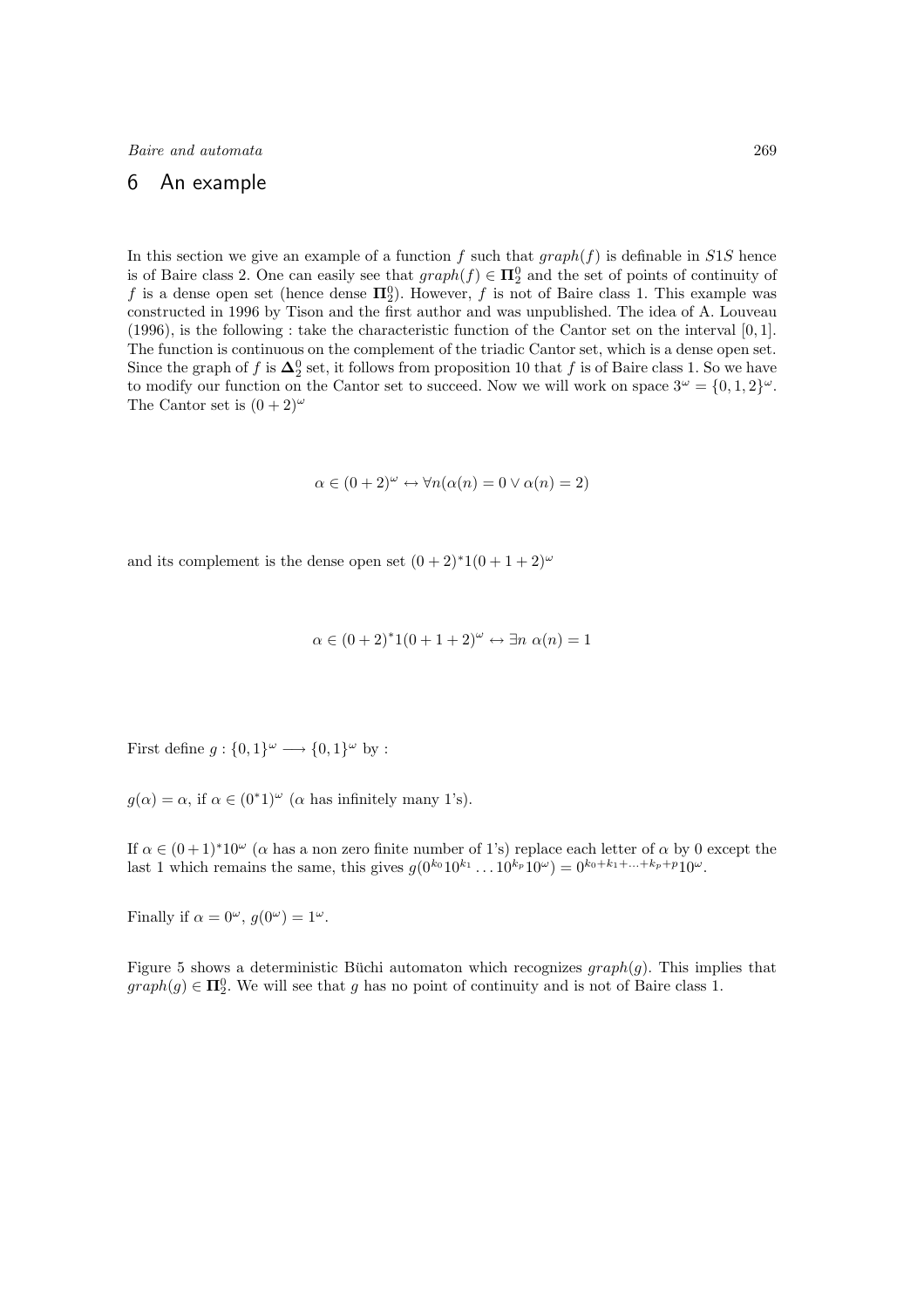

Fig. 5: a totally discontinuous synchronous function

Let's see that  $g$  has no point of continuity.

If  $\alpha$  has infinitely many 1's,  $\alpha = 0^{k_0} 10^{k_1} 10^{k_2} 1 \ldots 10^{k_p} \ldots$ , where for each  $p$ ,  $k_p \ge 0$ , sequence  $\alpha_n = 0^{k_0} 10^{k_1} 10^{k_2} 1 \dots 10^{k_n} 10^{\omega}$  tends to  $\alpha$ . But  $g(0^{k_0}10^{k_1}10^{k_2}1...10^{k_n}10^{\omega}) = 0^{k_0+k_1+...+k_n+n}10^{\omega}$  and sequence  $g(\alpha_n)$  converges to  $0^{\omega}$ .

Suppose now that  $\alpha$  has a non zero finite number of 1's,  $\alpha = 0^{k_0} 10^{k_1} \dots 10^{k_p} 10^\omega$  with  $p \ge 0$ . Sequence  $\alpha_n = 0^{k_0} 10^{k_1} \dots 10^{k_p} 10^n 10^\omega$  tends to  $\alpha$ . We have  $g(\alpha) = 0^{k_0 + k_1 + \dots + k_p + p} 10^\omega$ ,  $g(0^{k_0}10^{k_1} \dots 10^{k_p}10^n10^{\omega}) = 0^{k_0 + k_1 + \dots + k_p + p + n + 1}10^{\omega}$  and sequence  $g(\alpha_n)$  converges to  $0^{\omega}$ .

If  $\alpha = 0^{\omega}$ ,  $\alpha$  is limit of the sequence  $\alpha_n = 0^n 10^{\omega}$ .  $g(0^{\omega}) = 1^{\omega}$ ,  $g(0^n 10^{\omega}) = 0^n 10^{\omega}$  and the sequence  $g(\alpha_n)$  converges to  $0^{\omega}$ .

One can also see that  $g^{-1}(011(0+1)^\omega) = 011(0^*1)^\omega$ , which is  $\mathbf{\Pi}_2^0$  but not  $\mathbf{\Sigma}_2^0$ . So g is not of Baire class one.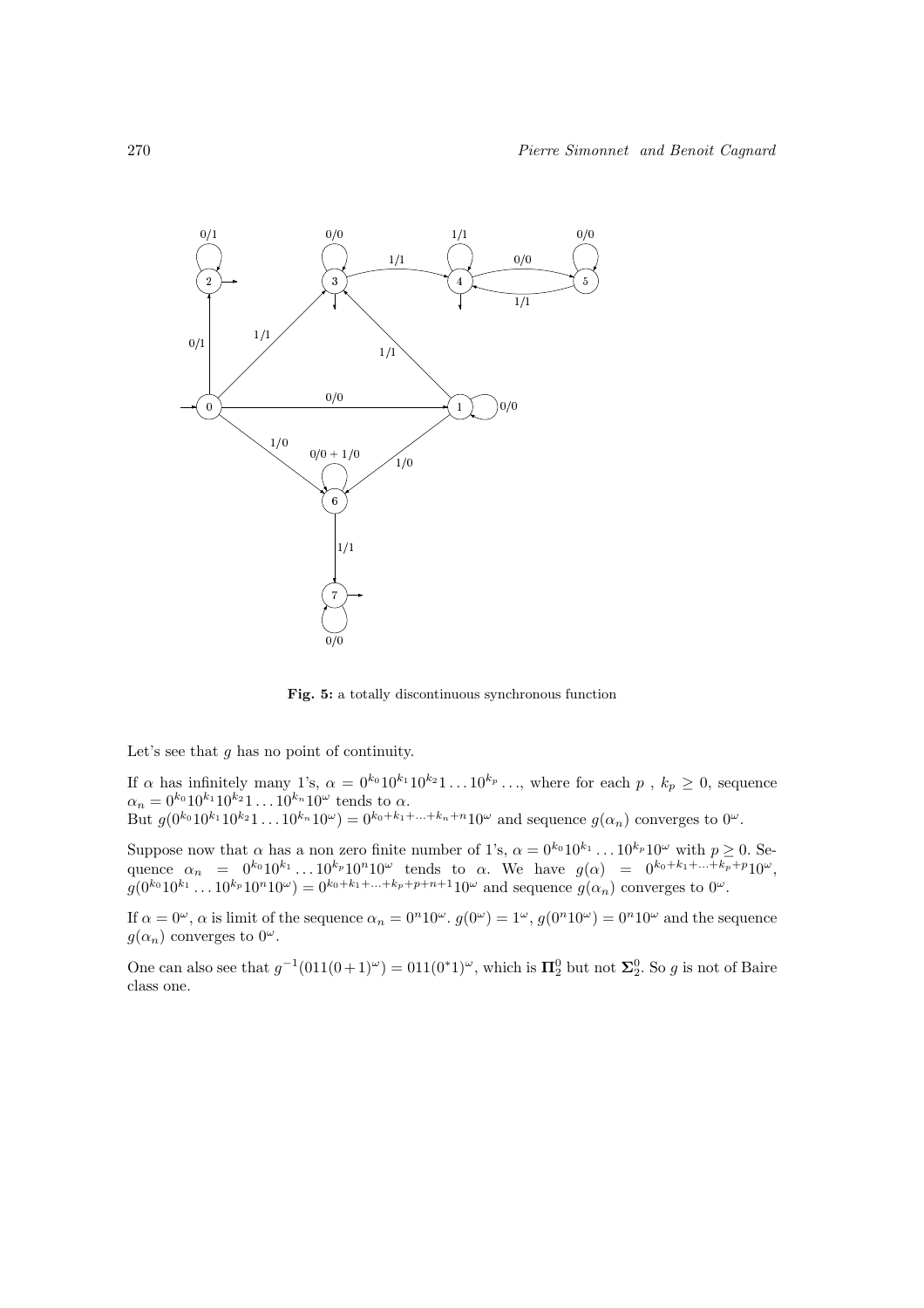Now we can define our function  $f: \{0, 1, 2\}^\omega \longrightarrow \{0, 1\}^\omega$  by :

- $f(\alpha) = 0^{\omega}$  if  $\alpha \in (0+2)^*1(0+1+2)^{\omega}$  (  $\alpha$  has at least one 1)
- $f(\alpha) = \alpha$  if  $\alpha \in (0^*2)^{\omega}$  ( $\alpha$  has no 1 and infinitely many 2's)

 $f(\alpha) = 0^{n}20^{\omega}$  if  $\alpha \in (0+2)^{*}20^{\omega}$  ( $\alpha$  has no 1 and a non zero finite number of 2's) and satisfies,  $\alpha \in (0+2)^n 20^\omega$ 

 $f(\alpha) = 1^{\omega}$  if  $\alpha = 0^{\omega}$ .

One can see in figure 6 that  $graph(f)$  is recognized by a deterministic Büchi automaton. This implies that  $graph(g) \in \mathbf{\Pi}^0_2$ .



Fig. 6: a dense open set of points of continuity

Notice that f is not of Baire class 1 because  $f^{-1}(22(0+1+2)u) = 22(0^*)u$  which is  $\mathbf{\Pi}_2^0$  but not  $\Sigma^0_2$ . Moreover f is continuous because it is constant on dense open set  $(0+2)^*1(0+1+2)^\omega$ . It is easy to see that f has no point of continuity on  $(0+2)^{\omega}$ . The proof is similar to that concerning g, we just have to replace 1 by 2.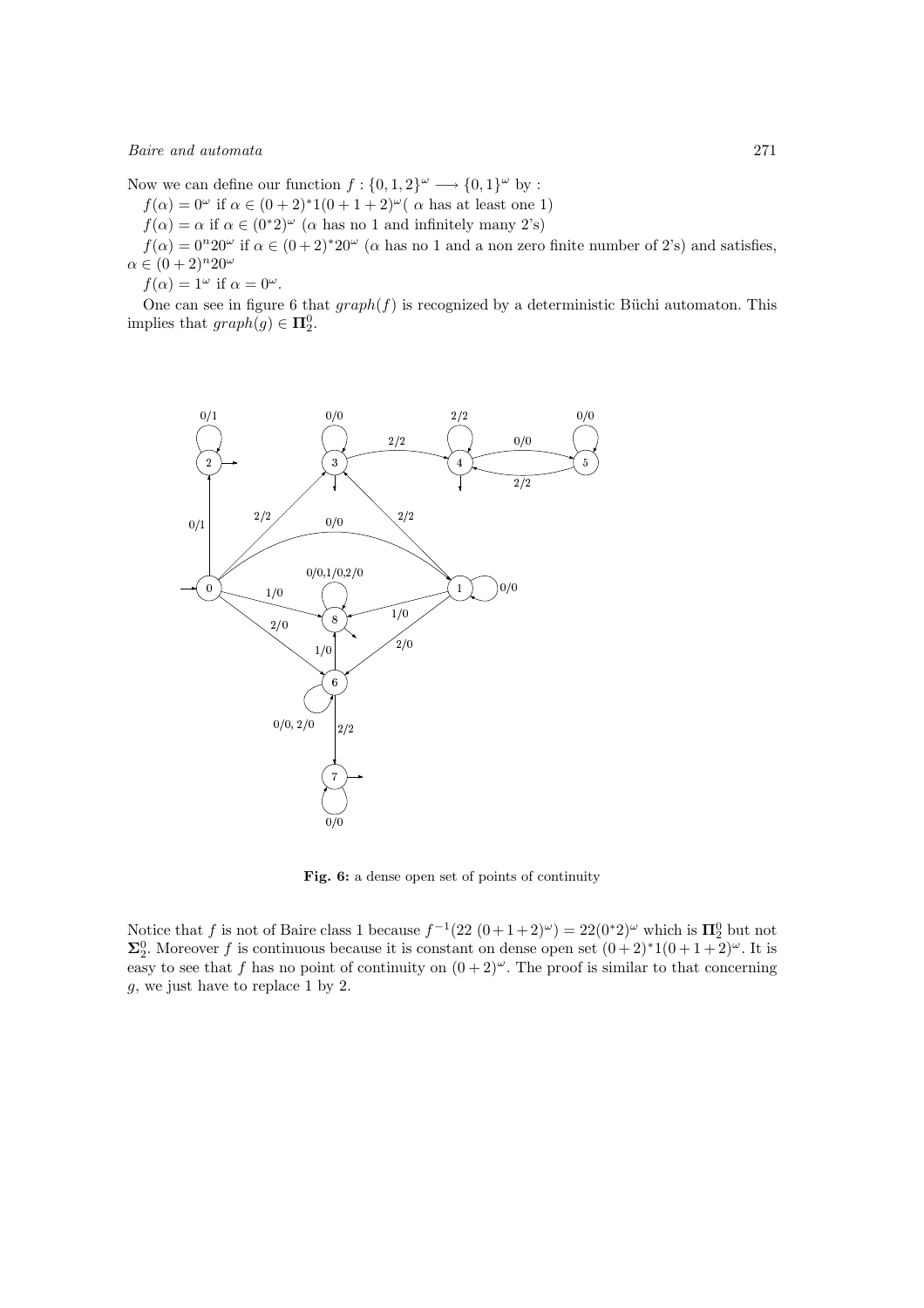In his thesis (1899) Baire has proved that a function is of Baire class 1 if and only if for every non empty closed set  $F$  the restriction of this function to  $F$  has a point of continuity. Our example is  $\omega$ -rational function which is not of Baire class 1 and we have found an  $\omega$ -regular closed set  $F = (0 + 2)^{\omega}$  such that restriction of f to F has no point of continuity. We will see that our example is generic. If f is an  $\omega$ -rational function which is not Baire class 1, then there exists a closed F, recognized by a Büchi automaton, such that restriction of f to F has no point of continuity.

The next sections will be devoted to the classical proof of Baire's result.

## 7 Differences hierarchy

In this section, we introduce the class of differences. Let  $\xi$  be an ordinal. Any  $\xi$  can be written in a unique way  $\xi = \lambda + n$  with  $\lambda$  a limit ordinal or 0 and  $n \in \omega$ . Parity of  $\xi$  is by definition that of n.

**Definition 8** Let X be a set,  $\xi$  an ordinal and  $\langle B_n : \eta \rangle \langle \xi \rangle$  an increasing sequence of subsets of  $X$  :

$$
D_{\xi}(\langle B_{\eta} : \eta \langle \xi \rangle) = \{x \in X | \exists \eta \langle \xi, x \in B_{\eta} \text{ and if } \eta_0 = \inf(\{\eta | x \in B_{\eta}\})
$$
  
the parity of  $\xi$  and of  $\eta_0$  are differents  $\}$ 

Then :

$$
D_1() = B_0
$$
  
\n
$$
D_2() = B_1 \setminus B_0
$$
  
\n
$$
D_3() = (B_2 \setminus B_1) \cup B_0
$$
  
\n...  
\n
$$
D_\omega() = \cup_{n \in \omega} (B_{2n+1} \setminus B_{2n})
$$
  
\n
$$
D_{\omega+1}() = (B_\omega \setminus \cup_{n \in \omega} B_n) \cup (\cup_{n \in \omega} (B_{2n+2} \setminus B_{2n+1})) \cup B_0
$$

Let  $\Gamma$  be a family of subsets of X,  $D_{\xi}(\Gamma)$  will be the family of all  $D_{\xi}(\langle B_n : \eta \langle \xi \rangle)$  where  $\langle B_\eta : \eta \langle \xi \rangle$  is an increasing sequence of length  $\xi$  of elements of Γ. In the sequel we will be particularly interested in the classes  $D_{\xi}(\Sigma_1^0)$  and their dual classes  $\check{D}_{\xi}(\Sigma_1^0) = \{B \mid \check{B} \in D_{\xi}(\Sigma_1^0)\},$ where  $\xi$  is a countable ordinal.

Example 11 Let  $O_k = \{ \alpha \in 2^{\omega} \mid \exists n_1, \exists n_2, \dots \exists n_k, n_1 < n_2 < \dots < n_k, \alpha(n_1) = \alpha(n_2) = \dots =$  $\alpha(n_k) = 1$  with  $k > 0$ ,  $O_k$  is an  $\omega$ -regular open set. We have an increasing sequence of dense open sets  $O_n \subsetneq O_{n-1} \subset O_{n-2} \ldots O_2 \subset O_1$  and  $D_n( $O_n, \ldots, O_1 >$  is a  $D_n(\Sigma_1^0)$  which in$ fact is a  $D_n(\boldsymbol{\Sigma}^0_1)$ -complete set. Figure 7 gives a deterministic Büchi automaton which recognizes  $(O_1\backslash O_2)\cup O_3.$ 

**Example 12** Let  $G_n$  be the following sequence of decreasing dense  $G_\delta$  sets :  $G_1 = ((0+1)^*1)^{\omega} = (0^*1)^{\omega} \alpha \in G_1 \Leftrightarrow \alpha \text{ has an infinite numbers of } 1.$  $G_2 = ((0+1)^*11)^\omega \ \alpha \in G_2 \Leftrightarrow \alpha \ has \ an \ infinite \ numbers \ of \ 11.$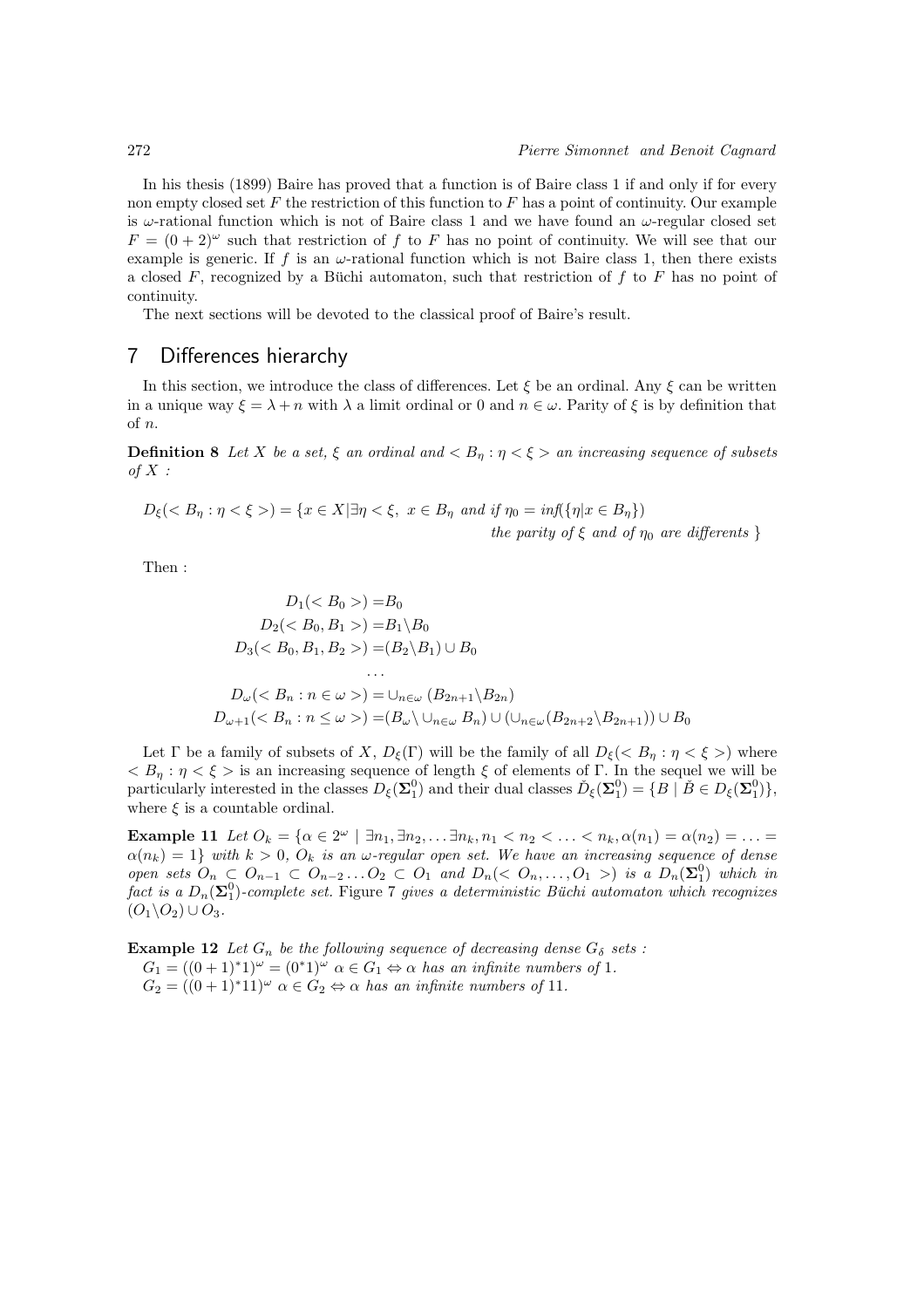

Fig. 7: A deterministic Büchi automaton which recognizes a  $D_3(\Sigma_1^0)$ -complete set.

 $G_3 = ((0+1)^*111)^\omega \ \alpha \in G_3 \Leftrightarrow \alpha \ has \ an \ infinite \ numbers \ of \ 111.$ . . .  $G_n = ((0+1)^*1^n)^\omega \ \alpha \in G_n \Leftrightarrow \alpha \text{ has an infinite numbers of } 1^n$ 

Taking the complement of these sets we obtain an increasing sequence

$$
F_1 \subset F_2 \subset \dots F_{n-1} \subset F_n
$$

of meager  $F_{\sigma}$  sets,  $D_n(< F_1, \ldots, F_n>)$  is a  $D_n(\Sigma_2^0)$  which in fact is a  $D_n(\Sigma_2^0)$ -complete set. Figure 8 gives a deterministic Müller automaton which recognizes  $(F_3\F_2) \cup F_1$ , with  $\mathcal{F} =$  $\{\{0\}, \{0, 1, 2\}\}.$ 

The loops accessible from the initial state are

 $L = \{\{0\}, \{0, 1\}, \{0, 1, 2\}, \{0, 1, 2, 3\}, \{3\}\}\$ , these are essential loops of the automaton [106]. Classify these essential loops in

 $L_{+} = \{\{0\}, \{0, 1, 2\}\}\$  and  $L_{-} = \{\{0, 1\}, \{0, 1, 2, 3\}, \{3\}\}\$ . We have the inclusion

{0} ⊂ {0,1} ⊂ {0,1,2} ⊂ {0,1,2,3}, that is to say {+} ⊂ {-} ⊂ {+} ⊂ {-}. But we have not some  $\{-\} \subset \{+\} \subset \{-\}$   $\subset \{+\}$  inclusion. These are the + chain and -chain of Wagner.



Fig. 8: A deterministic Müller automaton which recognizes a  $D_3(\Sigma_2^0)$ -complete set.

It is well known that in an uncountable Polish space hierarchy of  $D_{\xi}(\Sigma_{\eta}^{0}), \xi < \omega_1, \eta < \omega_1$  is strict (see [47] ).

**Lemma 12** Inclusion  $D_{\xi}(\Sigma_1^0) \subset \Delta_2^0$  holds, for all countable ordinal  $\xi$ .

**Proof:** First note that  $\check{D}_{\xi}(\Sigma_1^0) \subset D_{\xi+1}(\Sigma_1^0)$ . So, we have only to prove that  $D_{\xi}(\Sigma_1^0) \subset \Sigma_2^0$ . This is clear since differences  $B_1 \backslash B_0$  of open sets are  $\Sigma_2^0$  and  $\Sigma_2^0$  is closed under countable unions.  $\Box$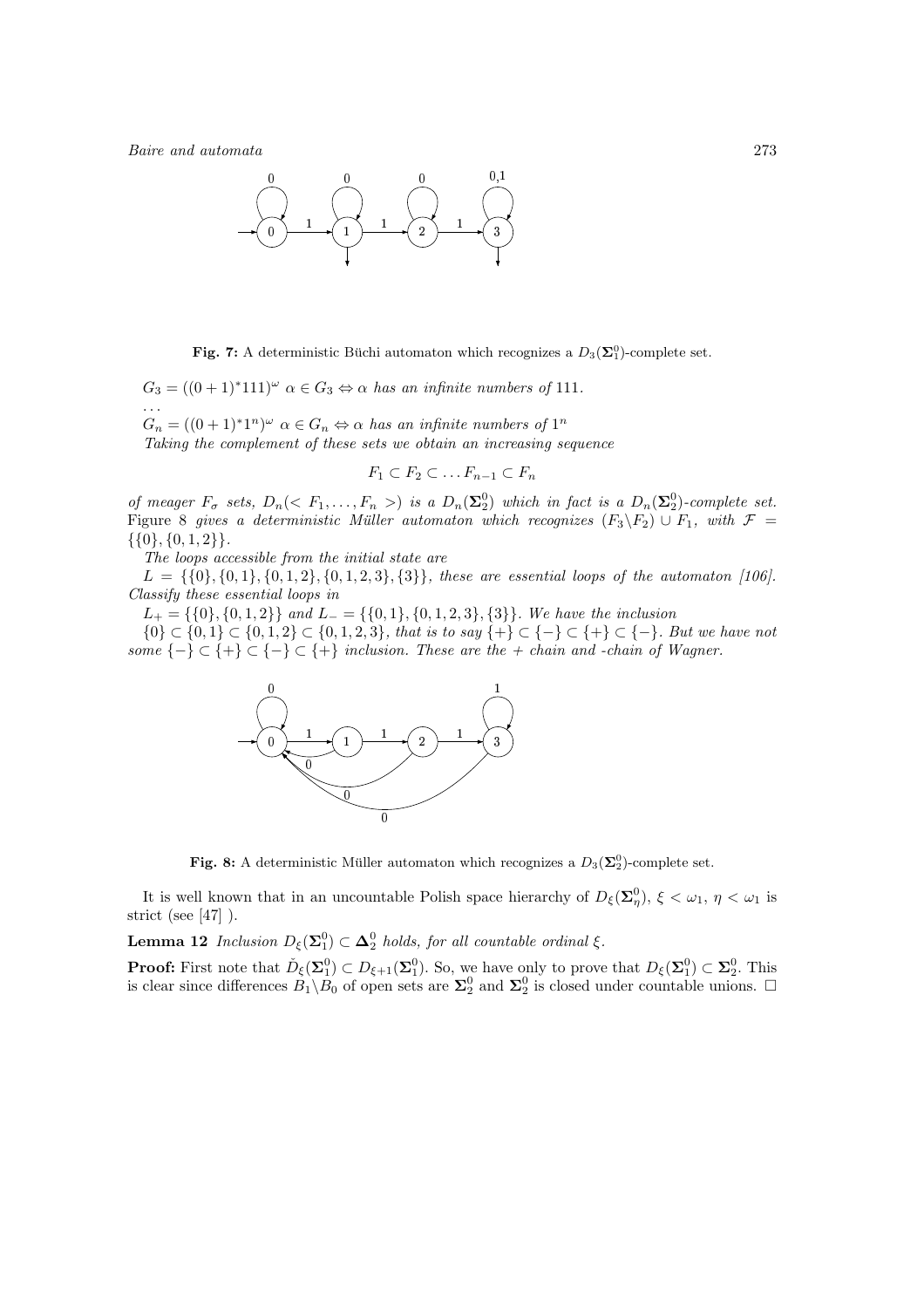## 8 Haussdorff's derivation

Recall that  $A^{\omega}$  has a countable basis for the topology. Thus we can extract countable covering from each open covering. As a consequence, if  $\omega_1$  is the first non countable ordinal, and if  $(F_{\xi})_{\xi \leq \omega_1}$ is a decreasing sequence of closed sets, it is stationary from a certain rank on, i.e.,  $\exists \eta < \omega_1$  such that  $F_{\xi} = F_{\eta}, \forall \xi \geq \eta$ . For more details we refer to [47].

We now define Hausdorff's derivation (see [53]).

**Definition 9** Let M and N be two subsets of  $A^{\omega}$ . Sequence of closed sets  $(F_{\xi})_{\xi < \omega_1}$  is defined by transfinite induction.

$$
F_0 = A^{\omega}
$$
  
\n
$$
F_{\xi+1} = \overline{F_{\xi} \cap M} \cap \overline{F_{\xi} \cap N}
$$
  
\n
$$
F_{\lambda} = \cap_{\xi < \lambda} F_{\xi}, \text{ if } \lambda \text{ is a limit ordinal}
$$

The sequence  $(F_{\xi})_{\xi<\omega_1}$  is a decreasing sequence of closed sets, so we know that there exists a smaller  $\eta < \omega_1$  such that  $F_\eta = \overline{F_\eta \cap M} \cap \overline{F_\eta \cap N}$ .

**Lemma 13** Let F be a closed set. Then  $F = \overline{F \cap M} \cap \overline{F \cap N}$  if and only if  $F = \overline{F \cap M} = \overline{F \cap N}$ . **Proof:** Indeed, if  $F = \overline{F \cap M} \cap \overline{F \cap N}$  then  $F \subset \overline{F \cap M}$ . Moreover  $F \cap M \subset F$  and  $\overline{F \cap M} \subset F$ since  $F$  is closed.

**Lemma 14**  $F_n$  is the largest closed set such that  $F = \overline{F \cap M} \cap \overline{F \cap N}$ .

**Proof:** Let F be a closed set such that  $F = \overline{F \cap M} \cap \overline{F \cap N}$ . We will show that  $F \subset F_n$  by transfinite induction.

We have  $F \subset F_0$ .

If  $F \subset F_{\xi}$  then  $F \cap M \subset F_{\xi} \cap M$ , so  $F = F \cap M \subset F_{\xi} \cap M$ . Similarly  $F = F \cap N \subset F_{\xi} \cap N$  thus  $F \subset F_{\xi} \cap M \cap F_{\xi} \cap N = F_{\xi+1}$ . If  $\lambda$  is a limit ordinal, and if  $\forall \xi < \lambda$ ,  $F \subset F_{\xi} \ \forall \xi < \lambda$  then  $F \subset \bigcap_{\xi < \lambda} F_{\xi} = F_{\lambda}$ .

We define the following sequences  $(M_{\xi})_{\xi \langle \omega_1}$  and  $(N_{\xi})_{\xi \langle \omega_1}$ :

$$
M_0 = M
$$
  
\n
$$
M_{\xi+1} = M_{\xi} \cap \overline{N_{\xi}}
$$
  
\n
$$
M_{\xi+1} = N_{\xi} \cap \overline{N_{\xi}}
$$
  
\n
$$
N_{\xi+1} = N_{\xi} \cap \overline{M_{\xi}}
$$
  
\n
$$
N_{\lambda} = \cap_{\xi < \lambda} M_{\xi}
$$
  
\nif  $\lambda$  is a limit ordinal.

**Lemma 15**  $\forall \xi < \omega_1$ ,  $M_{\xi} = M \cap F_{\xi}$  and  $N_{\xi} = N \cap F_{\xi}$ . In particular, if  $\eta$  is the smallest countable ordinal such that  $F_{\eta} = F_{\eta} \cap M = F_{\eta} \cap N$ , then  $\eta$  is also the smallest countable ordinal such that  $\overline{M_n} = \overline{N_n}.$ 

Proof: We argue again by a transfinite induction. For  $\eta = 0$  we have  $M_0 = M = M \cap A^{\omega} = M \cap F_0$ , and also  $N_0 = N \cap F_0$ . If  $M_{\xi} = M \cap F_{\xi}$  and  $N_{\xi} = N \cap F_{\xi}$ , then

$$
M_{\xi+1} = M_{\xi} \cap \overline{N_{\xi}} = M \cap F_{\xi} \cap \overline{N \cap F_{\xi}} = M \cap F_{\xi} \cap \overline{M \cap F_{\xi}} \cap \overline{N \cap F_{\xi}}.
$$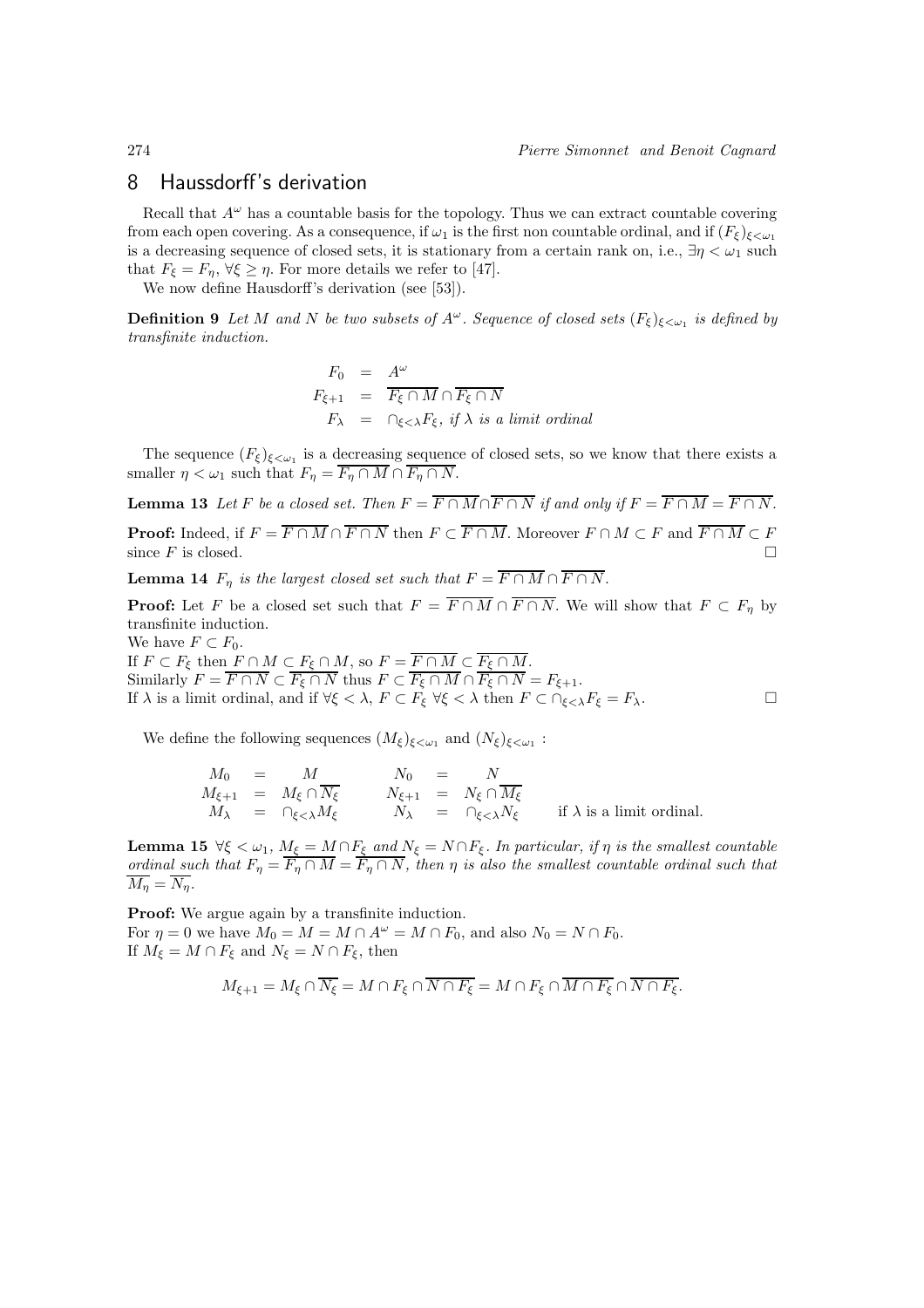So

$$
M_{\xi+1} = M \cap F_{\xi} \cap F_{\xi+1} = M \cap F_{\xi+1}.
$$

For  $\lambda$  limit, if  $M_{\xi} = M \cap F_{\xi}$  for  $\xi < \lambda$ , then :

$$
M_{\lambda} = \bigcap_{\xi < \lambda} M_{\xi} = \bigcap_{\xi < \lambda} (M \cap F_{\xi}) = M \cap (\bigcap_{\xi < \lambda} F_{\xi}) = M \cap F_{\lambda}.
$$

 $\Box$ 

**Lemma 16** Let M and N be two  $\Pi_2^0$  subsets of  $A^{\omega}$  and  $F_{\eta}$  the largest closed set such that

$$
F_{\eta} = \overline{F_{\eta} \cap M} \cap \overline{F_{\eta} \cap N}
$$

Then  $F_{\eta} \neq \emptyset \Rightarrow M \cap N \neq \emptyset$ . In particular  $F_{\eta} = \emptyset$  if M and N are two disjoint  $\mathbf{\Pi}^0_2$ .

**Proof:** Sets  $M_{\eta} = M \cap F_{\eta}$ ,  $N_{\eta} = N \cap F_{\eta}$  are  $\mathbf{\Pi}_{2}^{0}$  sets. So, by lemma 6, there exists  $U \subset A^*$  et  $V \subset A^*$  so that :  $Lim(U) = M_{\eta}$  and  $Lim(V) = N_{\eta}$ .

If  $F_\eta \neq \emptyset$ , as  $F_\eta = M_\eta = N_\eta$ , we can find  $\alpha_1 \in M_\eta$  and  $u_1 \in U$  such that  $u_1$  is a prefix of  $\alpha_1$ . Since every open ball containing  $\alpha_1$  meets  $N_\eta$ , we can find  $\beta_1 \in N_\eta$  so that  $u_1$  is a prefix of  $\beta_1$ . But  $N_n = Lim(V)$ , thus we can find  $v_1 \in V$  such that  $v_1$  is a prefix of  $\beta_1$  and  $u_1$  is a strict prefix of  $v_1$ . Finally since every ball containing  $\beta_1$  meet  $M_\eta$  we can find  $\alpha_2 \in M_\eta$  so that  $v_1$  is a prefix of  $\alpha_2$ , and since  $M_{\eta} = Lim(U)$  we can find  $u_2 \in U$  prefix of  $\alpha_2$  so that  $v_1$  is a strict prefix of  $u_2$ . Then  $u_1 < v_1 < u_2$ . Iterating this process, we construct two sequences  $(u_i)$ ,  $(v_i)$  such that

$$
u_1 < v_1 < u_2 < v_2 < \ldots < u_i < v_i < u_{i+1} < v_{i+1} < \ldots
$$

Note  $\alpha = \lim(u_i) = \lim(v_i)$ ,  $\alpha \in \text{Lim}(U) = M_n \subset M$  and  $\alpha \in \text{Lim}(V) = N_n \subset N$ .

**Theorem 17** (Hausdorff) Let M and N be two disjoint  $\Pi_2^0$  subsets of  $A^{\omega}$ . Then :

- (i) There exists  $\zeta < \omega_1$  and a set in  $D_{\zeta}(\Sigma_1^0)$  which separates M from N.
- (*ii*) In particular,  $\Delta_2^0 = \bigcup_{\xi < \omega_1} D_{\xi}(\Sigma_1^0)$ .

**Proof:** Let  $P_{\xi} = F_{\xi} \setminus \overline{M \cap F_{\xi}}$ ,  $R_{\xi} = F_{\xi} \setminus \overline{N \cap F_{\xi}}$ . We have :

$$
F_{\xi}\backslash F_{\xi+1} = F_{\xi}\backslash (\overline{M \cap F_{\xi}} \cap \overline{N \cap F_{\xi}}) = (F_{\xi}\backslash \overline{M \cap F_{\xi}}) \cup (F_{\xi}\backslash \overline{N \cap F_{\xi}}) = P_{\xi} \cup R_{\xi}.
$$

Let  $\eta$  be the smallest ordinal such that  $F_{\eta} = F_{\eta+1}$ . We have :

$$
A^{\omega} = (\cup_{\xi < \eta} (F_{\xi} \backslash F_{\xi+1})) \cup F_{\eta}.
$$

By lemma 16, as M and N are two disjoint  $\mathbf{\Pi}_2^0$ ,  $F_\eta = \emptyset$ , thus

$$
A^{\omega} = (\cup_{\xi < \eta} P_{\xi}) \cup ((\cup_{\xi < \eta} R_{\xi}).
$$

Moreover,  $\forall \xi < \omega_1, P_{\xi} = F_{\xi} \setminus \overline{M \cap F_{\xi}} \subset F_{\xi} \setminus (M \cap F_{\xi}) = F_{\xi} \setminus M \subset A^{\omega} \setminus M$ . So as  $\bigcup_{\xi \leq \eta} P_{\xi} \subset A^{\omega} \backslash M$  we have  $M \subset A^{\omega} \backslash (\bigcup_{\xi \leq \eta} P_{\xi})$  hence  $M \subset \bigcup_{\xi \leq \eta} R_{\xi}$ . Also  $(\cup_{\xi \leq \eta} R_{\xi}) \subset A^{\omega} \backslash N$ , i.e.,  $(\cup_{\xi \leq \eta} R_{\xi}) \cap N = \emptyset$ .

So  $\cup_{\xi \leq \eta} R_{\xi}$  separates M from N. As it is a countable union of disjoint  $D_2(\Pi_1^0)$  sets it is easy to see that  $\cup_{\xi \leq \eta} R_{\xi}$  is in  $D_{\zeta}(\Sigma_1^0)$  for some  $\zeta < \omega_1$ .

If M is in  $\Delta_2^0$ , set  $N = \tilde{M}$ . M and N are disjoint  $\Pi_2^0$  sets and there exists  $\zeta < \omega_1$  and a set in  $D_{\zeta}(\Sigma_1^0)$  which separates M from N. Thus M is in  $D_{\zeta}(\Sigma_1^0)$ . So we have proved that  $\Delta_2^0 \subset \bigcup_{\xi < \omega_1} D_{\xi}(\Sigma_1^0)$  and the opposite inclusion has been proved in lemma 12.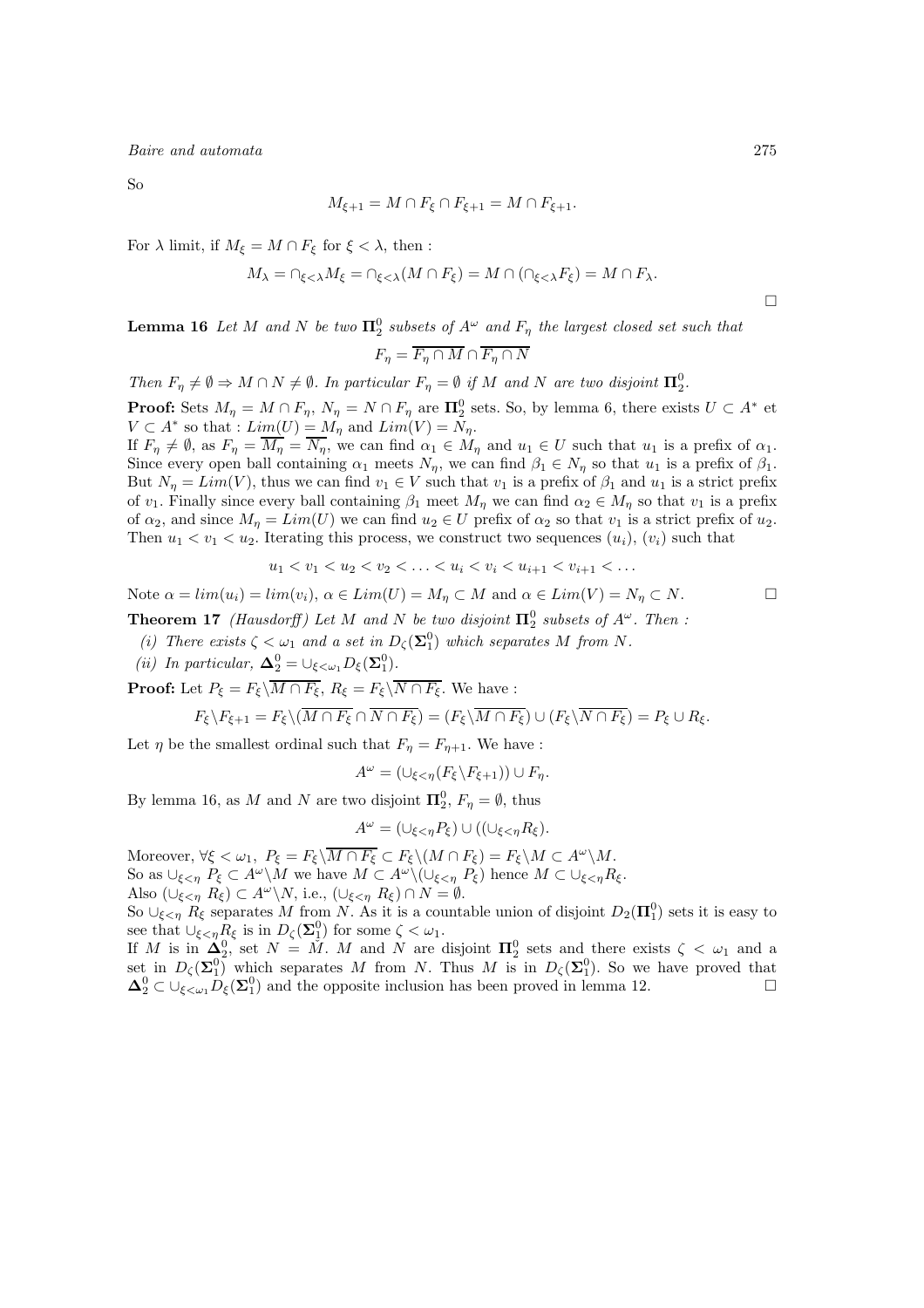**Corollary 18** Let M and N be two subsets of  $A^{\omega}$  and let  $F_{\eta}$  be the biggest closed set so that  $F_{\eta} = \overline{F_{\eta} \cap M} = \overline{F_{\eta} \cap N}$ . Then M and N can be separated by a  $\Delta_2^0$  set iff  $F_{\eta} = \emptyset$ .

**Proof:** In the proof of theorem 17 we showed that if Hausdorff's derivation stops to the empty set then M and N are separated by a  $\Delta_2^0$ . Conversely, if M and N are separated by a  $D_{\zeta}(\Sigma_1^0)$ set C for some  $\zeta < \omega_1$ , we can operate the Hausdorff derivation on C and C. As C and C are disjoint  $\Pi_2^0$  sets this derivation goes on to the empty set, as the derivation on M and N.  $\Box$ 

Our proof is directly extracted from Kuratowski [53] and documents of Louveau. The result is true in uncountable Polish spaces. Our originality comes from lemma 16 ; this is in such a form that the first author discovered this problem [4]. One can see how automata can be used to analyse problems of parallelism in [11]. Instead of lemma 16, a descriptive set theorist would use there Baire's theorem : a countable intersection of dense open set is dense. If M and N are two disjoints  $\Pi_2^0$  and if F is a non empty closed set such that  $F = \overline{F \cap M} \cap \overline{F \cap N}$ , then F is complete as a closed set in complete space  $A^{\omega}$ . Sets  $F \cap M$  and  $F \cap N$  are  $G_{\delta}$  in F, so they cannot be both dense since they are disjoint.

## 9 Baire's theorem

**Definition 10** A set E is called nowhere dense if its closure  $\overline{E}$  has an empty interior. A set E is called meager if it is included in a countable union of nowhere dense sets.

Baire's theorem asserts that in a polish space [69] a countable intersection of dense open sets is still dense or equivalently that a countable union of nowhere dense closed sets has empty interior. We have seen that for any function f, the set of discontinuity points of f is in  $\Sigma^0_2(X)$  set. In the case of a Baire class 1 function, we have more.

**Proposition 19** Let X and Y be two separable metric spaces and  $f : X \to Y$  a Baire class 1 function. The set of discontinuity points of f is a meager set in  $\mathbf{\Sigma}^0_2(X)$ .

**Proof:** Let  $(V_n^X)$  (resp  $(V_n^Y)$ ) be a countable basis of X (resp Y). A point  $\alpha \in X$  is a discontinuity point of f if there exists n such that  $f(\alpha) \in V_n^Y$  and  $f(V_m^X) \nsubseteq V_n^Y$  for each m, i.e.  $\alpha \in f^{-1}(V^Y_{n})$  but not in its interior  $int(f^{-1}(V^Y_n))$ . Thus the set of discontinuity points of f is  $\cup_{n\in\omega}$   $f^{-1}(V_n^Y)\setminus int(f^{-1}(V_n^Y))$ . As f is Baire class 1, all these sets are  $\Sigma_2^0(X)$  and have empty interior : they are all meager and a countable union of meager sets is still meager.

**Theorem 20** Let P be a Polish space, Y a separable metric space and  $f : P \to Y$ . The following statements are equivalent :

- (i) f is Baire class 1.
- (ii) For all nonempty closed set  $F \subset P$ , the restriction  $f_{|F}$  of f to F has a point of continuity.

**Proof:**  $(i) \Rightarrow (ii)$ 

Set F is a closed set of a Polish space so F is Polish too. Since f is Baire class 1, so is  $f_{|F}$ , thus, by proposition 19, its discontinuity points form a meager subset of  $F$ , hence by Baire category theorem, cannot be equal to F.

$$
(ii) \Rightarrow (i)
$$

Suppose that f is not Baire class 1. There exists an open subset U of Y such that  $f^{-1}(U) \notin \Sigma^0_2(X)$ . As Y is a metric space, U can be writen as a countable union of closed sets  $U = \bigcup_{n>0} H_n$ . Let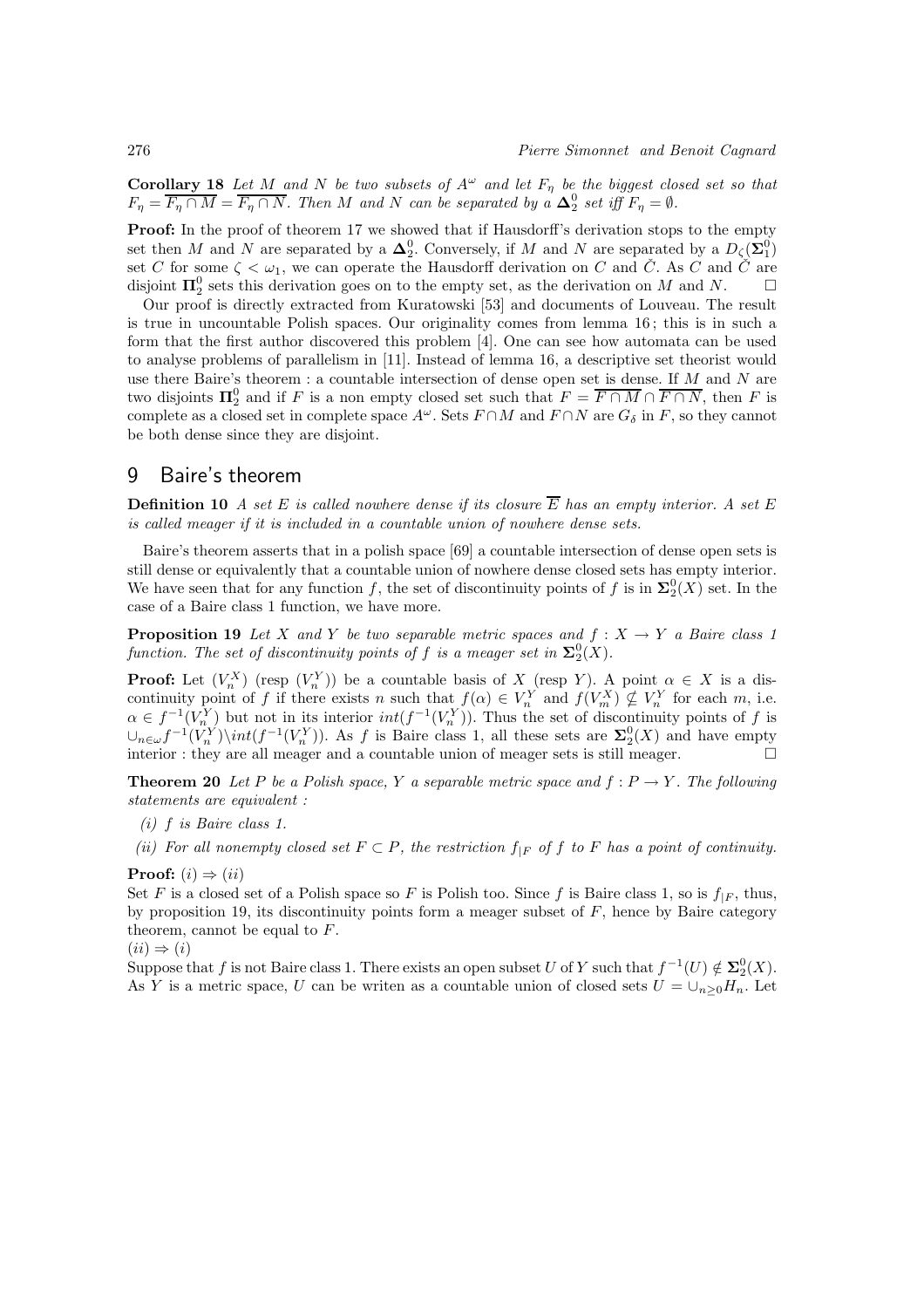H be the complement of U in Y. Suppose that for each n there exists  $A_n \in \mathbb{A}_2^0$  which separates  $f^{-1}(H_n)$  from  $f^{-1}(H)$ . Then :

$$
f^{-1}(U) = \cup_{n \ge 0} f^{-1}(H_n) = \cup_{n \ge 0} A_n
$$

and  $f^{-1}(U)$  will be  $\Sigma_2^0$ .

So there exists an n such that  $f^{-1}(H_n)$  and  $f^{-1}(H)$  can't be separated by a  $\Delta_2^0$  set. We now so there exists an *n* such that  $f^{-1}(H_n)$  and  $f^{-1}(H)$  can t be separated by a  $\Delta_2$  set. We now apply Hausdorff's derivation on  $f^{-1}(H_n)$  and  $f^{-1}(H)$ . Let F be the biggest closed set such that  $F = \overline{F \cap f^{-1}(H_n)} = \overline{F \cap f^{-1}(H)}$ . By corollary 18, F is not empty and we will show that f has no point of continuity in F.

Let  $\alpha \in \text{cont}(f_{|F})$ . If  $f(\alpha) \notin H$ , as H is closed we can find an open set  $B_{\alpha}$  in F containing  $\alpha$ such that  $f(B_\alpha) \cap H = \emptyset$ . This contradicts density of  $f^{-1}(H)$  in F thus  $f(\alpha) \in H$ . By the same argument  $f(\alpha) \in H_n$ , but  $H \cap H_n = \emptyset$ . So  $f_{|F}$  has no point of continuity.

**Example 13** We have seen that the characteristic function of  $\mathbb{Q} \subset \mathbb{R}$ ,  $1_{\mathbb{Q}}$  is of Baire class two. Using the previous theorem we can see that  $1<sub>Q</sub>$  is not Baire class one since it's nowhere continuous.

## 10 Application to automata theory

**Lemma 21** Let M and N be two languages in Rec( $A^{\omega}$ ). Then Hausdorff's derivation on M and N stops in a finite number of steps, i.e.

$$
\exists n \in \omega \ such \ that \ F_n = \overline{F_n \cap M} = \overline{F_n \cap N}.
$$

**Proof:** Let  $\mathcal{A}$  (Resp.  $\mathcal{B}$ ) be a deterministic Müller automaton which recognizes  $M(\text{Resp. } N)$ . Construct the cartesian product  $A \times B$ , this is also a deterministic automaton. Compute the essential loops of the product and classify them in  $L_A$ ,  $L_B$ , where  $L_A$  (Resp.  $L_B$ ) is the set of essential loops such that projection on states of  $A$  (Resp.  $B$ ) is a positive essential loop of  $A$ (Resp.  $\mathcal{B}$ ), see example 12. Note that  $L_A$ ,  $L_B$  are disjoint if and only if M and N are disjoint. Let  $\alpha$  in M, then there exists a essential loop F which recognizes  $\alpha$ , and one can see that  $\alpha$  in M is in the closure of N if and only if a loop of  $L_B$  is accessible from the loop F in  $L_A$ . Process as follows : eliminate from  $L_A$  (Resp.  $L_B$ ) loops from which every loop in  $L_B$  (Resp.  $L_A$ ) is inaccessible, and iterate the work. As there is a finite number of loops, the process will stop in a finite number of steps. At the end, if  $L_A$  and  $L_B$  are not empty, then from every loop in  $L_A$  (Resp.  $L_B$ ) you can access to some loop in  $L_B$  (Resp.  $L_A$ ).

**Example 14** Let  $\mathbb{Q}_0$  the subset of  $2^{\omega}$  of infinite words with finite even number of 1 and  $\mathbb{Q}_1$  the subset of  $2^{\omega}$  of infinite words with finite odd number of 1. This two sets are dense,  $\Sigma_2^0$ -complete sets. The Hausdorff's derivation stops after one iteration as  $F_0 = 2^{\omega}$  and  $F_1 = \overline{\mathbb{Q}_0 \cap 2^{\omega}}$  $\overline{\mathbb{Q}_0 \cap 2^{\omega}} = 2^{\omega} = F_0.$ 

**Corollary 22** One can decide if two langages in  $Rec(A^{\omega})$  are separated by a  $\Delta_2^0$  set. Moreover if they are separated by a  $\Delta_2^0$  set, they are separated by an  $\omega$ -regular  $\Delta_2^0$  set, i.e., a finite difference of  $\omega$ -regular open sets.

**Proof:** Let M and N two languages in  $Rec(A^{\omega})$ . Using corollary 18, M and N are separated by a  $\Delta_2^0$  set iff Hausdorff's derivation stop to the empty set, and by lemma 21 it comes in a finite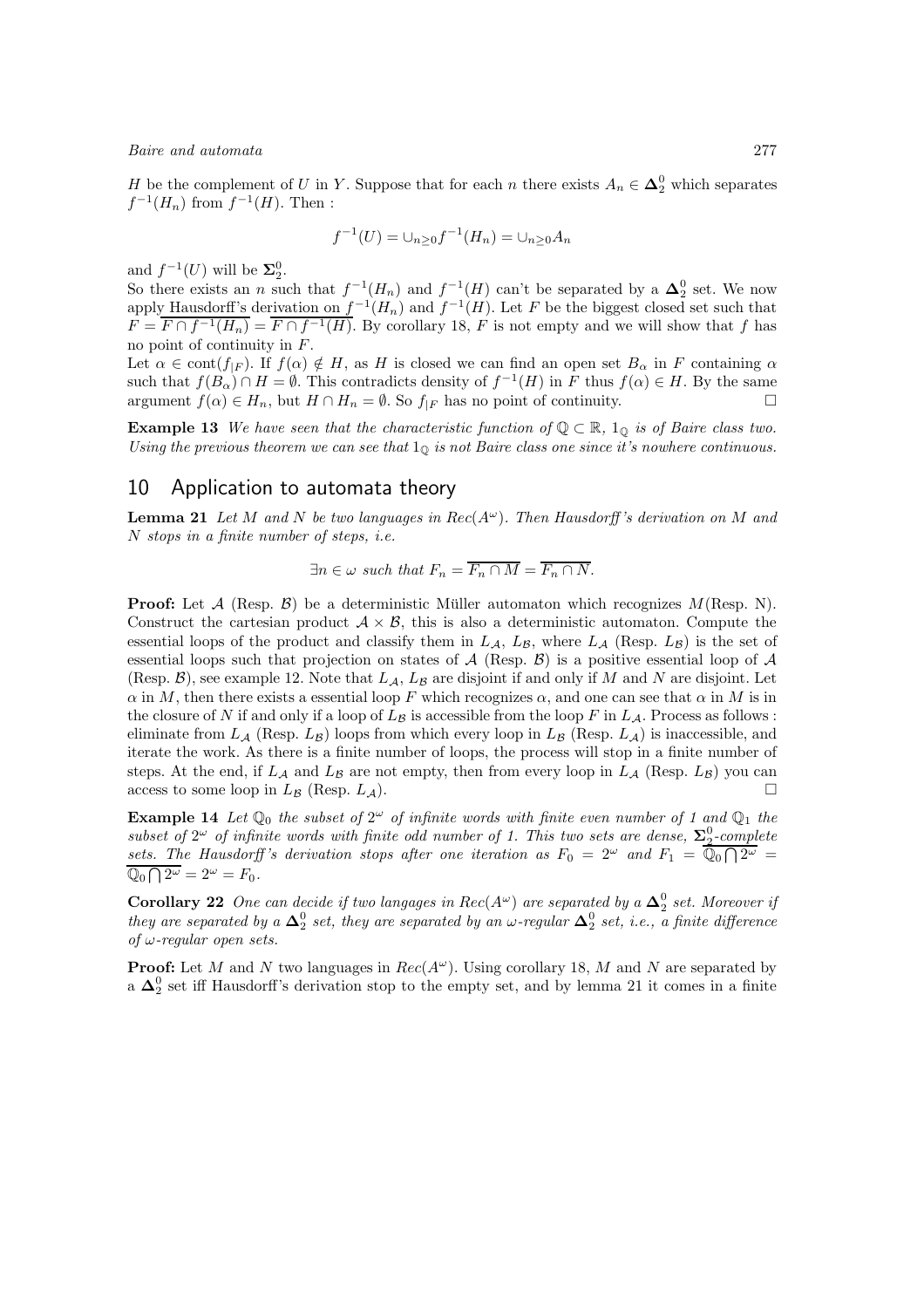number of steps.

By closure property of  $\omega$ -regular sets, the  $F_n$  which appear in Hausdorff's derivation are  $\omega$ -regular and emptyness problem is decidable for  $\omega$ -regular sets.

Corollary 23 Let  $f: A^{\omega} \to B^{\omega}$  be an  $\omega$ -rational function. If f is not Baire class 1 then there exists a nonempty closed set  $F$  which is recognizable by a Büchi automaton such that  $f$  restricted to F has no point of continuity.

**Proof:** If f is not Baire class 1 then there exists  $u \in B^*$  such that  $f^{-1}(uB^{\omega}) \notin \Delta_2^0(X)$ . So there exists  $v \in B^*$  with  $|u| = |v|$  such that  $f^{-1}(uB^{\omega})$  and  $f^{-1}(vB^{\omega})$  cannot be separated by a  $\mathbf{\Delta}_2^0(X)$ set. Thus, as in the proof of theorem 20, the Hausdorff derivation on  $f^{-1}(uB^{\omega})$  and  $f^{-1}(vB^{\omega})$ produces, in finite time, a closed set F such that  $f_{|F}$  has no point of continuity. As  $f^{-1}(uB^{\omega})$ and  $f^{-1}(vB^{\omega})$  are recognizable by a Büchi automaton so is F by closure properties of the family  $Rec(A^{\omega}).$  $\omega$ ).

## 11 Games

For this section we refer the reader to Hurewicz  $[45]$ , Lusin  $[64]$ , Sierpinski  $[82]$ , Büchi  $[18]$ , Landweber [54] , Trakhtenbrot Barzdin [100], Wadge [103, 104, 105], Saint Raymond [76], Lindner Staiger [56], Wagner [106], Moschovakis [65], Louveau [58, 59, 60], Kechris Louveau [48], Kechris Louveau Woodin [50], Louveau Saint Raymond [62], Staiger [90], Saint Raymond [77], Barua [6], Weirauch [108], Staiger Weirauch [93], Simonnet [83, 84], Hertling Weirauch [44], Kechris [47], Selivanov [79], Srivastava [87], Carton Perrin [22], Duparc [27], Duparc Finkel Ressayre [26], Perrin Pin [69].

## 11.1 Büchi Landweber and Martin

Games are useful in descriptive set theory. They allow to give alternative proofs of some theorems like Cantor Bendixon theorem and Wadge theorem :

For any  $n, C \subseteq \omega^{\omega}$  is  $\Sigma_n^0$ -complete (resp.  $\Pi_n^0$ -complete) set iff  $C \in \Sigma_n^0 \backslash \Pi_n^0$  (resp.  $C \in \Pi_n^0 \backslash \Sigma_n^0$ ).

**Definition 11** A game in  $A^{\omega} \times B^{\omega}$  between two players I and II can be defined as follows : Player I plays  $\alpha(0) \in A$ , then player II plays  $\beta(0) \in B$ , I plays  $\alpha(1) \in A$ , and so on. The result of the game is the couple of infinite words  $(\alpha, \beta)$  of  $A^{\omega} \times B^{\omega}$ .

Let G be a subset of  $A^{\omega} \times B^{\omega}$ . Player II wins the game if  $(\alpha, \beta)$  is in G.

Definition 12 We have :

– A strategy for player I is an application  $\phi : B^* \to A$ . Intuitively I plays following  $\phi$ :  $\alpha(0) = \phi(\epsilon) =, \alpha(1) = \phi(\beta(0)), \alpha(2) = \phi(\beta(0)\beta(1)),$  etc. The application  $\phi$  can be extended on infinite words in a continuous application (1-lipschitz)  $\psi: A^{\omega} \to B^{\omega}$  by

 $\phi(\beta) = \phi(\epsilon)\phi(\beta(0))\phi(\beta(0)\beta(1))\dots\phi(\beta(0)\beta(1)\dots\beta(n))\dots$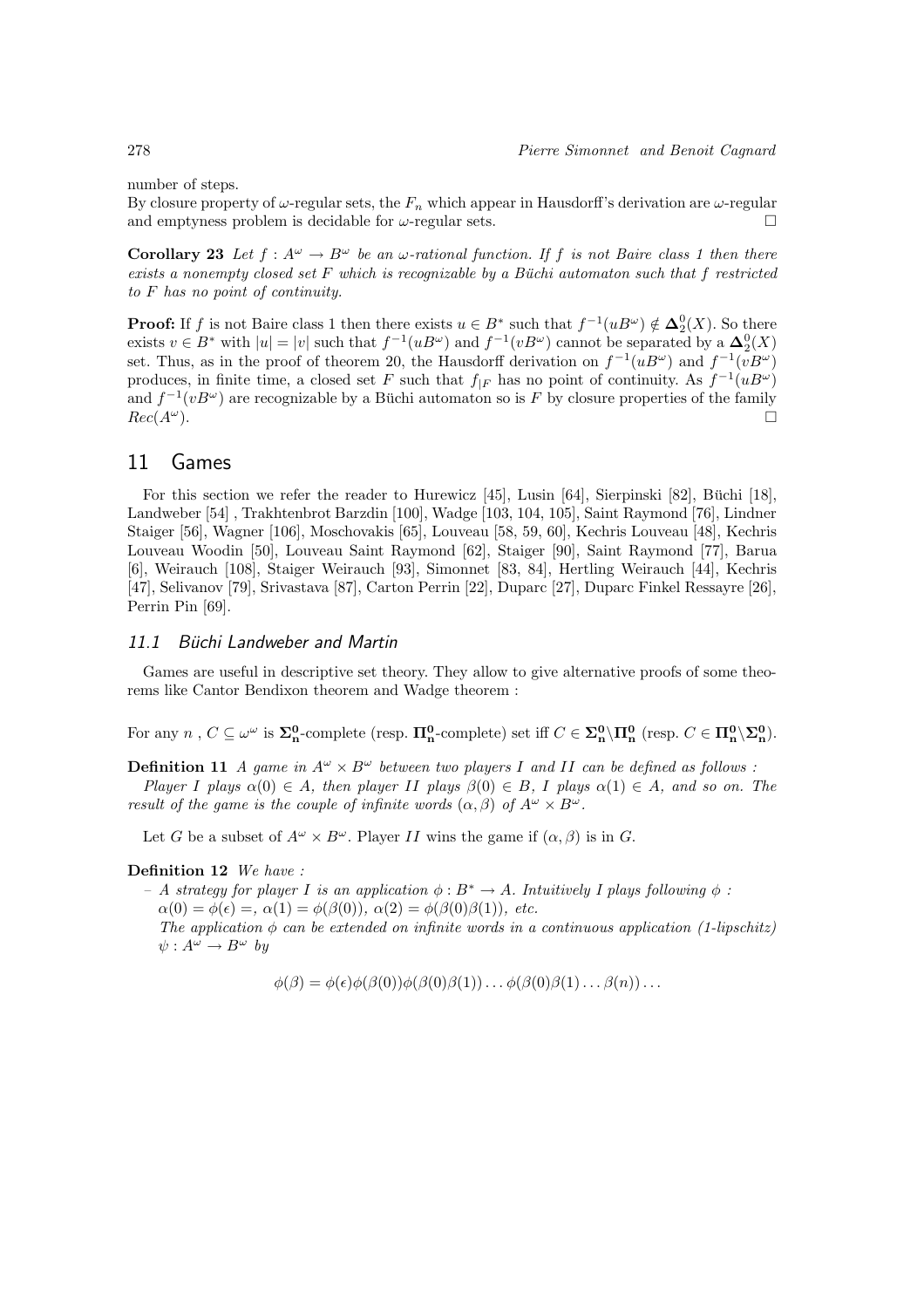– A strategy for player II is an application  $\psi : A^+ \to B$ . Intuitively II plays following  $\psi$ :  $\beta(0) = \psi(\alpha(0)), \ \beta(1) = \psi(\alpha(0)\alpha(1)), \ \beta(2) = \psi(\alpha(0)\alpha(1)\alpha(2)), \ etc.$ 

The application  $\psi$  can be extended on infinite words in a continuous application (1-lipschitz)  $\psi: A^{\omega} \to B^{\omega}$  by :

$$
\psi(\alpha) = \psi(\alpha(0))\psi(\alpha(0)\alpha(1))\dots\psi(\alpha(0)\alpha(1)\dots\alpha(n))\dots
$$

A strategy  $\phi$  for player I is a winning strategy if for any  $\beta$  in  $B^{\omega}$  ( $\phi(\beta), \beta$ ) is not in G. A strategy  $\psi$  for player II is a winning strategy if for any  $\alpha$  in  $A^{\omega}$   $(\alpha, \psi(\alpha))$  is in G.

Definition 13 A game is called determined if one of the two players has a winning strategy.

It is well known that Borel's games are determined : Martin theorem [47]. Sometimes the proofs using games can be adapted to automata theory thanks to Büchi Landweber's theorem [7, 69, 84, 85]

**Theorem 24** (Büchi Landweber 1969) If the set G is an  $\omega$  – regular subset of  $A^{\omega} \times B^{\omega}$ , one of the players have a winning automaton strategy : either player I has a winning strategy  $\phi$  such that the tree  $\phi$  is a rational tree, or either player II has a winning strategy  $\psi$  which is a 1-sequential function. There is an algorithm which, given an  $\omega$  – regular set G, (1) determines which player has a winning strategy, and (2) constructs a winning automaton strategy. In particular if one of the players has a winning strategy, he also has a winning automaton strategy [100, 18].

## 11.2 Wadge Game

Let  $X \subset A^{\omega}$ ,  $Y \subset A^{\omega}$ , in the Wadge game  $G(X, Y)$  player II wins iff  $(\alpha \in X \Leftrightarrow \beta \in Y)$ , that is to say the winning set for II is  $G = (X \times Y) \cup (\check{X} \times \check{Y})$ . A winning strategy for II gives a continuous function (a Lipschitz map)  $\varphi$  such that  $\varphi^{-1}(Y) = X$ . A winning strategy for I gives a continuous function (a Lipschitz map)  $\psi$  such that  $\psi^{-1}(\check{X}) = Y$ . If X and Y are Borel, Wadge game is determined so we have the dichotomy :

either there exists  $\varphi$  continuous such that  $\varphi^{-1}(Y) = X$  either there exists  $\psi$  continuous such that  $\psi^{-1}(\check{X})=Y.$ 

## 11.3 Wadge's hierarchy, Wagner's Hierarchy, Louveau's hierarchy

Let  $X \subset A^{\omega}$ , Wadge has defined the class of Wadge of X by :

 $[X]_W = \{ Y \subset A^{\omega} \mid \exists \varphi : A^{\omega} \longrightarrow A^{\omega} \text{ continuous } Y = \varphi^{-1}(X) \}$ 

The notation  $W$  on the right gives in French : W A Droite. WADge has given a complete description of all Wadge classes of Borel set. We have  $[\mathbb{O}]_W = \Sigma_1^0, [\mathbb{Q}]_W = \Sigma_2^0$ . Let  $\Gamma$  be a class of Wadge then  $\check{\Gamma} = \{ \check{X} \mid X \in \Gamma \}$  is the class dual to  $\Gamma$ , and  $\Delta(\Gamma) = \Gamma \cap \check{\Gamma}$ , if  $\Gamma = \check{\Gamma}$  then  $\Gamma$  is a selfdual class and if  $\Gamma \neq \check{\Gamma}$  then  $\Gamma$  is a nonselfdual class. The classes  $\Sigma_{\xi}^{0}$ ,  $\Pi_{\xi}^{0}$ ,  $D_{\eta}(\Sigma_{\xi}^{0})$ ,  $\xi < \omega_{1}$ ,  $\eta < \omega_1$  are examples of nonselfdual Wadge classes of Borel sets.

Let  $X \subset Rec(A^{\omega})$ , Wagner has defined the class of Wagner of X by :

$$
W[X] = \{ Y \subset A^{\omega} \mid \exists \varphi : A^{\omega} \longrightarrow A^{\omega} \text{ sequential } Y = \varphi^{-1}(X) \}
$$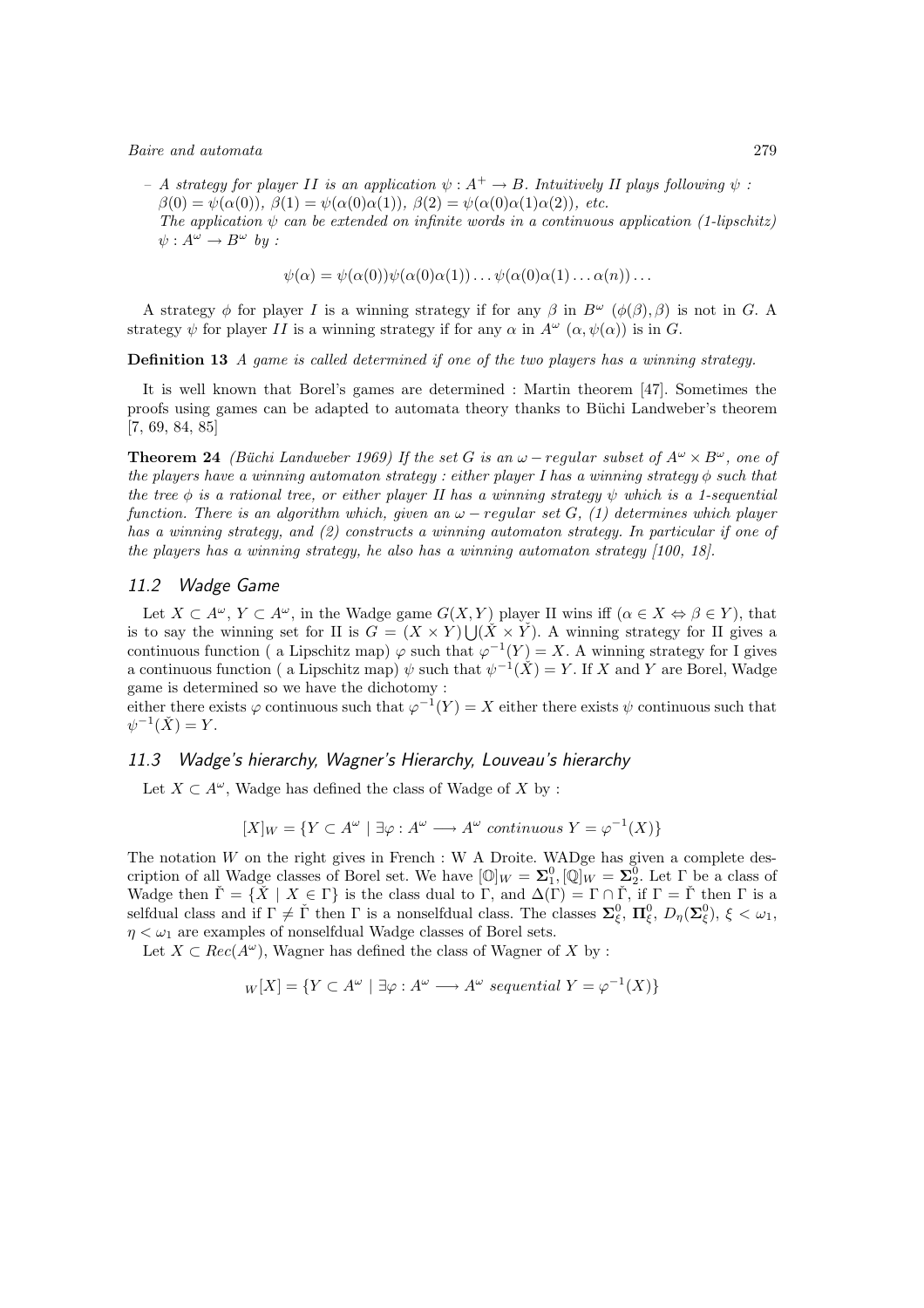The notation  $W$  on the left gives in French : W A Gauche. WAGner has given a complete description of all Wagner classes of  $Rec(A^{\omega})$ . One can also defined selfdual and non selfdual Wagner classes. Wagner proves (in fact maybe he didn't know Wadge at this time) that Wagde's hierarchy restricted to  $\omega$ -regular set is Wagner's hierarchy : Γ $_W \cap$  **Auto** = $_W \Gamma$ . The first normal form's theorems of this type for  $\omega$ -regular sets are from Landweber [54] :

An  $\omega$ -regular set X which is open is the inverse image of  $\mathbb O$  by a 1-sequential function. An  $\omega$ regular set X which is closed is the inverse image of  $\mathbb{O}$  by a 1-sequential function or equivalently X is the set of infinite branches of a rational tree of A<sup>∗</sup> . From this one can deduce that synchronous continuous are exactly the sequential function with bounded delay, Trakhtenbrot [99, 100]. If an  $\omega$ -rational function is not of Baire class 1, one can find a rational tree (tree with a finite number of subtrees) whose set of infinite branches is a Perfect set  $P$  (closed set without isolated points [53]) and the restriction of  $f$  to  $P$  has no point of continuity.

An  $\omega$ -regular set which is  $F_{\sigma}$  is the inverse image of Q by a 1-sequential function. An  $\omega$ regular set X which is  $G_{\delta}$  is the inverse image of  $\mathbb{Q}$  by a 1-sequential function, or equivalently X is recognized by a deterministic Büchi automaton,  $X = Lim(L)$  with L a regular set. If f is synchronous then  $Cont(f)$  is definable in S1S so one can't constructs a deterministic Büchi automaton which recognizes  $Cont(f)$ .

In February 1987 Louveau used the following formalism to denote Landweber's theorems. Call

$$
\Sigma_1^0(\text{Auto}) = \{ X \subset A^\omega \mid X = \varphi^{-1}(\mathbb{O}), \varphi : A^\omega \longrightarrow 2^\omega 1 - sequential \}
$$

$$
\Sigma_2^0(\text{Auto}) = \{ X \subset A^\omega \mid X = \varphi^{-1}(\mathbb{Q}), \varphi : A^\omega \longrightarrow 2^\omega 1 - sequential \}
$$

we have

$$
\Sigma_1^0 \cap \text{Auto} = \Sigma_1^0(\text{Auto})
$$

$$
\Sigma_2^0 \cap \text{Auto} = \Sigma_2^0(\text{Auto})
$$

If an  $\omega$ -rational function is not of Baire class 1, one can find a a Perfect set  $P$  which is  $\Pi^0_1(\mathbf{Auto})$ such that the restriction of f to P has no point of continuity. If f is synchronous then  $Cont(f)$ is  $\Pi^0_2(\textbf{Auto}).$ 

Louveau was working in effective set theory (see Moschovakis [65]). He has defined a hierarchy of effective Borel sets of  $\omega^{\omega}$ , the  $\Delta_1^1$  sets of  $\omega^{\omega}$ . Louveau proves that Wagde's hierarchy restricted to  $\Delta^1_1$  sets is Louveau's hierarchy. His theorem gives for example  $[59,\,60]$  :

$$
\begin{aligned} \pmb{\Sigma}_1^0 \cap \Delta_1^1 &= \Sigma_1^0(\Delta_1^1) \\ \pmb{\Sigma}_2^0 \cap \Delta_1^1 &= \Sigma_2^0(\Delta_1^1) \\ \pmb{\Sigma}_n^0 \cap \Delta_1^1 &= \Sigma_n^0(\Delta_1^1) \end{aligned}
$$

where one of the equivalent definitions of  $\Sigma_1^0(\Delta_1^1)$ ,  $\Sigma_2^0(\Delta_1^1)$  is

$$
\Sigma_1^0(\Delta_1^1) = \{ X \subset \omega^{\omega} \mid X = \varphi^{-1}(0), \varphi : \omega^{\omega} \longrightarrow 2^{\omega} \varphi \; strategy \; \Delta_1^1 \}
$$

$$
\Sigma_2^0(\Delta_1^1) = \{ X \subset \omega^{\omega} \mid X = \varphi^{-1}(\mathbb{Q}), \varphi : \omega^{\omega} \longrightarrow 2^{\omega} \varphi \; strategy \; \Delta_1^1 \}
$$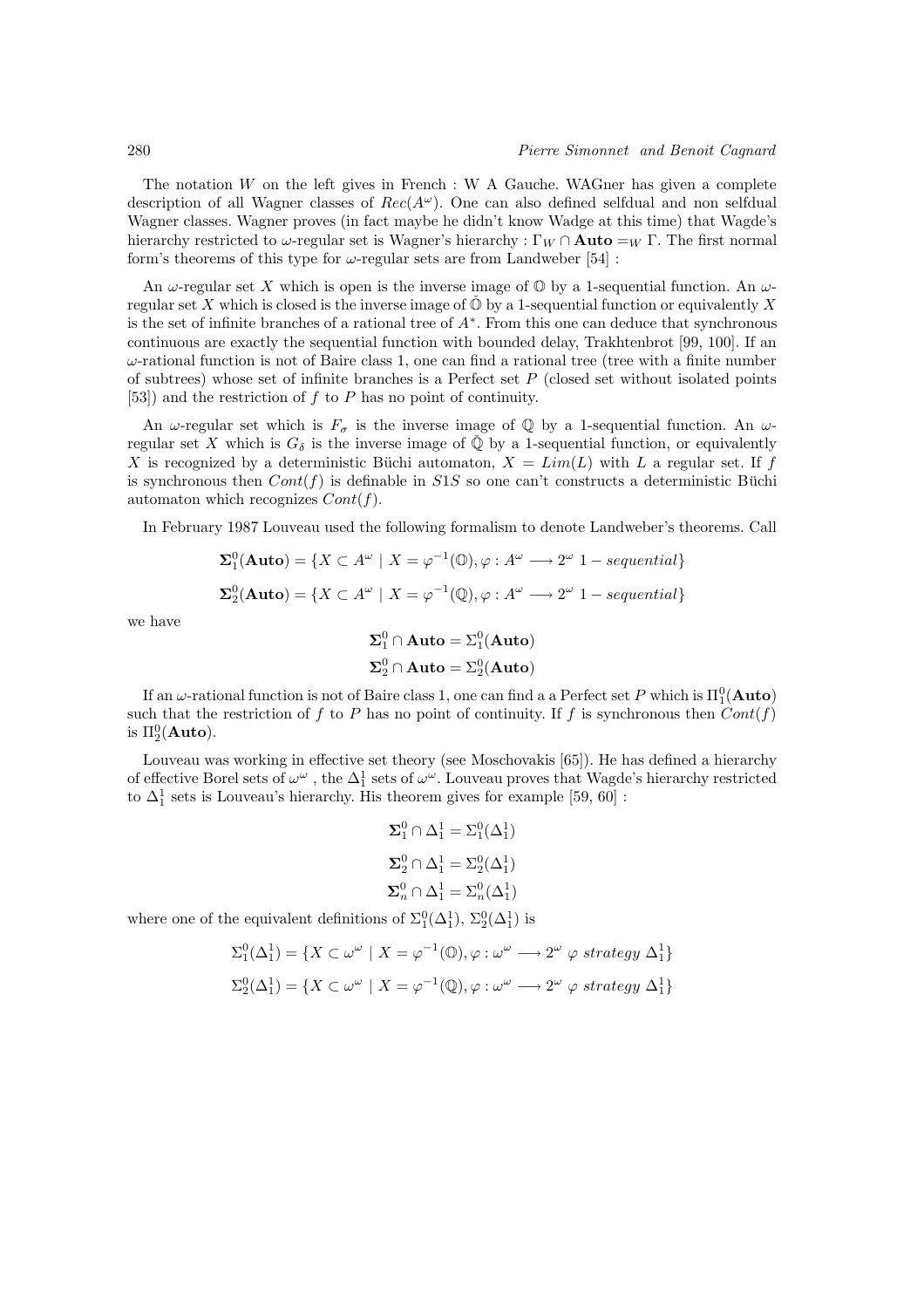And the same definition for  $\Sigma_n^0(\Delta_1^1)$  with a very simple set in  $2^{\omega^n}$  recognized by a finite automaton which reads words of length  $\omega^n$  (see Büchi [15], Shelah [80], Bedon [10], Choffrut Grigoriev [24] for finite automata reading transfinite words). From this effective results Louveau deduces classical results in the plane : If  $X \subset \omega^{\omega} \times \omega^{\omega}$  is a Borel set with  $\Sigma_{n+1}^0$  sections then X is a countable union of Borel sets in  $\omega^{\omega} \times \omega^{\omega}$  with  $\mathbf{\Pi}_{n}^{0}$  sections. The first example of this kind of results is the case of Borel sets in the plane with countable sections studied by Lusin [64]. This result was extended by Novikov Arsenin and Kunugui to the case of Borel sets in the plane with compact sections or  $K_{\sigma}$  sections(see Sierpinski[82], Saint Raymond [77], Louveau Saint Raymond [62], Kechris [47], Srivastava [87]).

#### 11.4 O and Q

For all Wadge classes of Borel sets Γ, Wadge gives an example of a Γ-complete set in  $\omega^{\omega}$ . As remarked by Professor Jean Saint Raymond "il suffit de le faire pour les ouverts." We will do it for open sets and  $F_{\sigma}$  sets.

Let T be a tree of  $A^*$ , we denote by [T] the set of the infinite branches of T :

$$
[T] = \{ \alpha \in A^{\omega}, \ \forall n \in \omega \ \alpha[n] \in T \}.
$$

**Proposition 25** Let F be a subset of  $A^{\omega}$ . The set F is closed iff there exists a tree T of  $A^*$  so that  $F = [T]$ .

**Proof:**  $(\Rightarrow)$  If F is closed, we define  $T = \{u \in A^*, \exists \alpha \in F \exists n \in \omega \alpha[n] = u\}$ . Then  $[T] = \overline{F} = F$ .  $(\Leftarrow)$  It is clear that [T] is always a closed set.

**Definition 14** A set C of  $\Sigma_n^0$  is called  $\Sigma_n^0(A^\omega)$ -strategically complete if for any set X of  $\Sigma_n^0(A^\omega)$ , player II has a winning strategy in the game  $G(X, C)$  : II wins iff  $(\alpha \in X \Leftrightarrow \beta \in C)$   $(G =$  $(X \times C) \bigcup (\check{X} \times \check{C})$ .

**Proposition 26** The set  $\mathbb{O} = {\alpha \in 2^{\omega} \mid \exists m \alpha(m) = 1}$  is  $\mathbf{\Sigma}_1^0(A^{\omega})$ -strategically complete.

**Proof:** Let U be in  $\Sigma^0_1(A^{\omega})$ . The complement of U is closed, so by proposition 25, there exists a tree T so that  $T = \check{U}$ . The winning strategy  $\phi : A^+ \to \{0,1\}$  for II is the following :

$$
\phi(u) = \begin{cases} 0 & \text{if } u \in T \\ 1 & \text{if } u \notin T \end{cases}
$$

 $\Box$ 

In fact using Martin theorem and Wadge game every open non closed set is  $\Sigma^0_1(A^\omega)$ -strategically complete. And using Büchi Landweber theorem we have  $\Sigma_1^0 \cap \text{Auto} = \Sigma_1^0(\text{Auto})$ .

**Proposition 27** The set  $\mathbb{Q} = {\alpha \in 2^{\omega} \mid \exists m \forall n > m \alpha(n) = 0}$  is  $\mathbf{\Sigma}_2^0(A^{\omega})$ -strategically complete.

**Proof:** Let U be in  $\Sigma_2^0(A^{\omega})$ . Then there exists a family  $(F_n)_{n\in\omega}$  of closed sets so that  $U =$  $\bigcup_{n\in\omega}F_n$ . By proposition 25, for any integer n, there exists a tree  $T_n$  so that  $F_n=[T_n]$ . The winning strategy  $\phi: A^+ \to \{0,1\}$  for II is given by the following induction :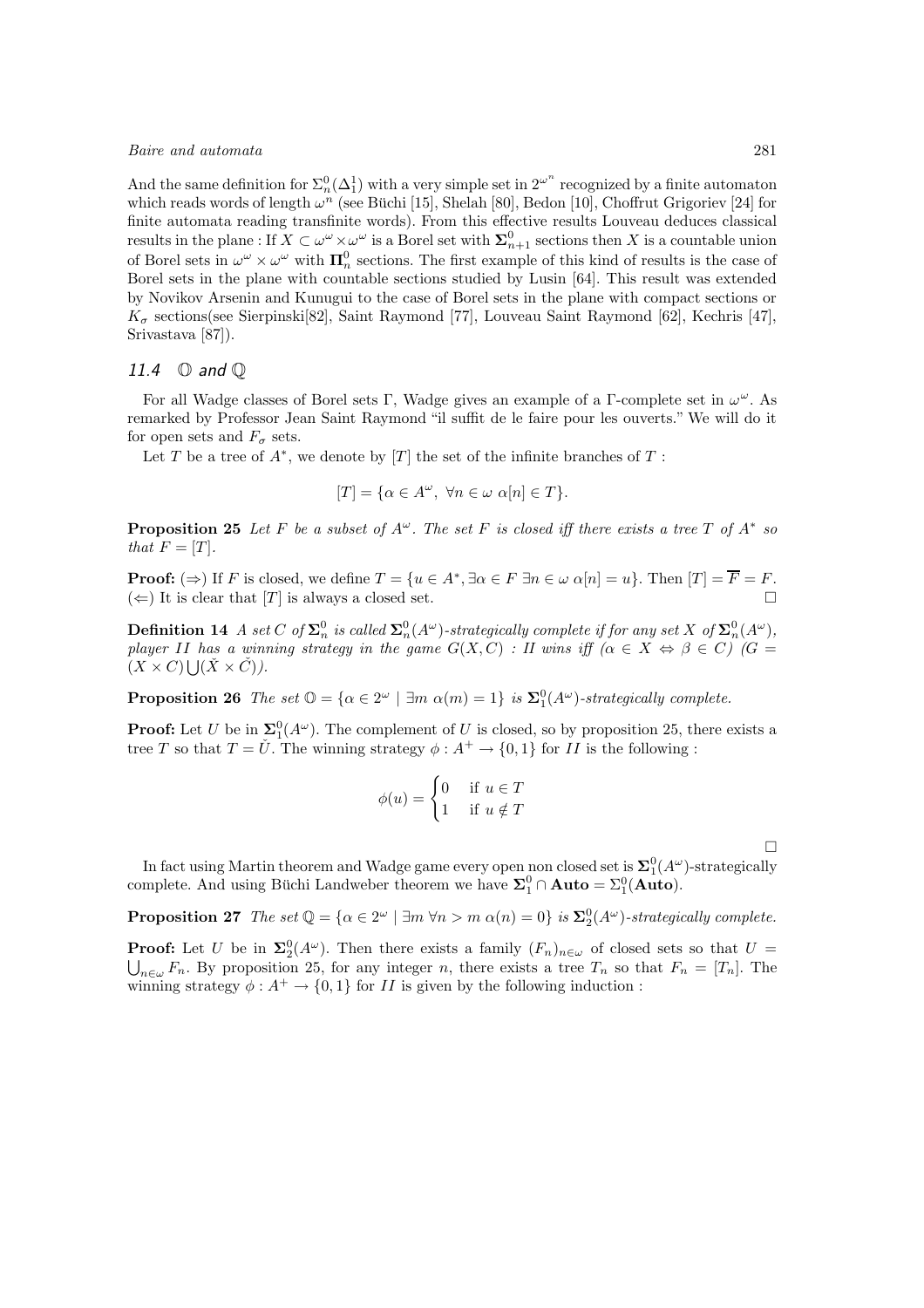$\Box$ 

$$
\begin{array}{rcl}\nn & \leftarrow & 0 \\
\phi(u) & = & \begin{cases}\n0 & \text{if } u \in T_n \\
1 & \text{if } u \notin T_n \text{ and } n \leftarrow n+1\n\end{cases}\n\end{array}
$$

Let  $(\alpha, \phi(\alpha))$  be a result of the game.

- If  $\alpha$  is in U, there exists n so that  $\alpha$  is in  $F_n = [T_n]$ . Then for all m in  $\omega$ ,  $\alpha[m]$  is in  $T_n$ . So there exists  $m_0$  so that for all  $m \geq m_0$ ,  $\phi(\alpha[m]) = 0$  and  $\phi(\alpha)$  is in  $\mathbb{Q}: H$  wins.
- If  $\alpha$  is not in U then for all n and m in  $\omega$ , there exists  $\tilde{m} \geq m$  so that  $\alpha[\tilde{m}]$  is not in  $T_n$  i.e. the sequence of finite words  $(\alpha[m])_{m\in\omega}$  leaves any tree  $T_n$  in finite time. Then  $\phi(\alpha)$  has an infinite number of 1, so  $\phi(\alpha)$  is not in  $\mathbb Q$  and II wins.

In fact using Martin theorem and Wadge game every  $F_{\sigma}$  set which is not a  $G_{\delta}$  set is  $\Sigma^0_2(A^{\omega})$ strategically complete. And using Büchi Landweber theorem we have  $\Sigma^0_2 \cap \text{Auto} = \Sigma^0_2 (\text{Auto})$ .

#### 11.5 Separation games

In October 1984 Louveau was presenting joint work of his and Saint Raymond in the seminary of theory of effective borel sets. The title of the talk was "Jeux de Mistigri (Mistigri Games)". This was a sort of Wadge game, a separation game. Let  $Y$  and  $Z$  be two analytic disjoint subsets of  $\omega^{\omega}$ .

In a first Game Player II wins the game iff  $(\alpha \in \mathbb{O} \Rightarrow \beta \in Y)$  and  $\alpha \in \mathbb{O} \Rightarrow \beta \in Z$ ). A winning strategy for II gives a continuous function (a Lipschitz map)  $\varphi$  such that  $\varphi^{-1}(Y) = \mathbb{O}$ . A winning strategy for I gives a continuous function ( a Lipschitz map)  $\psi$  such that :  $\psi(Y) \subset \mathcal{D}, \psi(Z) \subset \mathcal{D}$ . That is to say  $\psi^{-1}(\check{O})$  separate Y from Z. It is easy to see that there is a closed set which separates Y from  $Z$  if and only if player I has a winning strategy in the first separation game. If Y and Z are  $\omega$ -regular sets one can deduce from Büchi Landweber's theorem that one can decide if two  $\omega$ -regular disjoint sets are separated by a closed set. Moreover if they are separated by a closed set, they are separated by a  $\Pi_1^0(\text{Auto})$ .

In a second game, Player II wins the game iff  $(\alpha \in \mathbb{Q} \Rightarrow \beta \in Y \text{ and } \alpha \in \mathbb{Q} \Rightarrow \beta \in Z)$ . A winning strategy for II gives a continuous function (a Lipschitz map)  $\varphi$  such that  $\varphi^{-1}(Y) = \mathbb{Q}$ . A winning strategy for I gives a continuous function (a Lipschitz map)  $\psi$  such that :  $\psi(Y) \subset \mathbb{Q}$ ,  $\psi(Z) \subset \mathbb{Q}$ . That is to say  $\psi^{-1}(\check{\mathbb{Q}})$  separate Y from Z. It is easy to see that there is a  $\mathbf{\Pi}_2^0$  set which separates  $Y$  from  $Z$  if and only if player I has a winning strategy in the first separation game. If Y and Z are  $\omega$ -regular sets, one can deduce from Büchi Landweber's theorem that one can decide if two  $\omega$ -regular disjoint sets are separated by a  $\Pi_2^0$  set. Moreover if they are separated by a  $\Pi_2^0$ set, they are separated by a  $\Pi_2^0(\text{Auto})$ , that is to say, they are separated by a set recognized by deterministic Büchi automaton.

Note that these theorems hold for all classes of Wagner's hierarchy which is of type order the ordinal of  $\omega^{\omega}$ . These results where presented to Louveau in 1987 and appear in [84, 85]. R. Barua solves the case of the  $D_n(\Sigma_2^0)$  classes with a proof without games [6].

Separation games appear in Van Wesep [101]. The game where Player II wins if  $(\alpha \in \mathbb{Q} \Rightarrow \beta \in Y)$ and  $\alpha \in \mathbb{Q} \Rightarrow \beta \in \mathbb{Z}$  is used in Kechris Louveau Woodin [50, 48, 47] to give new proof of the old Hurewicz's theorem [45] :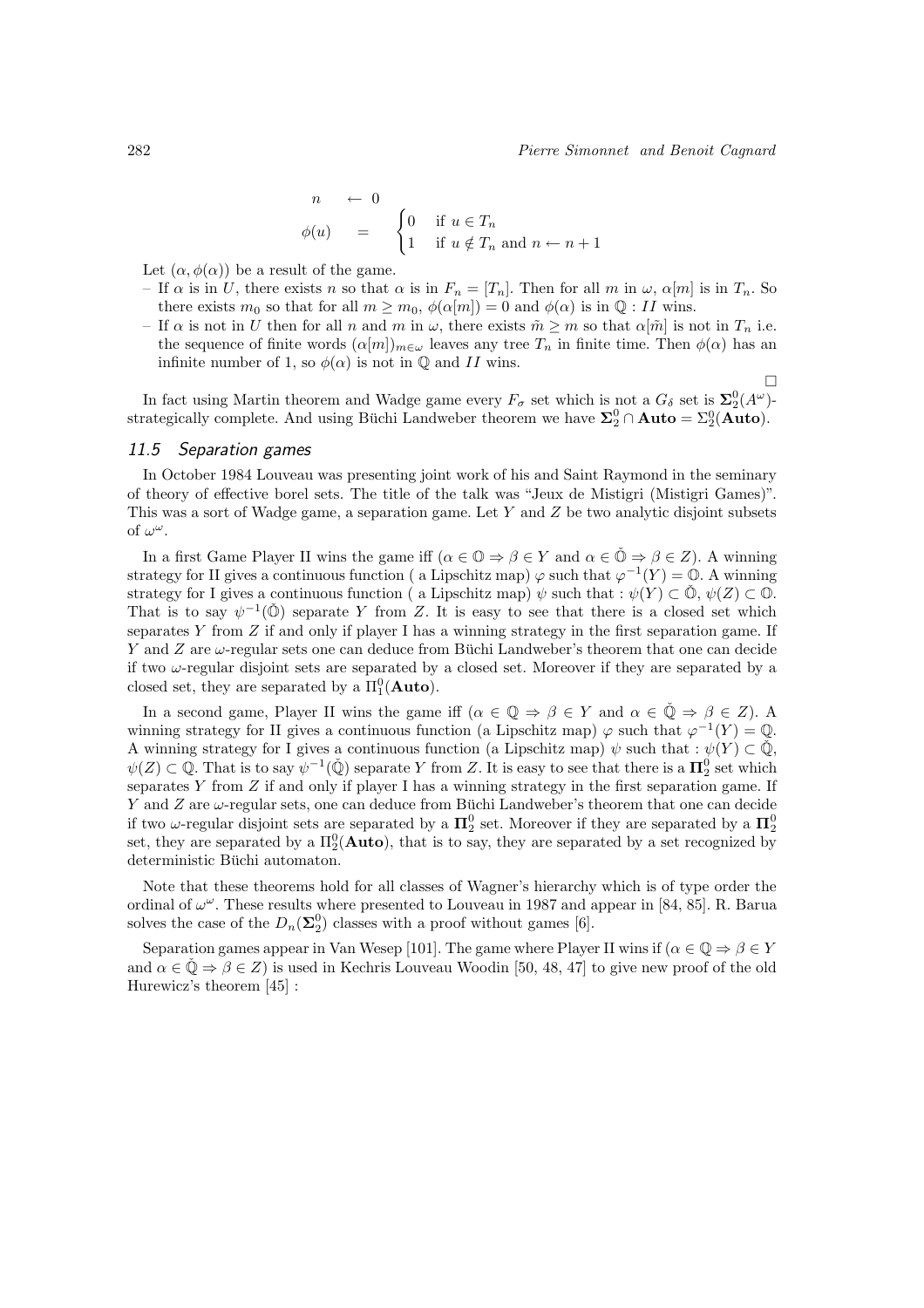Any  $\mathbf{\Pi}^1_1$  set X in a compact metrizable space E which is not  $\mathbf{\Pi}^0_2$  contains a closed subset homeomorphic to  $\mathbb Q$ . In fact, one can also construct a homeomorphic copy F of  $2^{\omega}$  inside E such that  $F \cap X$  is (through the homemorphism) identified with  $\mathbb{Q}$ . The set  $\mathbb{Q}$  is a Hurewicz-witness for non  $\Pi_2^0$ -ness,  $\mathbb Q$  is a Hurewicz-test. And we have in the  $\omega$ -regular case. If an  $\omega$ -regular set X is not  $\overline{\mathbf{H}}_2^0$  then every deterministic Muller automaton which recognizes X contains a chain  $\{+\}\subset\{-\}.$  This was generalized to all Wagner classes by Wagner [106].

Effective results of Louveau were first proved in [59]. Let  $\Sigma_1^1$  (resp.  $\Pi_1^1$ ) be the class of effective analytic sets (resp. coanalytic sets) and  $\Delta_1^1 = \Pi_1^1 \cap \Sigma_1^1$  be the class effective Borel sets (boldface=classical, ligthface=effective see Moschovakis [65]). Let Y and Z be two disjoint  $\Sigma_1^1$  subsets of  $\omega^{\omega}$ . Louveau has shown that if there is a  $\Sigma_n^0$  which separates Y from Z then there is a  $\Sigma_n^0(\Delta_1^1)$ which separates Y from Z. From this he deduced  $\Sigma_n^0 \cap \Delta_1^1 = \Sigma_n^0(\Delta_1^1)$  and by relativisation the theorem on Borel sets of the plane with  $\Sigma_n^0$  sections. He used the good properties of the Gandy Harrington's topology of  $\omega^{\omega}$ , the topology generated by the  $\Sigma_1^1$  subsets of  $\omega^{\omega}$ . Then in [60] Louveau has extended this separation theorem to all effective Wadge classes. In [62] Louveau and Saint Raymond use separation games to give another proof of these results [62]. They use the basic strategic theorem : if  $G \subset \omega^{\omega} \times \omega^{\omega}$ , the winning set for II, is a  $\Sigma_1^0$  set then if player II has a strategy then he have a  $\Delta_1^1$  strategy. They also give an Hurewicz's theorems for all Wadge classes.

# 11.6 Steel's game and separation by  ${\bf \Delta}^0_2$  sets

Let  $\mathbb{Q}_0$ , the subset of  $2^{\omega}$  of infinite words with finite even number of 1 and  $\mathbb{Q}_1$  the subset of  $2^{\omega}$ of infinite words with finite odd number of 1. We have seen that  $\mathbb{Q}_0$  and  $\mathbb{Q}_1$  are not separate by a  $\Delta_2^0$  set.

Let X and Y be disjoint sets. In the Steel's game, player II wins the game iff  $((\alpha \in Y \Rightarrow \beta \in \mathbb{Q}_0)$ and  $(\alpha \in Z \Rightarrow \beta \in \mathbb{Q}_1)$  and  $(\beta \in \mathbb{Q}_0 \cup \mathbb{Q}_1)$ .

**Proposition 28** If the sets Y and Z are borel sets, then player II has a winning strategy iff there is a  $\Delta_2^0$  set which separates Y from Z.

**Proof:** A winning strategy for II gives a continuous function (a Lipschitz map)  $\varphi: A^{\omega} \to \mathbb{Q}_0 \bigcup \mathbb{Q}_1$ such that  $\varphi(Y) \subset \mathbb{Q}_0$  and  $\varphi(Z) \subset \mathbb{Q}_1$ . This implies that  $\varphi(\mathbb{Q}_0) = \varphi(\check{\mathbb{Q}}_1)$  is a  $\mathbf{\Delta}_2^0$  set which separates  $Y$  from  $Z$ .

A winning strategy for I gives a continuous function (a Lipschitz map)  $\psi: 2^{\omega} \to A^{\omega}$  such that :  $\psi(\mathbb{Q}_0) \subset Z$ ,  $\psi(\mathbb{Q}_1) \subset Y$ . If C is a  $\mathbb{\Delta}^0_2$  set which separates Y from Z then  $\psi^{-1}(C)$  is a  $\mathbb{\Delta}^0_2$  set which separates  $\mathbb{Q}_0$  from  $\mathbb{Q}_1$  and this is not possible.

So if C is a  $\Delta_2^0$  set which separates Y from Z, by Borel determinacy II has a winning strategy.  $\Box$ 

**Corollary 29** One can decide if two languages in  $Rec(A^{\omega})$  are separated by a  $\Delta_2^0$  set. Moreover if they are separated by a  $\Delta^0_2$  set, they are separated by an  $\omega$ -regular  $\Delta^0_2$  set, i.e., a finite difference of  $\omega$ -regular open sets.

**Proof:** If Y and Z are  $\omega$ -regular sets then the Steel's game is  $\omega$ -regular. So by the Büchi Landweber's theorem, we can decide if player II has a winning strategy. Moreover if player II has a winning strategy he has a sequential letter to letter strategy  $\varphi$ . This implies that  $\varphi(\bar{\mathbb{Q}}_0) = \varphi(\check{\mathbb{Q}}_1)$ is an  $\omega$ -regular  $\Delta_2^0$  set which separates Y from Z.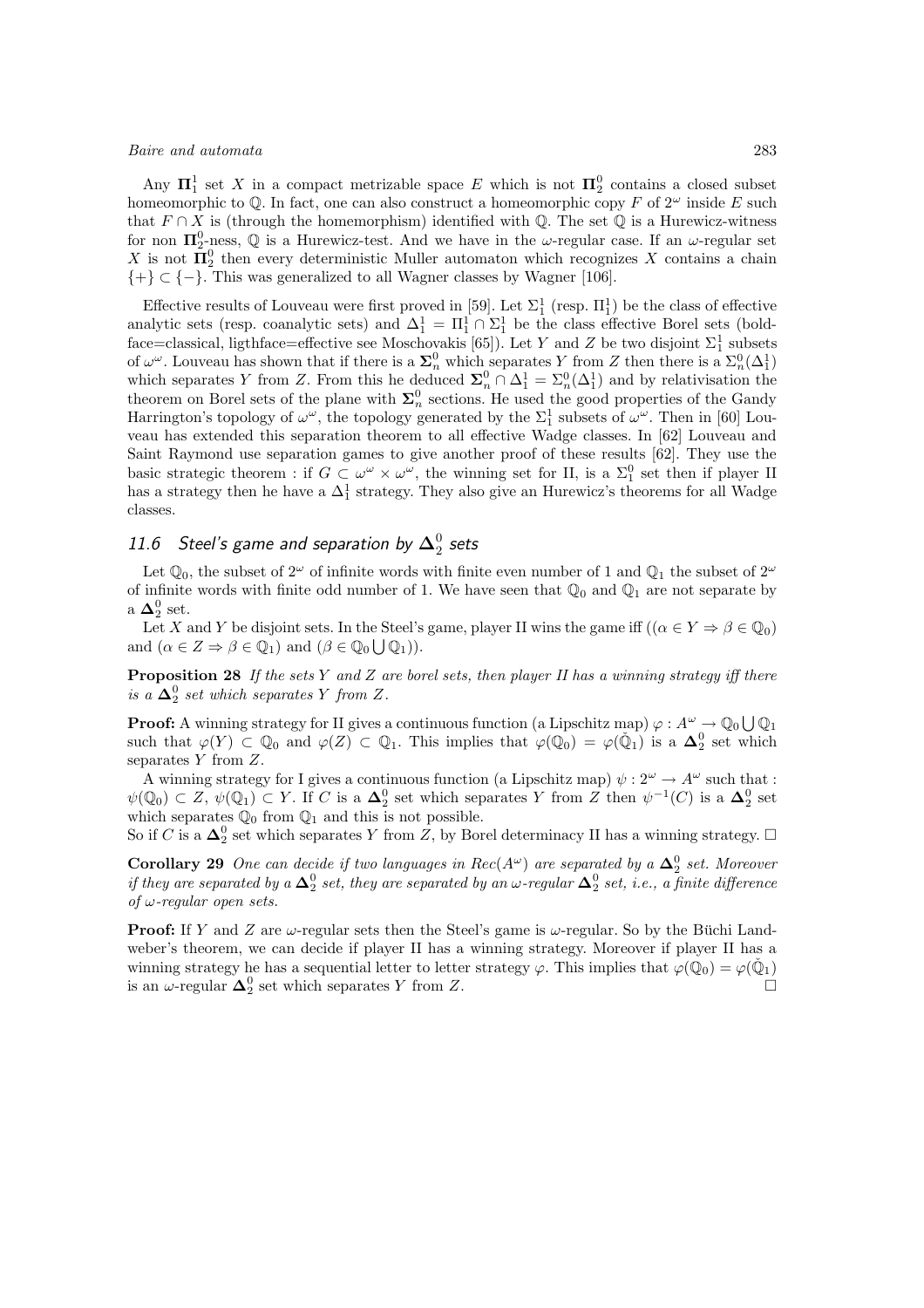## 11.7 Mistigri Couleur

Van Wesep and Steel Games [101, 94] were used to study structural properties of Wadge classes of Borel sets like separation property. A Wadge class  $\Gamma$  has the separation property if for any pair X, Y of disjoints sets in  $\Gamma$  there exists Z in  $\Delta(\Gamma)$  which separate X from Y. In fact for each pair of nonselfdual Γ, Γˇ Wadgeclass of Borel sets then exactly one of the classes has the separation property. And if Γ doesn't have the separation property then one can find a simple pair X, Y of disjoints sets in  $\Gamma$  such that X can't be separated from Y by a set in  $\Delta(\Gamma)$ . Another very interesting property is the norm property, in [63] Louveau and Saint Raymond study norm property of Borel Wadge classes. The classes  $\Sigma_{\xi}^{0}$ ,  $D_{\eta}(\Sigma_{\xi}^{0})$  ,  $\xi < \omega_1$ ,  $\eta < \omega_1$ , and  $\Pi_1^1$  have the norm property, and the  $D_n(\Sigma_1^0(\text{Auto})), D_n(\Sigma_2^0(\text{Auto}))$  have the norm property [83]. If a class Γ has a norm property then Γ has the reduction property [63] that is to say for all X, Y in Γ one can find X', Y' in Γ such that  $X \cup Y = X' \cup Y'$  and  $X' \cap Y' = ∅$ . Moreover if Γ has the reduction property then  $\Gamma$  has the separation property. For example we have seen that the classes  $\Pi_2^0$ ,  $\Pi_2^0$ (**Auto**) have the separation property; in fact this is true because the classes  $\Sigma_2^0$ ,  $\Sigma_2^0(\text{Auto})$  have the reduction property. The reduction property of classes  $\Sigma_\xi^0$  is used to prove the Lebesgue, Hausdorff, Banach's theorem :

**Theorem 30** Let X, Y be metrizable spaces with Y separable. Then for all  $\xi \geq 2$ ,  $f : X \to Y$  is of Baire class  $\xi$  iff for all open V include in Y,  $f^{-1}(V)$  is in  $\Sigma^0_{1+\xi}(X)$ .

**Remark 6** Note another time that this result holds for  $n = 1$  if in addition X is separable and either  $X = A^{\omega}$  or  $Y = \mathbb{R}$ .

The proof use finite valued Borel functions, finite Borel partition. We know four descriptions of Borel Wadge classes :

The one of Wadge(Descriptive Set Theorist) [104] is useful for a Computer Scientist (DST : Hello this set is Γ-complete and we give you a proof of that. Do you know countable choice and fundamental sequences ? CS : Thank you, I will try to find some device to recognize this Γ-complete set. Is this the simplest one ? What is countable choice ? Do I use it ? Do you think I can recognize this Γ-complete set with a Muller tree automaton ? DST : what is a Muller tree automaton ?).

The one of Louveau [60] is useful to study structural properties of classes, Selivanov [79] uses this description and describes the topological invariants of Wagner classes by finite trees.

The one of Saint Raymond [77] uses Borel functions of class  $\xi$  ( $\xi < \omega_1$ ). This description has the advantage to extend immediately to the case of finite Borel coloring of  $A^{\omega}$  (Wadge case is Black and White,  $X \subset A^{\omega}$ ,  $X_0 = \check{X}$ ,  $X_1 = X$ ,  $A^{\omega} = X_0 \cup X_1$ .

The one of Duparc [27] follows the Cantor normal form of ordinals. This description has been used by Finkel [33, 35] to study the order type of the Wadge hierarchy restricted to  $\omega$ -context-free languages.

In [77] it is quoted that games used by Van Wesep, Steel, Louveau Saint Raymond are particular case of elementary games with winning set  $G = \bigcup_{i=0}^{n} X_i \times Y_i$ , where the  $X_i$ ,  $Y_i$  are Borel subsets of  $A^{\omega}$ . Let  $(X_0, \ldots, X_n)$  and  $(Y_0, \ldots, Y_n)$  be two Borel partitions of  $A^{\omega}$ . Define the game  $G(X_0, \ldots, X_n; Y_0, \ldots, Y_n)$  where I plays  $\alpha$ , II plays  $\beta$  and where II wins the game if  $\forall i \alpha \in X_i \Rightarrow Y_i$ . This game enable us to compare finite Borel partitions. This gives for all n the Wadge  $n+1$  colors hierarchy. If the  $X_i$ ,  $Y_i$  are **Auto** this gives for all n the Wagner  $n+1$  colors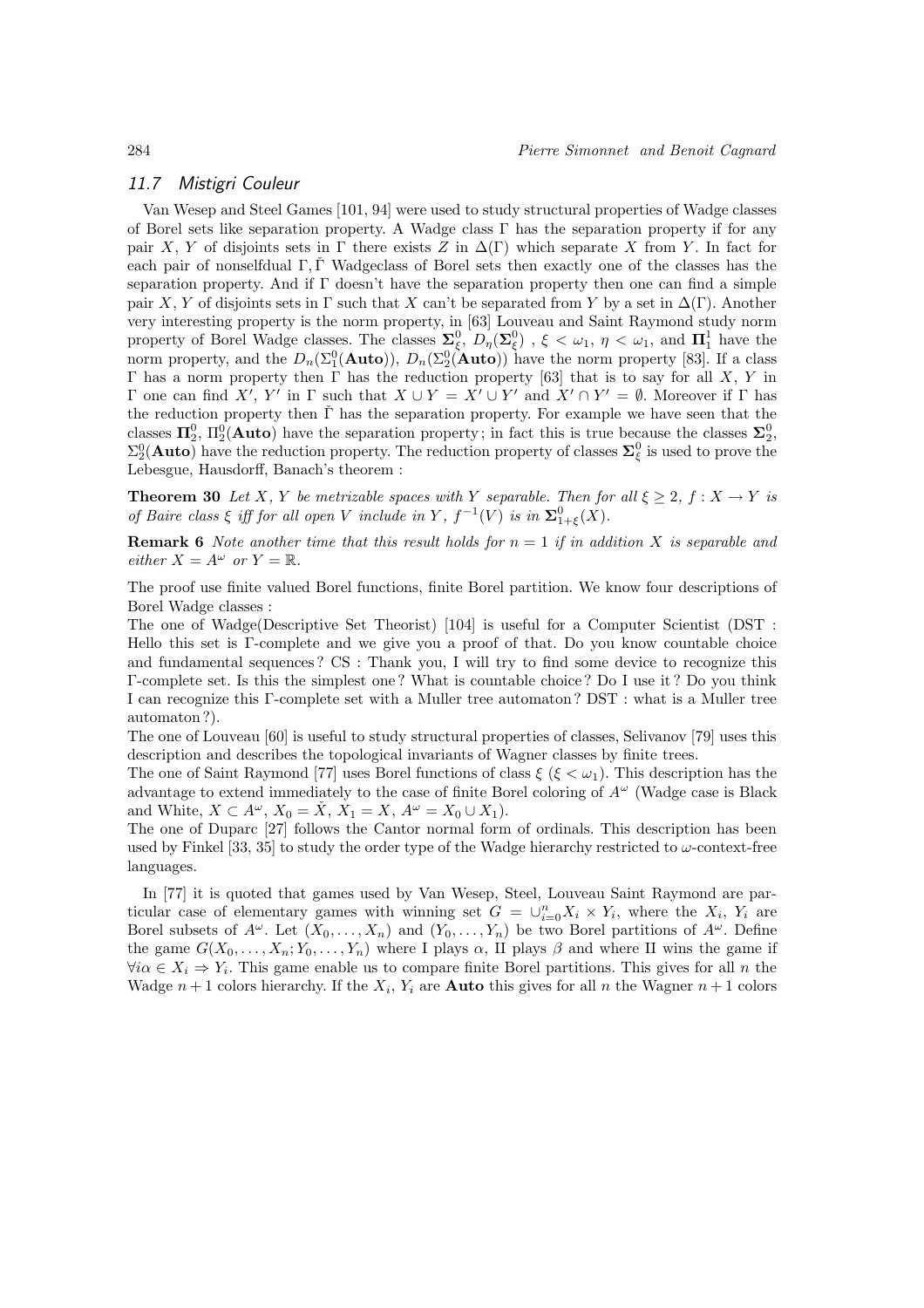hierarchy. Then you can use Büchi Landweber and this certainly has to do with the algebra of finite monoïds (see Carton Michel [21], Carton Perrin [22], Perrin Pin  $[69]$ , Wilk  $[109]$ ).

In [44] Hertling and Weihrauch study discontinuity of finite valued Borel functions, for understanding degeneracy in computational geometry. Here is their abstract : "We introduce levels of discontinuity and prove that they correspond to the number of tests in "continuous computation trees". We illustrate the concept of level by various simple examples from computational geometry. For a finer comparison of kinds of discontinuity we introduce a continuous reducibility relation for finite valued functions. We show that each of the resulting degrees (of finite level) can be characterized by a finite set of finite trees which describes the type of discontinuity of its functions. The ordering of the degrees is decidable in the tree sets and each level consists only of finitely many degrees". The description of Saint Raymond may have very interesting applications in computational geometry.

Here is an example of Hertling Weirauch [44]. Let  $f: \{0,1\}^{\omega} \longrightarrow \{2,3,7\}$  defined by

$$
f(\alpha) = \begin{cases} 7 & \text{if } \alpha = 0^{\omega} \\ 3 & \text{if } \alpha \in 0^*1^{\omega} \\ 2 & \text{else} \end{cases}
$$

This is a Baire class 1 function. We conclude this section by another example coming from the representation of reals in base of the golden mean. Let  $g: \{0,1\}^\omega \longrightarrow \{2,3,7\}$  defined by

$$
g(\alpha) = \begin{cases} 7 & \text{if } \alpha \in (0+1)^* 11(0+1)^{\omega} \\ 3 & \text{if } \alpha \in (0+10)^{\omega} \text{ and } \alpha \in (0+1)^* 0^{\omega} \\ 2 & \text{if } \alpha \in (0+10)^{\omega} \text{ and } \alpha \in ((0+1)^* 1)^{\omega} \end{cases}
$$

This is not a Baire class 1 function

## 12 Conclusion

#### $12.1$  $\frac{1}{1}$  sets and  $\omega_1$ , the boundedness theorem of Lusin

There is a lot of to say about the story of transfinite. For example Borel did not believe in  $\omega_1$ ("cette totalité illégitime"), Lusin seems to refuse the Third Middle excluded for projective sets. It is well known that Baire, Borel, Lebesgue, did not believe in the axiom of choice. Zermelo has proven with the axiom of choice that you can put a well order on every set. Sierpinski believed in the axiom choice, but has shown which theorems need the axiom of choice. In general, there is no need of axiom of choice when you dispose of a well order. Do you believe in  $\omega_1$ ? Do we need countable ordinals in computer science ? It is an old result of Lusin and Sierpinski that WO (as Well Order), the code of countable ordinals, is The Example of a coanalytic set. It is a coanalytic complete set. The first examples of coanalytic-complete sets in analysis are due to Hurewicz [45, 47, 83]. These are the set  $K(\mathbb{Q})$  of compacts subsets of the rationals of the interval  $[0, 1]$  and the set  $K_{\omega}$  of countable compacts subsets of the interval  $[0, 1]$ . Consider the stupid game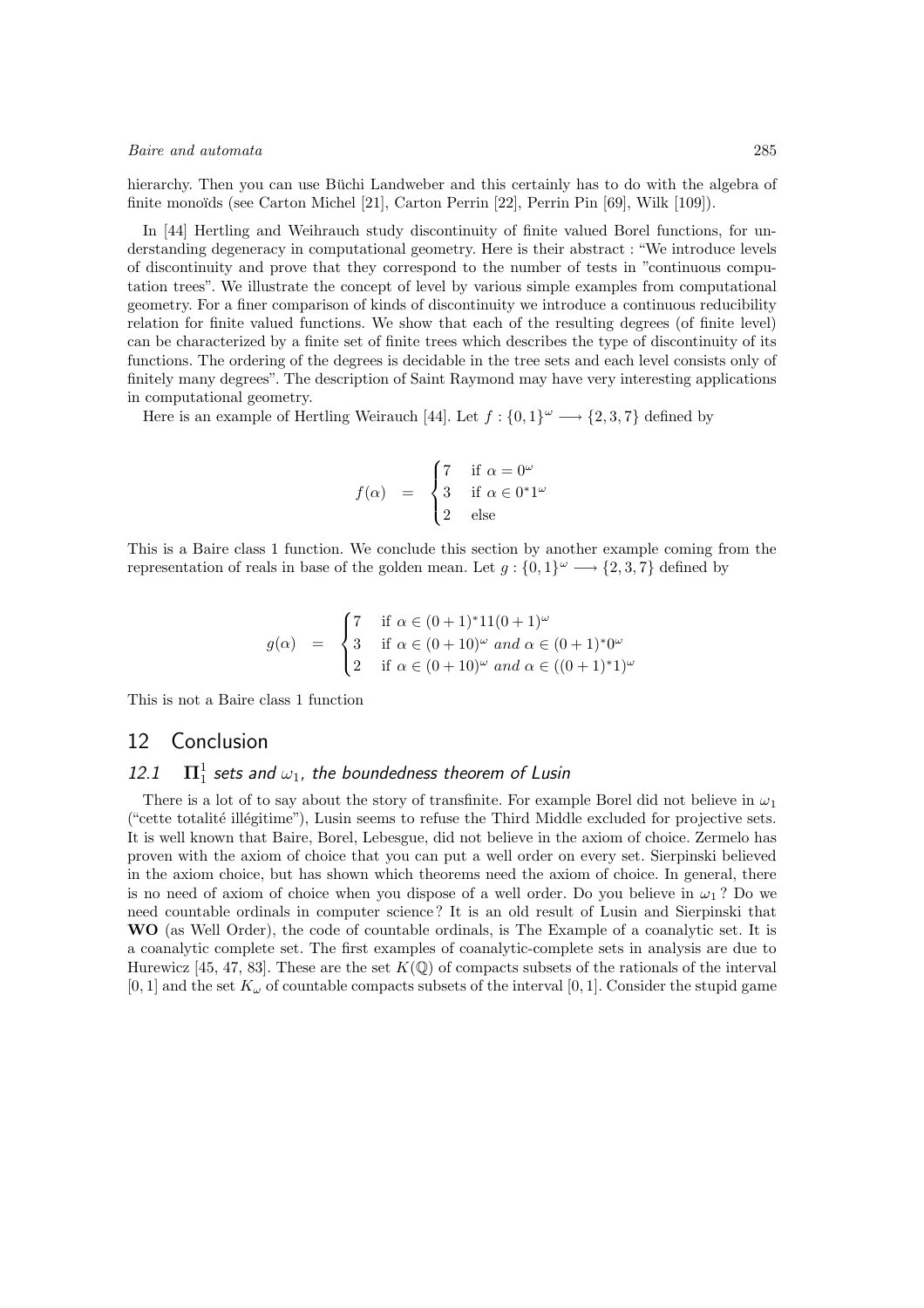in  $2^{\omega} \times 2^{\omega}$  where Player I wins the game if  $\alpha \in \mathbb{Q}$  and  $\beta \in 2^{\omega}$ . Player I has a simple automaton strategy : always play 0. Call, by analogy with  $K(\mathbb{Q})$ ,  $K\mathbb{Q}$  the set of winning strategies of player I, this set is  $\Pi_1^1$  and extending  $\varphi: \omega^* \longrightarrow 2^*$  of remark 3 in  $\varphi: 2^{\omega^*} \longrightarrow 2^{2^*}$  one has that  $\varphi^{-1}(K\mathbb{Q}) = \mathbf{WF}$ , hence  $K\mathbb{Q}$  is a  $\Pi_1^1$ -complete set. This was first observed by Niwinski in 1986 [67]. This set is recognized by a deterministic Muller infinite tree automaton. In fact a set is recognized by deterministic Muller infinite tree automaton if and only if it is the set of winning strategies of player I in an  $\omega$ -regular game, and a set is recognized by a nondeterministic Muller infinite tree automaton if it is the projection of a set recognized by a deterministic Muller infinite tree automaton. Infinite tree automaton where used by Rabin [72] to show the decidability of the monadic second order theory of the tree 2<sup>\*</sup>, S2S. Rabin shows that a set is recognized by a nondeterministic Muller infinite tree automaton if and only if it is definable in S2S. Note that it is quite clear when you read the first pages of Rabin that the set  $K(\mathbb{Q})$  of compacts subsets of  $\mathbb{Q} = {\alpha \in 2^{\omega} \mid \exists m \forall n \ge m \alpha(n) = 0}$  is definable in S2S and we know since Hurewicz that this set is  $\Pi_1^1$ -complete (see [45, 48, 50, 47]). Rabin shows by transfinite induction on countable ordinals that if a set is recognized by a nondeterministic Muller infinite tree automaton then its complements is also recognized by a nondeterministic Muller infinite tree automaton. The complement of  $K\mathbb{Q}$  is recognized by a nondeterministic Büchi infinite tree automaton but  $K\mathbb{Q}$  is not recognized by a nondeterministic Buchi infinite tree automaton ( otherwise  $K\mathbb{Q}$  will be Borel, see also Rabin [73] for a combinatorial proof of that, the paper of Rabin [73] is a kind of Suslin Kleene Automata theorem [83]). Finkel codes the complement of  $K\mathbb{Q}$  to obtain an  $\omega$ -context free set which is analytic complete. This led to undecidability results :

The problem of knowing whether an  $\omega$ -context free languages is Borel is undecidable, the problem of knowing whether an  $\omega$ -context free languages is  $\Sigma_{\xi}^{0}$  is undecidable.  $\omega$ -context free languages are  $\Sigma_1^1$ . And one can play separation games where Player II wins the game iff ( $\alpha \in$  $\mathbb{O} \Rightarrow \beta \in Y$  and  $\alpha \in \mathbb{O} \Rightarrow \beta \in Z$ ) (Resp. Player II wins the game iff  $(\alpha \in \mathbb{Q} \Rightarrow \beta \in Y$  and  $\alpha \in \mathbb{Q} \Rightarrow \beta \in Z$ )) with Y and Z  $\omega$ -context free languages. Probably these games are undecidable, probably one can't decide if two  $\omega$ -context free languages are separated by a  $\bm{\Sigma}_\xi^0$  set. But Louveau's theorem is true if they are separated by a  $\Sigma_{\xi}^{0}$  set ( $\xi < \omega_1$ ), then they are separated by a  $\Sigma_{\xi}^{0}(\Delta_1^1)$ set.

Later on, Finkel, with the same kind of coding, obtained an  $\omega$ -rational relation which is analytic complete. This gave other undecidability results : The problem of knowing whether an  $\omega$ -rational relation is Borel is undecidable, the problem of knowing whether an  $\omega$ -rational relation is  $\Sigma_{\xi}^{0}$  is undecidable. Finally we can remark that simple models of asynchronous parallelism on infinite words gives analytic complete sets [36]. Note that Kuratowski shows how to eliminate transfinite numbers in mathematical proofs [52]. He takes as examples the Cantor Bendixon theorem and the derivation of Felix Hausdorff. For example, in games, ordinals are hidden in the construction of strategies. One can say : don't hide countable ordinals and you will see some true coanalytic sets. This has to do with the boundedness theorem of Lusin [64, 65, 47]. If a set X is a coanalytic set then for all  $\alpha \in X$  one can associate a countable ordinal  $\varphi(\alpha)$ . And X is borel if and only if there exists  $\xi < \omega_1$  such that for all  $\alpha \in X$ ,  $\varphi(\alpha) < \xi$ . Note that Lusin don't think that such a procedure can be effective to decide if a  $\mathbf{\Pi}^1_1$  set is a true (not Borel)  $\mathbf{\Pi}^1_1$  set, and the undecidability results of Finkel shows that he was right. We think that countable ordinals are inherently hidden in models of parallelism, verification and XML.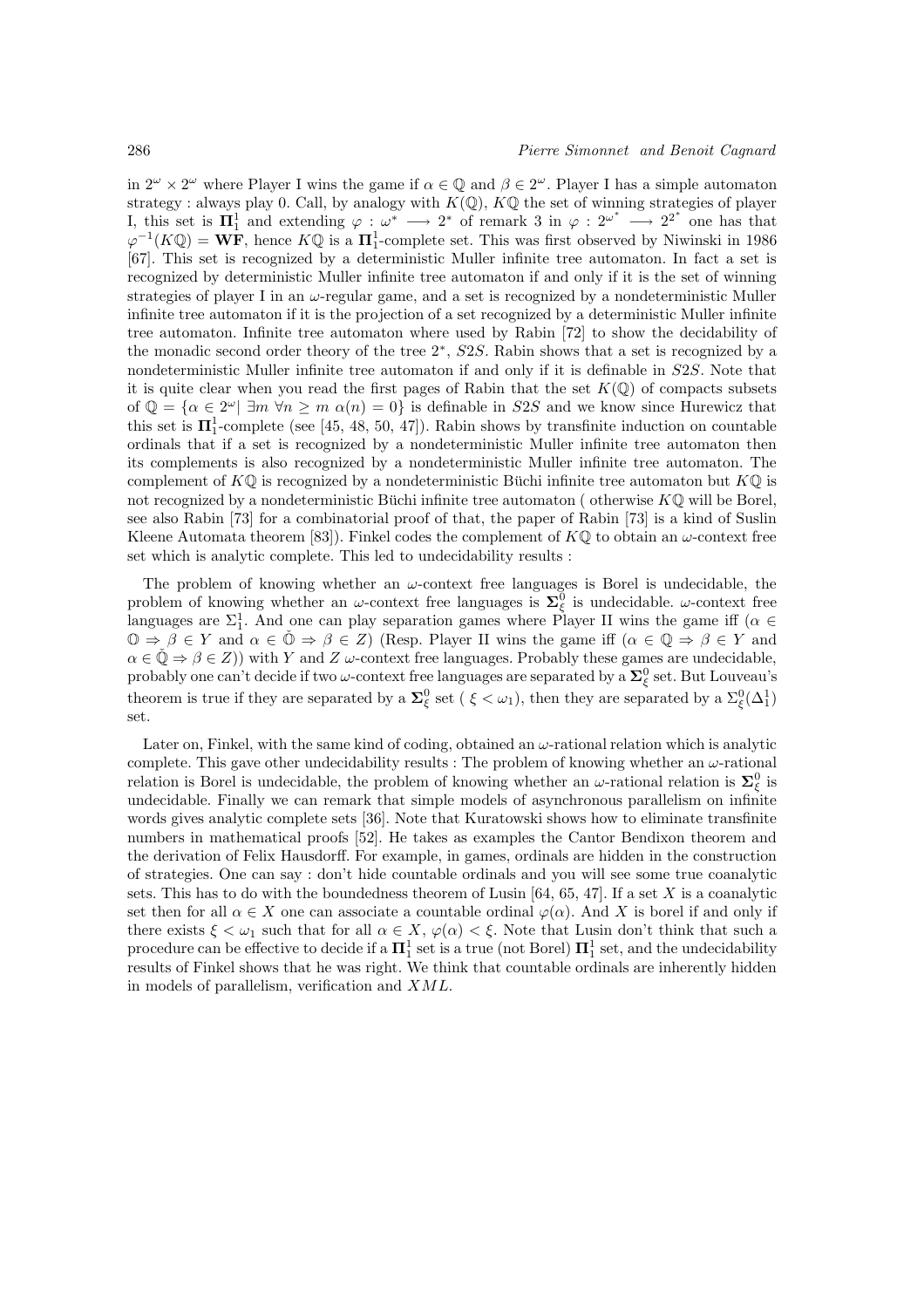## 12.2 Hausdorff and automata

We have seen Hausdorff's theorem

$$
\pmb{\Delta}^0_2 = \cup_{\xi<\omega_1} D_\xi(\pmb{\Sigma}^0_1)
$$

and we have seen that in the  $\omega$ -regular case we have [106]

$$
\mathbf{\Delta}^0_2 \cap \mathbf{Auto} = \cup_{n < \omega} D_n(\Sigma^0_1(\mathbf{Auto}))
$$

in the case of effective Borel sets we have [60]

$$
\pmb{\Delta}^0_2 \cap \Delta^1_1 = \cup_{\xi < \omega_1^{CK}} D_{\xi}(\Sigma^0_1(\Delta^1_1))
$$

where  $\omega_1^{CK}$  is the Church Kleene ordinal, the least nonrecursive ordinal. Let us give another example of the utility of Hausdorff's derivation. In [57] Lecomte studies from a descriptive set theory point of view  $L^{\omega}$ , the  $\omega$ -power of  $L \subset A^*$ . Lecomte answers to questions ask by Staiger in [92]. Among the very interesting results of Lecomte, there is a surprising fact which links combinatorics on words and the Hausdorff derivation. Let  $G_2 := \{L \subset A^* \mid \exists u \in A^*, \exists v \in \mathbb{R} \}$  $A^*, L^{\omega} = \{u, v\}^{\omega}\}.$  Set  $\mathcal{G}_2$  is the set of languages such that their  $\omega$ -powers are generated by two words. The set of languages  $2^{A^*}$  is a compact metric space, and one can ask the question of the topological complexity of  $\mathcal{G}_2$ . Lecomte's result is the following

## **Theorem 31**  $\mathcal{G}_2$  is a  $\check{D}_{\omega}(\Sigma_1^0)$  which is not  $D_{\omega}(\Sigma_1^0)$ .

This is an example of a concrete  $\check{D}_{\omega}(\Sigma_1^0)$  coming from the real world. In his proof Lecomte uses Hausdorff's derivation and the default theorem (see Bruyère [19]). In the same context, another result of Duparc [28] is relevant. The order type of the difference hierarchy of open set restricted to deterministic  $\omega$ -context free languages is  $\omega^{\omega}$ . The order type of difference hierarchy of open set restricted to one counter language is at least  $\omega^{\omega}$  [33]. It seems that Finkel shows in [35] that the order type of difference hierarchy of open set restricted to  $\omega$ -context free languages is at least  $\omega_1^{CK}$  and that the Wadge hierarchy of Borel sets restricted to  $\omega$ -context free languages has the same order type that Louveau's hierarchy. In a paper of the sixties [86], Skurczynski finds examples of sets of trees in  $2^{2^*}$  which are  $\Sigma_n^0$  complete and he remarks that they are recognized by Muller tree automata. An examination of these examples and a careful reading of the construction of  $D_{\xi}(\Sigma_1^0)$ -strategically complete in [62] shows that you can define with tree automata a set which is  $D_{\omega^n}(\Sigma_1^0)$  complete for all  $n \in \omega$  [83]. The same construction gives sets recognized by nondeterministic Muller infinite tree automaton which are  $D_{\omega^n}(\Sigma_n^0)$  complete and sets recognized by nondeterministic Muller tree automaton which are  $D_{\omega^n}(\Pi_1^1)$  complete [83]. In particular the family of sets recognized by nondeterministic Muller infinite tree automaton is not the boolean algebra generated by the family of sets recognized by nondeterministic Büchi tree automaton. This last statement was first proved by Hafer [43]. Finite automata read also transfinite words (see Büchi [15], Shelah [80], Bedon [10], Choffrut Grigoriev [24]), what are the degrees of the difference hierarchy of open set restricted to sets of words of length  $\omega^n$  recognized by finite automata ? What are the degrees of the difference hierarchy of open set restricted to sets definable in S2S ?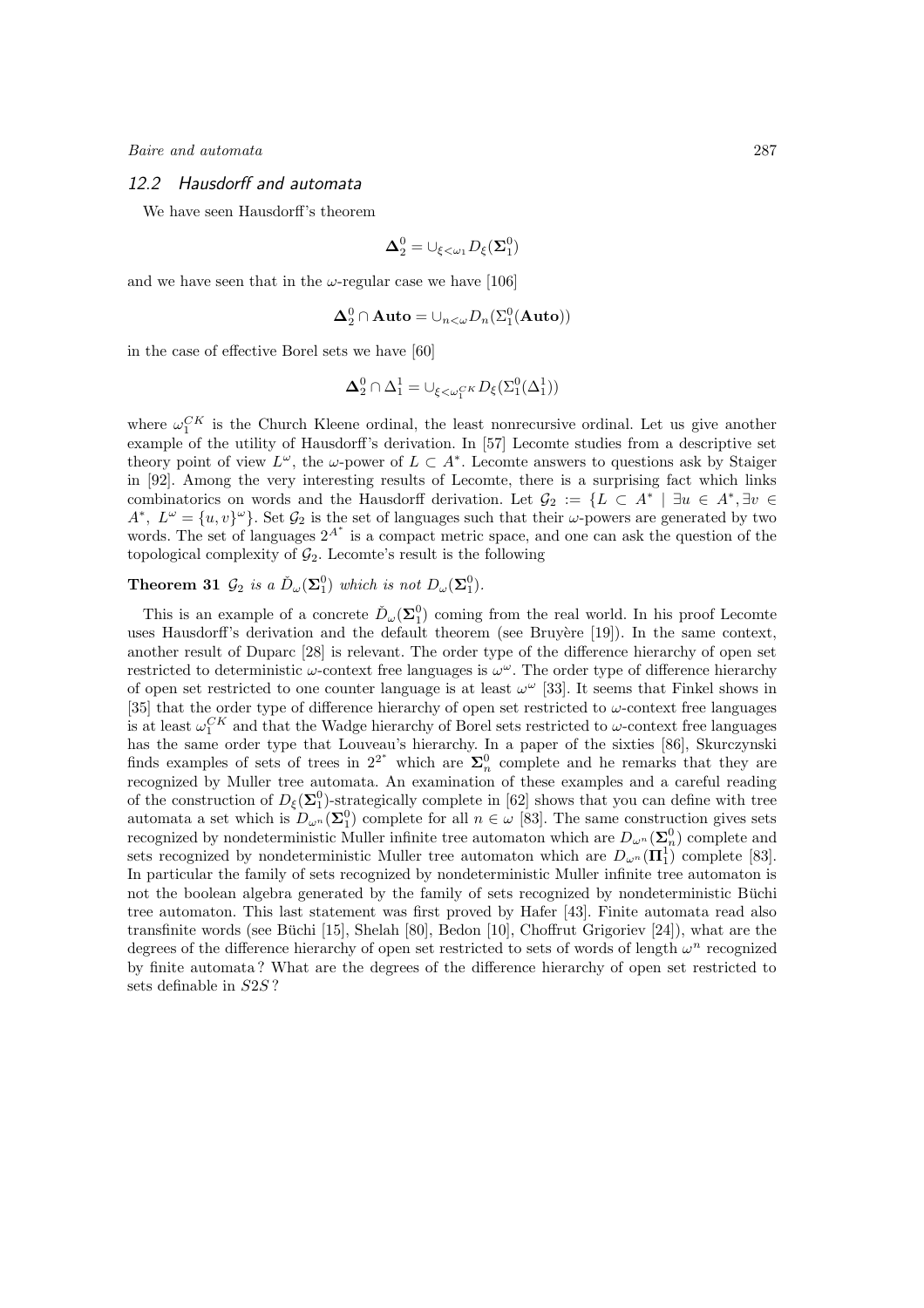## 12.3 Game quantifier and tree automata

Descriptive set theory is the study of definable sets in Polish spaces and will we be very happy to know the exact topological complexity of sets definable in S2S. Does the good hierarchies of sets definable in S2S are the restrictions of the good old hierarchies of descriptive set theory ? Let  $Y \in \omega^{\omega} \times \omega^{\omega} \times \omega^{\omega}$ ,  $Y_{\alpha} = \{(\beta, \gamma) \mid (\alpha, \beta, \gamma) \in Y\}$ , and let  $\Gamma$  be a class of Wadge Borel sets in  $\omega^{\omega} \times \omega^{\omega} \times \omega^{\omega}$ , define the class  $\partial \Gamma$  as follows : In the game  $Y_{\alpha}$  player I constructs  $\beta$  and player

II constructs  $\gamma$ . I wins the game if  $(\alpha, \beta, \gamma) \in Y$ .

A set  $X \subset \omega^\omega$  is in  $\partial \Gamma$  if there exists  $Y \in \Gamma$  such that  $\alpha \in X \leftrightarrow I$  has winning strategy in the game  $Y_{\alpha}$ .

 $\mathcal{D}(\Gamma) = \{(X \subset \omega^{\omega} \mid \exists Y \in \Gamma, Y \in \omega^{\omega} \times \omega^{\omega} \times \omega^{\omega}, \alpha \in X \leftrightarrow \exists \varphi : \omega^* \longrightarrow \omega, \forall \gamma (\alpha, \varphi(\gamma), \gamma) \in Y\}$ 

These classes are very interesting because if  $\Gamma$  has the norm property then  $\partial(\Gamma)$  has the norm property (see Moschovakis [65]). Determination of the games in Γ implies that  $(\partial(\Gamma)) = \partial(\Gamma)$ . For example :

The projection of an open set is open, so if  $Z \subset \omega^{\omega} \times \omega^{\omega}$  is  $\Pi_1^0$  (Resp.  $\Pi_1^0$ ), then  $\forall \beta Z$  is  $\Pi_1^0$ (Resp.  $\Pi_1^0$ ). By the Tarski Kuratowski algorithm we have  $\partial(\Pi_1^0) = \Sigma_1^1$  so, by determination of closed games in  $\omega^{\omega} \times \omega^{\omega}$ ,  $\partial(\Sigma_1^0) = \Pi_1^1$ . Another way to see this is to use the basis strategic theorem (see Kechris [47], Moschovakis [65]) : If the winning set for I, is a  $\Sigma_1^0$  set then if player I has a strategy then he have a  $\Delta_1^1$  strategy, if Y is open then if player I has a strategy in the game  $Y_{\alpha}$  then he have a  $\Delta_1^1(\alpha)$  strategy, that is I can choose  $\varphi$  in a borel way from  $\alpha \in X$ ,  $\varphi$ is borel in  $\alpha$  and the class  $\overline{\mathbf{I}}_1^1$  is closed by substitution by Borel function. The class  $\partial(\Sigma_2^0)$  is a quite complicate object linked to inductive definitions (see Moschovakis [65] ). It easy to see that sets definable in  $S2S$  are in the classes  $\mathcal{O}(D_n(\Sigma_2^0))$  (see Gurevitch Harrington [42]). But we are working in compacts spaces and the continuous image of a compact space is compact. The projection of a  $K_{\sigma}$  is a  $K_{\sigma}$  set so if  $Z \subset 2^{\omega} \times 2^{\omega}$  is  $\Pi_2^0$  (Resp.  $\Pi_2^0$ ), then  $\forall \beta Z$  is  $\Pi_2^0$  (Resp.  $\Pi_2^0$ ). Let  $\mathcal{O}(\Gamma)(2^{\omega}) = \{(X \subset 2^{\omega} \times 2^{\omega} \mid \exists Y \in \Gamma, Y \in 2^{\omega} \times 2^{\omega} \times 2^{\omega}, \alpha \in X \leftrightarrow \exists \varphi : 2^* \longrightarrow \varphi\}$  $2, \forall \gamma \ (\alpha, \varphi(\gamma), \gamma) \in Y$ , by the Tarski Kuratowski algorithm we have  $\partial(\Pi_2^0)(2^{\omega}) = \Sigma_1^1(2^{\omega})$  so, by determination of closed games in  $2^{\omega} \times 2^{\omega}$ ,  $\mathcal{O}(\Sigma_2^0)(2^{\omega}) = \Pi_1^1(2^{\omega})$ . From the existence of  $\Pi_1^0$  set of  $\omega^{\omega}$  which do not contain a  $\Delta_1^1$  point, one can deduce that there exists  $\Pi_1^0$  game in  $\omega^{\omega}$  such that the closed Player wins the game but have no  $\Delta_1^1$  strategy (see Moschovakis [65]). And from the existence of  $\Pi_2^0$  set of  $2^{\omega}$  which do not contain a  $\Delta_1^1$  point, one can deduce that there exists  $\Pi_2^0$  game in 2<sup>ω</sup> such that the  $\Pi_2^0$  Player wins the game but have no  $\Delta_1^1$  strategy (see [97]). A direct computation of the complexity of  $\mathcal{O}(\Sigma_2^0)(2^\omega)$  by the Tarski Kuratowski algorithm gives a  $\Sigma_2^1$  set, that is to say a projection of a coanalytic set. In a  $\Sigma_2^0(2^\omega \times 2^\omega)$  game, if the  $\Sigma_2^0$  player has a winning strategy does he has a  $\Delta_1^1$  strategy? If  $Y \subset 2^{\omega} \times 2^{\omega} \times 2^{\omega}$  is  $\Sigma_2^0$  and if  $\alpha \in X \leftrightarrow$ I has winning strategy in the game  $Y_\alpha$ , does I can choose  $\varphi$  in a borel way from  $\alpha \in X$ ? There exists another old hierarchy in  $\Delta_2^1$  the hierarchy of C of Selivanowski starting from  $\Sigma_1^1$  sets we alternate complement and Suslin scheme (see Kuratowski [52]), it turns out that the hierarchy of Selivanowski is the hierarchy of the  $\mathcal{O}(D_{\xi}(\Sigma_1^0))$  for  $\xi < \omega_1$  (see Moschovakis [65], Louveau [61])

Does there is a a difference between the classes  $\mathcal{D}(D_2(\Sigma_2^0))(\omega^{\omega})$  and  $\mathcal{D}(D_2(\Sigma_2^0))(2^{\omega})$ ? Does the hierarchies of game quantifier has to do with set definable in S2S. One can see presentation of Niwinski [68] to have an account of recent work and problems in S2S.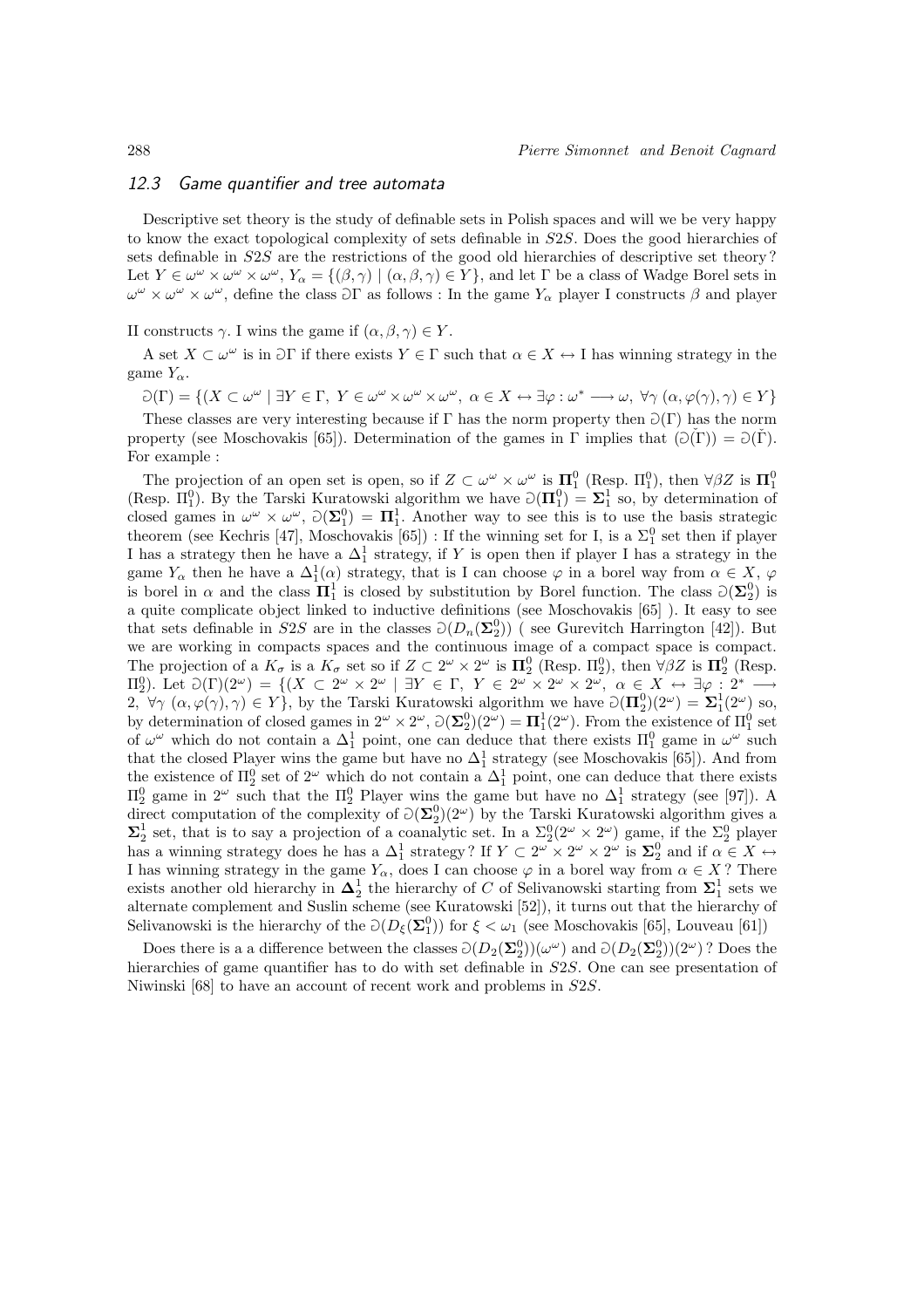#### 12.4 Baire class 1 functions

In conclusion, let us say that other properties of  $\omega$ -rational function which are Baire class 1 can be derived from work by Kechris and Louveau [49]. One can find concrete examples of  $\omega$ -rational Baire class 1 functions in [38, 39, 51, 66] and one can even define Baire class 1 functions on real numbers by using representation of real numbers in Pisot Basis [20].

Finally we remark that Baire has introduced semi continuity, oscillation and the space  $\omega^{\omega}$ .

The bibliography is big but still incomplete. We have certainly forgotten some work, especially work of Schupp on alternating automata and work on fixed point theory of Arnold, Niwinski, Kozen, Bradfield, Walukiewicz, Wilke.

## Acknowledgements

Acknowledgements of the first author :

I began to learn automata theory in the DEA of Maurice Nivat (my adviser) in the year 1983-1984 at LITP. In particular I learned first Büchi's theory with Dominique Perrin, and  $\omega$ context free languages with Françoise Gire. In 1984 my friend Vincent Schoen brought up to me a course from Saint Raymond. In the beginning of this course was presented ordinals and Cantor's derivation and it looked like a problem on process in [4]. Then I saw on the program of Louveau's seminary a title : "Mistigri Games". Before this seminary, there was another seminary about  $\sigma$ -ideal of compact sets. There was the compact of a set recognized by automata, then Mistigry seminary and a game played against a set recognized by automata. Then I began to learn classical descriptive theory and effective descriptive set theory in Louveau's documents. I thank Professor Jean Saint Raymond who recognized Hausdorff's theorem in a theoretical computer science problem in 1986. I also thank Alain Louveau for his help. Alain Louveau recognized Wadge's hierarchy in Wagner's hierarchy in 1987 and he invited me in his seminary to give a talk on Wagner in 1987 and on  $K\mathbb{Q}$  in 1988. He introduced old results of Hurewicz [45] and effective set theory to the first author. We use Louveau documents for the topological sections. I also thank Jean Pierre Ressayre who accepted to organize a workshop in 1988 about Wadge's hierarchy and Wagner's hierarchy. This is where I met Olivier Finkel and Jacques Duparc. I learned tree alternating automata with Paul Schupp and I am indebted to him for his help. Many thanks to jean claude Dumoncel for historical discussions on Borel. Finally I thank Professor Serge Grigorieff who accepted to advise my thesis.

The authors thank Dominique Lecomte who kindly accepted that we present his result. Gabriel Debs and Dominique lecomte proved in 2006 that in a  $\Sigma_2^0(2^{\omega} \times 2^{\omega})$  game, the  $\Sigma_2^0$  player has a  $\Delta_1^1$  winning strategy whenever he has a winning strategy. Let  $f : \omega^{\omega} \longrightarrow \omega^{\omega}$  be an effective borel function, that is to say its graph is a  $\Delta_1^1$  set. If f is not Baire class one, does there exists a closed nonempty set F which is  $\Delta_1^1$  (and so by Louveau theorem F is  $\Pi_1^0(\Delta_1^1)$ ) such that the restriction of  $f$  to  $F$  has no point of continuity?

## Références

[1] J.W. Addison. The Theory of hierarchies. E. Nagel, P. Suppes and Tarski, eds Logic, Methodology and Philosophy of Science, Proc. 1960 International Congress(Stanford University Press). 1962. 26-37.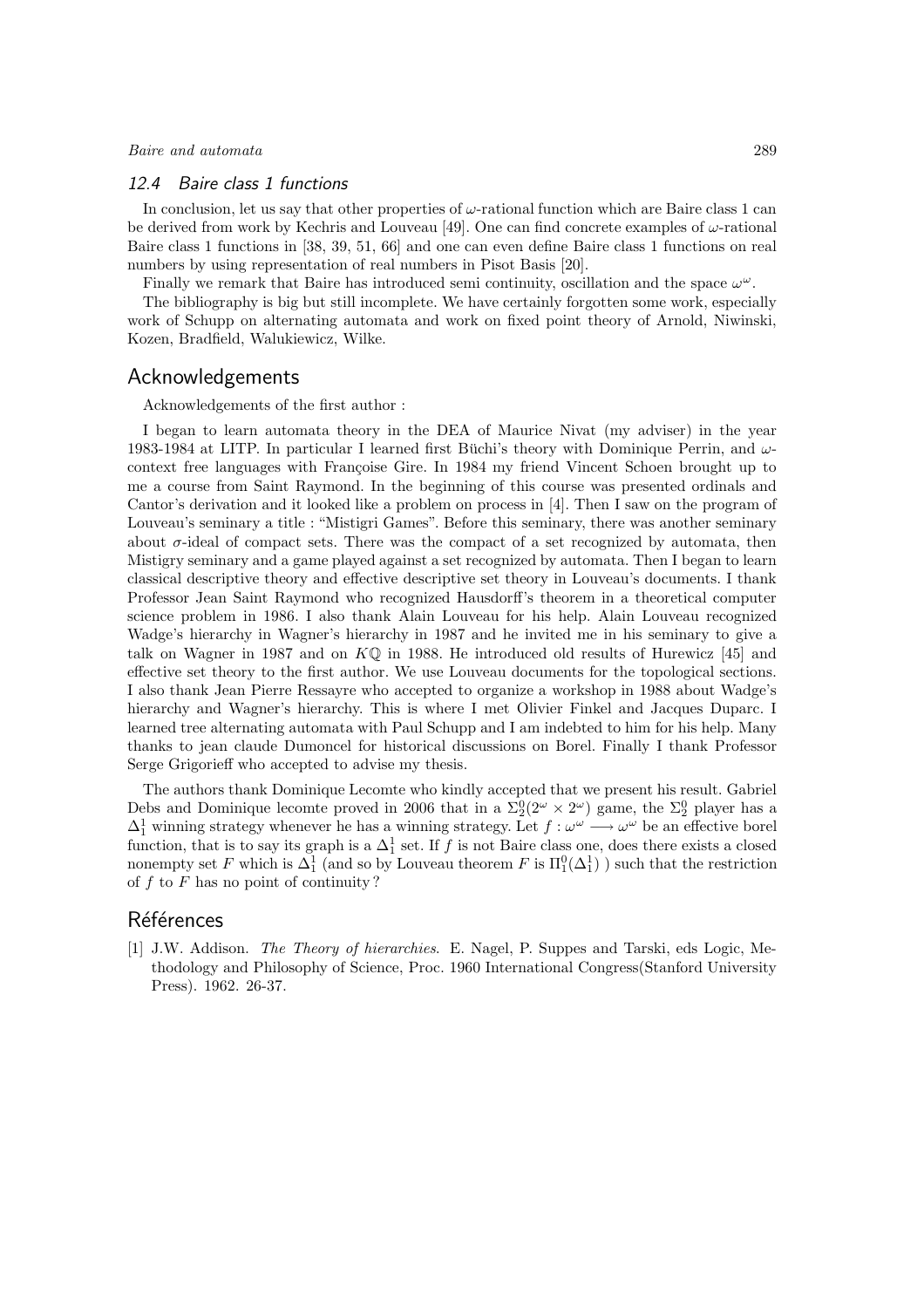- [2] J.W. Addison. The Method of Alterning Chains. The Theory of Models, North Holland Amsterdam. 1965. 1-16.
- [3] A. Arnold. Topological characterization of infinite behaviours of transition systems. Automata, Languages and programming. Lecture Notes in Comput. Sci. vol 154, Springer Verlag, Berlin, Heilenberg, New York. 1983. 28-38.
- [4] A. Arnold, M. Nivat. *Comportement de Processus*. Colloque AFCET Les mathématiques de l'informatique,France. 1982. 35-68.
- [5] R. Baire. Oeuvres scientifiques . Bordas, Paris 1990.
- [6] R. Barua. Hausdroff-Kuratowski hierarchy of  $\omega$  regular languages and a hierarchy of Muller automata. Theoretical Computer Science, Vol 16 No. 1. 1992. 60-99.
- [7] Y M. Barzdin, B.A. Trakhtenbrot. Finite Automata, Behaviour and Synthesis. North Holland, Amsterdam. 1973.
- [8] M.P. Béal, O. Carton. *Determinization of transducers over finite and infinite words* Theoret. Comput. Sci., vol. 289, no. 1. 2002. 225-251.
- [9] M.P. B´eal, O. Carton, C.Prieur, J.Sakarovitch. Squaring Transducers : an efficient procedure for deciding functionnality and sequentiality. Theoretical Computer Science, Vol. 292, No. 1. 2003. 45-63.
- [10] N. Bedon. Finite automata and ordinals. Theoretical Computer Science, Vol. 156, 1-2 . 1996. 199-144.
- [11] A. Bergeron, J.C. Manzoni. An automated analysis of Ping-Pong Interactions in E-mail Services. TACAS'99 Proceedings, LNCS 1579, Springer-Verlag, Berlin. 1999. 134-147.
- [12] J. Berstel. Transductions and Context Free Languages . Teubner Verlag 1979.
- [13] L. Boasson and M.Nivat. Adherences of languages. J.Comput. System Sci. 20 (3)Teubner Verlag 1980. 285-309.
- $[14]$  J.R. Büchi. On a decision method in restricted second order arithmetic. Logic, Methodology and Philosophy of Science. Stanford Univ. Press, Stanford, Calif. 1962. 1-11.
- [15] J.R. Büchi, D. Siefkes. The Monadic Theory of  $\omega_1$ . in The Monadic Second Order Theory of All Countable Ordinals, J.R. Büchi, D. Siefkes(ed)Lecture Notes in math., Vol. 328, Springer Berlin. 1973. 1-121.
- $[16]$  J.R. Buchi. Using determinancy of games to eliminate quantifers. Fundamentals of computation theory. Lecture Notes in Comput. Sci. vol. 56 Springer, Berlin 1977. 367-378.
- [17] J.R. Büchi. State-strategies for games in  $F_{\sigma\delta} \bigcap G_{\delta\sigma}$ . J. Symbolic Logic 48, 4. 1984. 1171-1198.
- [18] J.R. Büchi, L. H. Landweber. Solving sequential condition by finite-state strategies. Trans. Amer. Math. Soc. 138. 1969. 295-311.
- [19] V. Bruyère. Codes. Chapter 7 of M. Lothaire, Algebraic Combinatorics on Words. Cambridge University Press. 2002.
- [20] B. Cagnard, P Simonnet. Automata Borel functions and real numbers in Pisot basis . 6th conference on real numbers and computers (RNC6). 2004.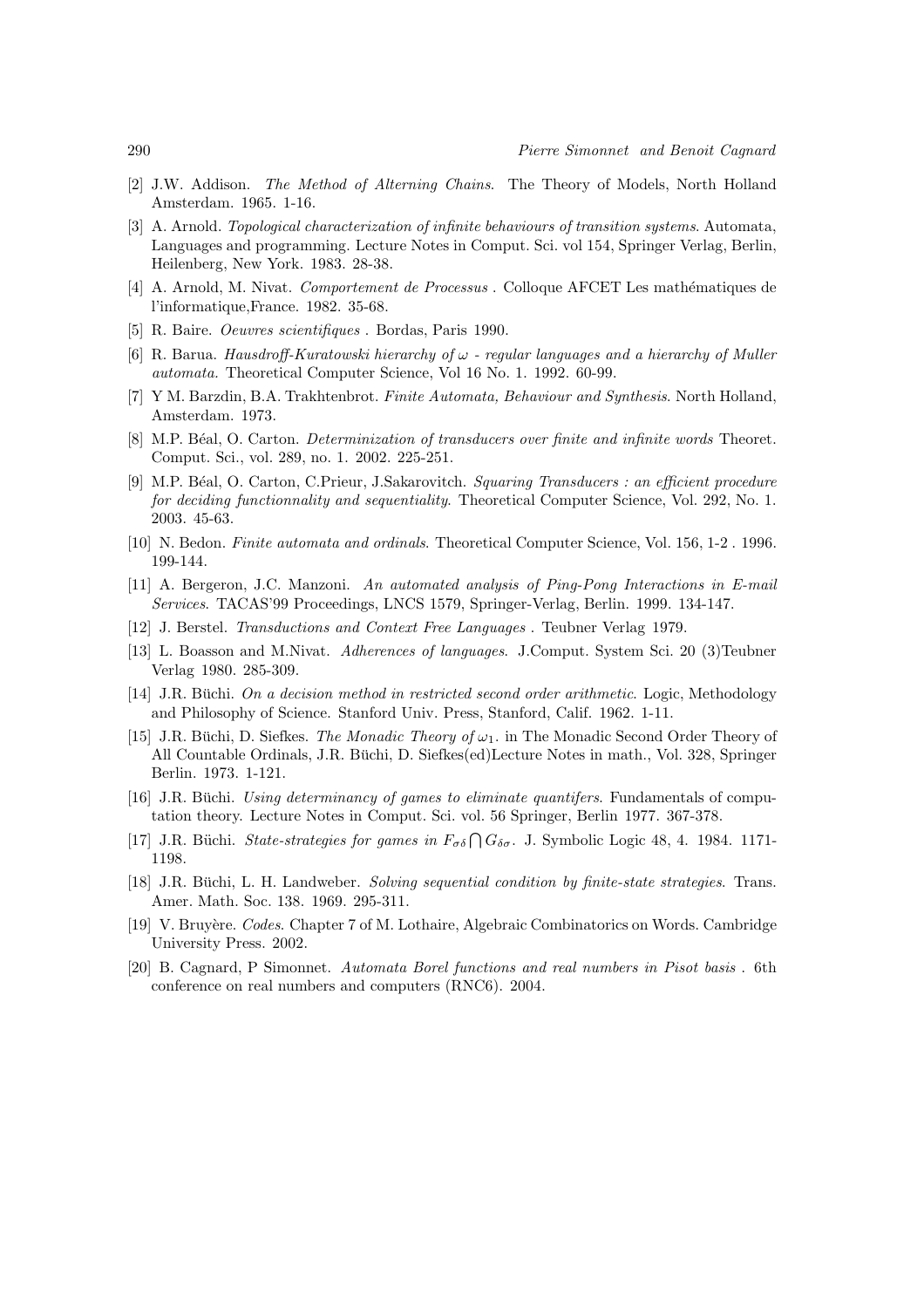- [21] O. Carton, M. Michel. Unambiguous Büchi automata. Theoret. Comput. Sci., vol. 297. 2003. 37 81.
- [22] O. Carton, D. Perrin. The Wagner hierarchy. Internat. J. Algebra Comput 9, 5. 1999. 597-620.
- [23] C. Choffrut. Une caractérisation des Fonctions Séquentielles et des fonctions sous séquentielles en tant que Relations Rationnelles. Theoretical Computer Science, Volume 5 (1977), 325-338. 1999. 171-182.
- [24] C. Choffrut, S. Grigorieff. Uniformization of Rational Relations. Jewels are Forever 1999, Springer Verlag. 59-71.
- [25] P. Dugac. Histoire de l'analyse. Vuibert. 2003. 253-271.
- [26] J. Duparc, O. Finkel, J.P. Ressayre. Computer Science and the Fine Structure of Borel Sets. Theoretical Computer Science, Volume 257 (1-2), April 2001 2001. 85-105.
- [27] J. Duparc. Wadge Hierarchy and Veblen Hierarchy : Part1 : Borels Sets of Finite Rank. Journal of Symbolic Logic, 66 no. 1. 56-86. 2001.
- [28] J. Duparc. A Hierarchy of Deterministic Context-Free  $\omega$ -languages. Theoretical Computer Science, Volume 290, no. 3. 1253-1300. 2003.
- [29] S. Eilenberg. Automata, Languages and Machines Vol A. Academic Press, New York London. 1974.
- [30] C.C. Elgot, J.E. Mezei. on relations defined by generalised automata.. IBM J. Res. Develop. 9. 1965. 47-68.
- [31] O. Finkel. On the topological complexity of infinitary rational relations. Theoretic. informatics and applications. 2003. 105-113.
- [32] O. Finkel. Undecidability of topological and arithmetical properties of infinitary rational relations. Theoretic. informatics and applications. 2003. 115-126.
- [33] O. Finkel. Wadge Hierarchy of Omega Context Free Languages. Theoretical Computer Science, Volume 269 (1-2). 2001. 283-315.
- [34] O. Finkel. *Borel Hierarchy and Omega Context Free Languages*. Theoretical Computer Science, Volume 290 (3). 2003. 1385-1405.
- [35] O. Finkel. Borel Ranks and Wadge Degrees of Context Free omega-Languages. CIE 2005. 2005. 129-138.
- [36] O. Finkel, J.P. Ressayre, P. Simonnet On Infinite Real Trace Rational Languages of Maximum Topological Complexity. Zapiski Nauchnyh Seminarov POMI, Volume 316, December 2004 2004. 205-223.
- [37] C. Frougny, J. Sakarovitch. Synchronized relations of finite and infinite words. Theoretic. comput. sci. 1993. 45-82.
- [38] C. Frougny. On-the-Fly algorithms and sequential machines. IEEE Transactions on Computers 49. 2000. 859-863.
- [39] C. Frougny. Numeration Systems. Chapter 8 of M. Lothaire, Algebraic Combinatorics on Words. Cambridge University Press. 2002.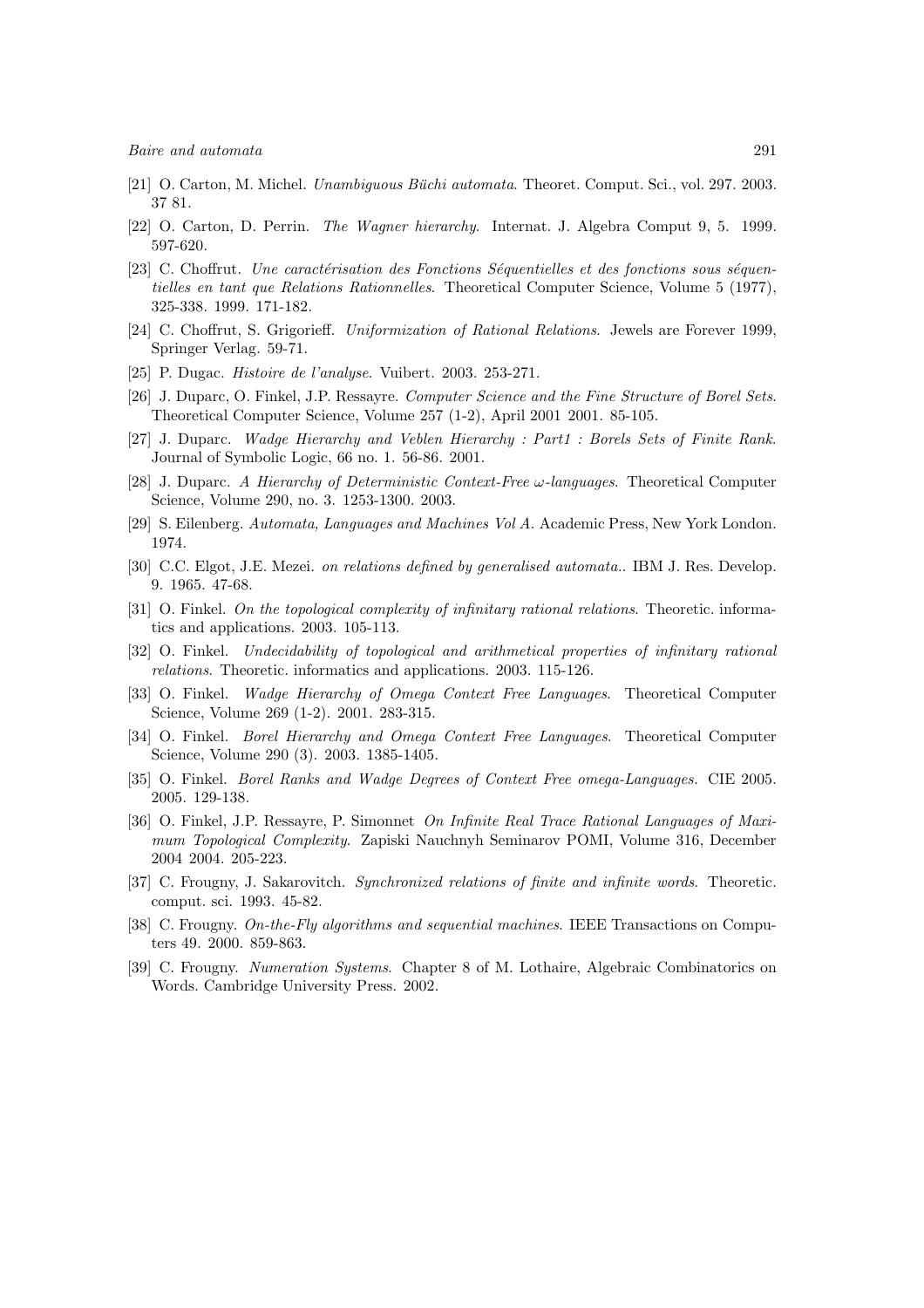- [40] F. Gire, M Nivat. Relation rationnelles infinitaires . Calcolo XXI. 1984. 91-125.
- [41] F. Gire. Two decidability Problems for infinite words. Information Processing letters 22. 1986. 135-140.
- [42] Y. Gurevitch, L. Harrington. Trees Automata and Games. Proc. ACM Symp. on Theory of Computing. 1982. 60-65.
- [43] T. Hafer. On the Boolean Closure of Buchi Tree Automaton Definable Set of ω-trees. Aachener Inform. Ber., Nr. 87-16, R.W.T.H., Aachen. 1987.
- [44] P. Hertling, K. Weihrauch. On the Topological Classification of Degeneracies. Informatik-Berichte, Nr. 154, FernUniversität. 1994.
- [45] W. Hurewicz. Relativ perfekte Teile von Punktmengen und Mengen. Fund. Math. 12. 1928. 78-109.
- [46] M. Kaminski. A classification of  $\omega$  -regular languages. Theoret. Comput. Sci, 36, 2-3. 1985. 217-229.
- [47] A. S. Kechris. Classical Descriptive Set Theory. Springer-Verlag. 1995.
- [48] A. S. Kechris, A. Louveau. *Descriptive Set Theory and the Structure of Sets of Uniqueness.* Cambridge University Press. 1987.
- [49] A. S. Kechris, A. Louveau. A Classification of Baire class 1 functions. Trans. AMS. Volume 318, Number 1, March 1990. 209-236.
- [50] A. S. Kechris, A. Louveau, W. H. Woodin. The Structure of σ-ideals of Compact Sets. Trans. AMS. Soc. 301 (1). 263-288. 1987.
- [51] P. Kornerup. Digit-set convertions : Generalizations and applications. I.E.E.E. Trans. on Computers 43. 1994. 622-629.
- [52] C. Kuratowski. Une méthode d'élimination des nombres transfinis des raisonnements ma $thématiques.$  Fund. Math. 3. 1922. 100-.
- [53] C. Kuratowski. Topology. vol I, Academic Press. 1966.
- [54] L.H. Landweber. *Decision problem for*  $\omega$ -automata. Math. Systems. Theory 3. 1969. 376-384.
- [55] M. Latteux, E. Timmerman. Rational omega-Transductions. MFCS. 1990. 407-415.
- [56] R. Lindner, L. Staiger. Algebraische Codierungstheorie Theorie der sequentiellen Codierungen. Akademie-Verlag, Berlin. 1977.
- [57] D. Lecomte ω-powers and descriptive set theory. to appear in journal of symbolic logic december 2005.
- [58] A. Louveau. *Ensemble Analytiques et Boréliens dans les Espaces Produits*. Asterisque S.M.F. 78. 1980.
- [59] A. Louveau. A separation theorem for  $\Sigma^1_1$  sets. Transaction A.M.S., 260. 1981. 363-378.
- [60] A. Louveau. Some results in the Wadge Hierarchy of Borel Sets. Cabals Sem. 79-81, A.S. Kechris, D.A. Martin and Y.N.Moschovakis, Springer, Berlin. 1983. 28-55.
- [61] A. Louveau. Quantificateur de jeu et  $\sigma$ -ideal of compacts. Séminaire de theorie effective Unversité Paris VI. 1987.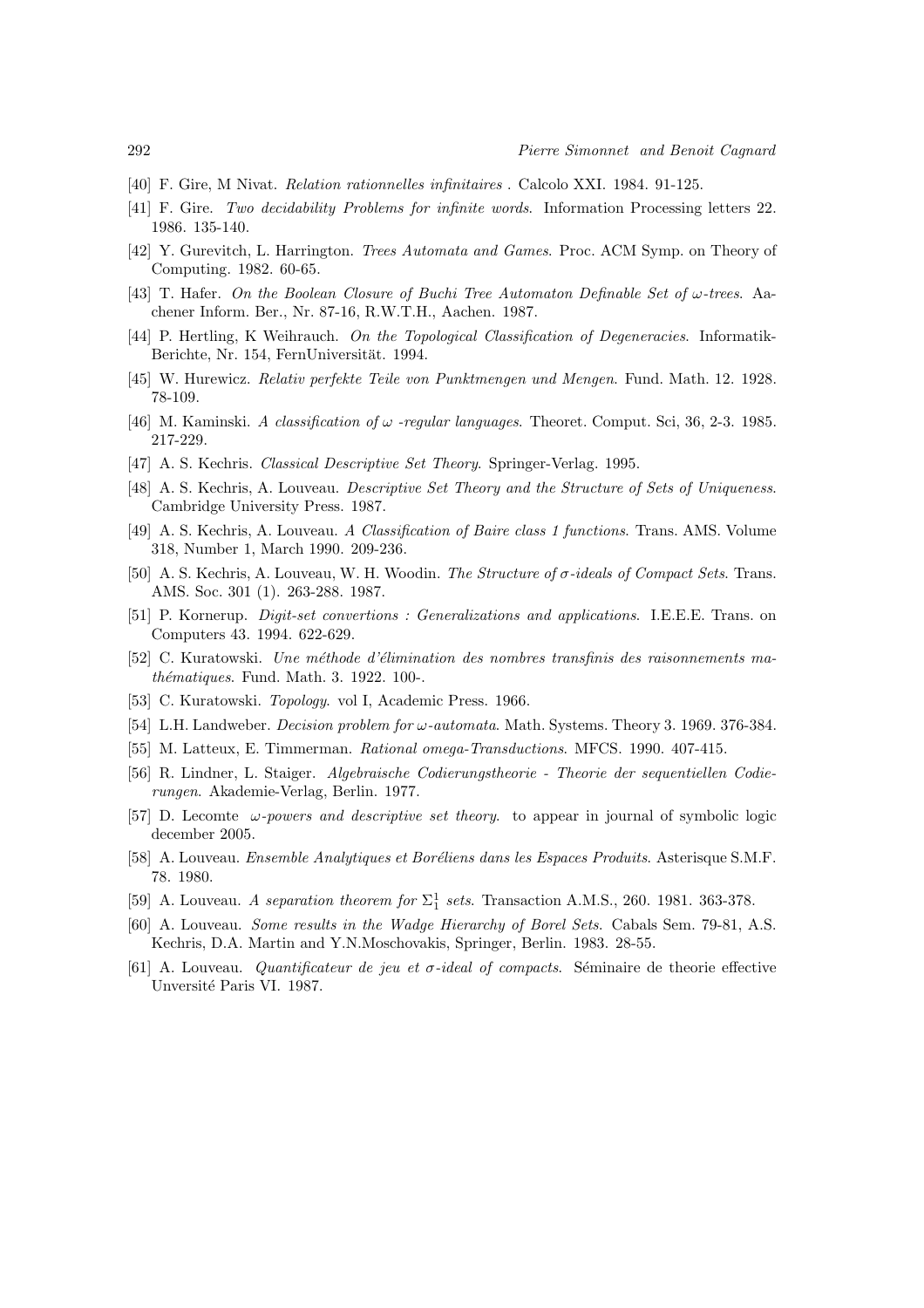- [62] A. Louveau, J. Saint Raymond. Borel classes and closed games Wadge-type and Hurewicztype results. Transaction A.M.S. 304. 1987. 431-437.
- [63] A. Louveau, J. Saint Raymond. Les propriétés de réduction et de norme pour les classes de Boreliens. Fundamenta Mathematica 131. 1988. 223-437.
- [64] N. Lusin. Lecons sur les Ensembles Analytiques et leurs Applications. Gauthiers Villard. 1930.
- [65] Y. N. Moschovakis. Descriptive Set Theory. North Holland, Amsterdam. 1980.
- [66] J.M. Muller. *Arithmétique des ordinateurs*. Masson. Paris. 1989.
- [67] D. Niwinski. An Example of Non Borel Set of infinite Trees Recognizable by a Rabin Automaton, In Polish, Manuscrit. University of Warsaw. 1985.
- [68] D. Niwinski. On the complexity of infinite computations. Automata, Structures and Logic, Auckland. 2004.
- [69] D. Perrin J.E. Pin. Infinite words. Academic Press. 2004.
- [70] C. Prieur. How to decide continuity of rationnal functions on infinite words. Theoretical Computer Science 250 (1-2). 2001. 71-82.
- [71] C. Prieur. How to decide continuity of rationnal functions on infinite words. Theoretical Computer Science 276 (1-2). 2002. 445-447.
- [72] M. O. Rabin. Decidability of Second Order Theories and Automata on Infinite Tree. Trans. Amer. Math. Soc. 141. 1969. 1-35.
- [73] M. O. Rabin. Weakly Definable Relations and Special Automata. Mathematical Logic and Foundations of Set Theory, North Holland, Amsterdam. 1970. 1-23.
- [74] M. O. Rabin, D. Scott. Finite automata and their decision problems. IBM J. Res. Develop. 3. 1959. 114-125.
- [75] H. Rogers. Theory of Recursive Functions and Effective Computability. Mc Graw Hill, New York. 1967.
- [76] J. Saint Raymond. Boréliens à coupe  $K_{\sigma}$ . Bull. Soc. Math. France, 104. 1976. 1-23.
- [77] J. Saint Raymond. Classification de Wadge. Note d'exposé, fev 1989, Séminaire Initiation à l'Analyse, G. Choquet, G. Godefroy, M. Rogalski, J. Saint raymond 28 ième année. 1989.
- [78] J. Sakarovitch. Eléments de théorie des automates. Vuibert informatique. 2003.
- [79] V. Selivanov. Fine hierarchy of regular  $\omega$ -languages. Theoret. Comput, 191, 1-2. 1998. 37-59.
- [80] S. Shelah. The Monadic Theory of order. Ann. of Math. (2) 102,3. 1975. 379-419.
- [81] W. Sierpinski. Sur les fonctions de première classe. C. R. Acad. Sci. Paris 170. 1920. 919-922.
- [82] W. Sierpinski. Les Ensembles Projectifs et Analytiques. Mémorial des Sciences Mathématiques, fascicule CXII, Gauthier-Villard. 1950. 28-29.
- [83] P. Simonnet. Automate et théorie descriptive. Ph.D. thesis, Université Paris 7, France. 1992.
- [84] P. Simonnet. Un théorème de séparation sur les ensembles rationnels de mots infinis. C. R. Acad. Sci. Paris Paris, 316 Serie I . 1993. 201-203.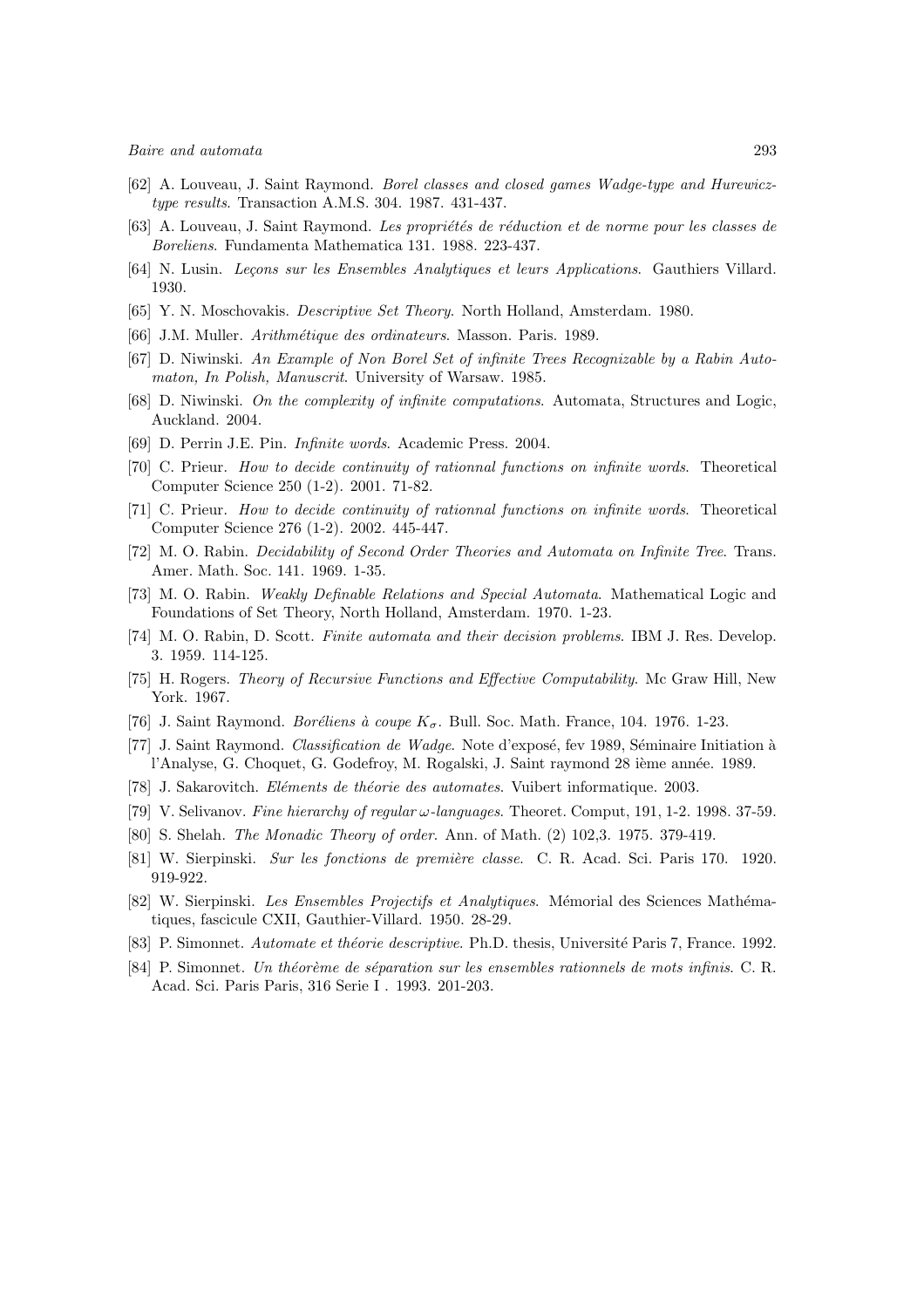- [85] P. Simonnet. Automates d'arbres infinis et choix borélien. C. R. Acad. Sci. Paris Paris, 316 Serie I . 1993. 97-100.
- [86] J. Skurczynski. The Borel Hierarchy is Infinite in the Class of Regular Sets of Trees. LNCS, Vol. 380, Springer, Berlin. 1989. 416-423.
- [87] S.M. Srivastava. A course on Borel Sets. Springer. 1998.
- [88] L. Staiger. Hierarchies of Recursive ω-languages. J. Inf. Process. Cybern. EIK 22 5/6 1986. 219-241.
- [89] L. Staiger. Research in the Theory of  $\omega$ -languages. J. Inf. Process. Cybern. EIK 23 8/9 1987. 415-439.
- [90] L. Staiger. Sequential mappings of  $\omega$ -languages. RAIRO Inform. Theor. Appl. , 21 2. 1987. 147-173.
- [91] L. Staiger. Recursive Automata on Infinite Words. STACS. 1993.
- [92] L. Staiger.  $\omega$ -languages. Chapter of the handbook of Formal Languages, Vol 3. Springer. 1997. 201-203.
- [93] L. Staiger, K. Weihrauch In the Cantor Space and the Baire Space,  $G_{\delta}$   $\backslash F_s$  igma is a Single Wadge-Degree, an effective proof. Informatik-Berichte Nr. 119, FernUniversität. 1992.
- [94] J. R. Steel. Determinatenes and the separation property. J. of Symb. Logic, vol 46. 1981. 41-44.
- [95] W. Thomas. Automata on infinite objects. Handbook of theoretical computer science, Vol B. 1990.
- [96] W. Thomas. H. Lescow. Logical Specifications of Infinite Computation. 1994.
- [97] W. Thomas. On the Synthesis of Strategies in Infinite Game. STACS 95, Springer Berlin. 1995. 1-13.
- [98] W. Thomas. Languages Automata and Logic . Handbook of Formal Languages, Vol 3, Springer. 1997. 389-449.
- [99] B. A. Trakhtenbrot. Finite Automata and the Monadique Predicare Calculus. Sibirsk. Mat. Zh., 3, No 1. 1962. 103-131.
- [100] B. A. Trakhtenbrot, Y. M. Barzdin. Finite Automata. North-Holland, Amsterdam. 1973.
- [101] R. Van Wesep Separation principes and the axiom of determinateness. J. of Symb. Logic, vol. 43. 1978. 77-81.
- [102] O. Veblen. Continuous increasing function from finite and transfinite ordinals. Trans. of the A.M.S. vol. 9. 1908. 280-292.
- [103] W. W. Wadge. Degrees of complexity of subsets of the Baire space. Notice A.M.S. 1972.
- [104] W. W. Wadge. PH. D. Thesis. (Handwritten notes). 1976.
- [105] W. W. Wadge. Thesis. Berkeley. 1984.
- [106] K. Wagner. On  $\omega$  -regular Sets. Information and Control 43. 1979. 123-177.
- [107] K. Wagner. L. Staiger. Recursive  $\omega$ -languages. Fundamentals of Computation Theory, LNCS, 56, Springer. 1977. 532-537.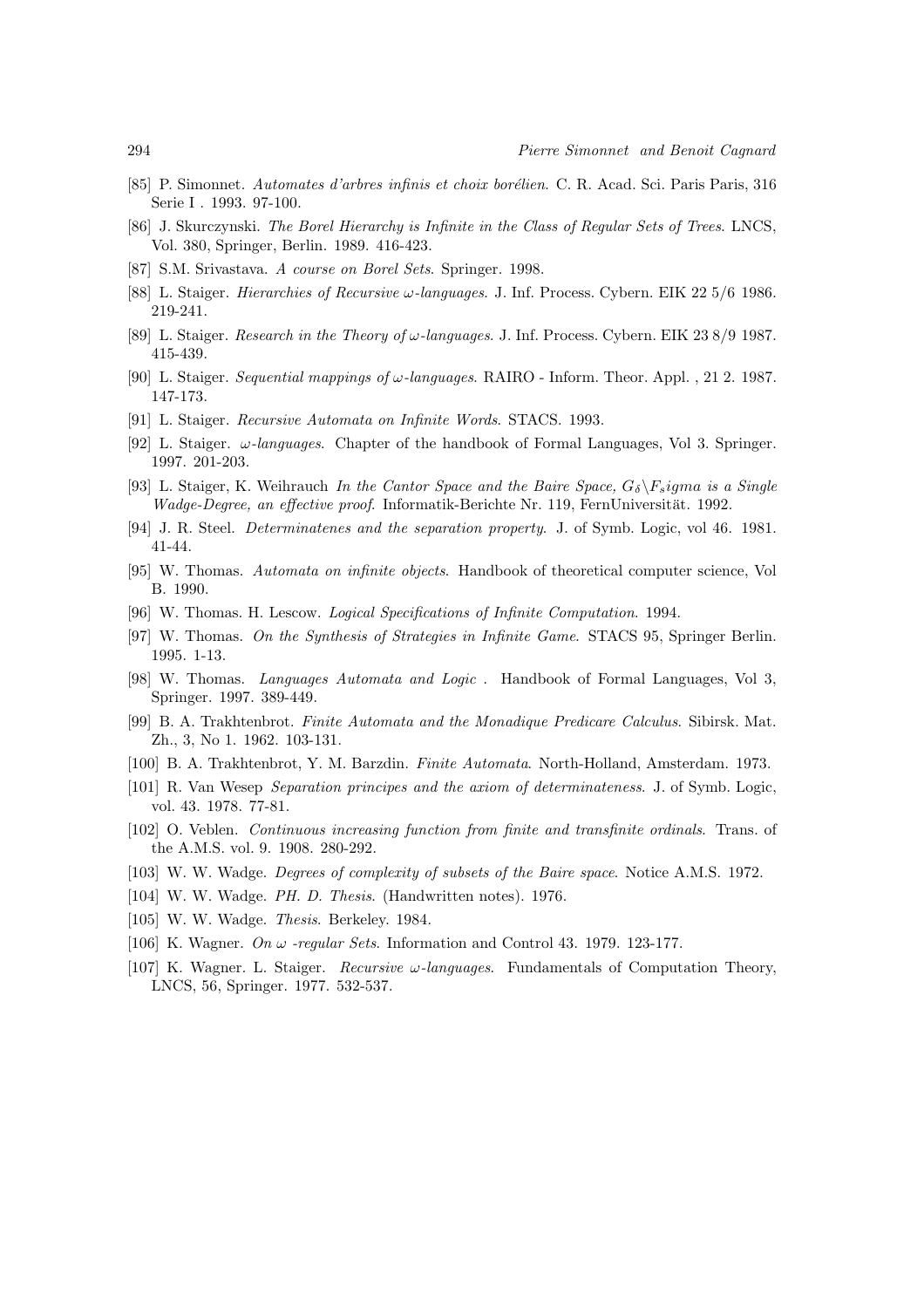- [108] K. Weihrauch. The lowest Wadge degrees of subsets of the Cantor space. Informatik-Berichte Nr.107, FernUniversität. 1991.
- [109] T. Wilke. An algebraic theory for regular languages of finite and infinite words. Int. J. Alg. Comput. 3. 1993. 447-489.